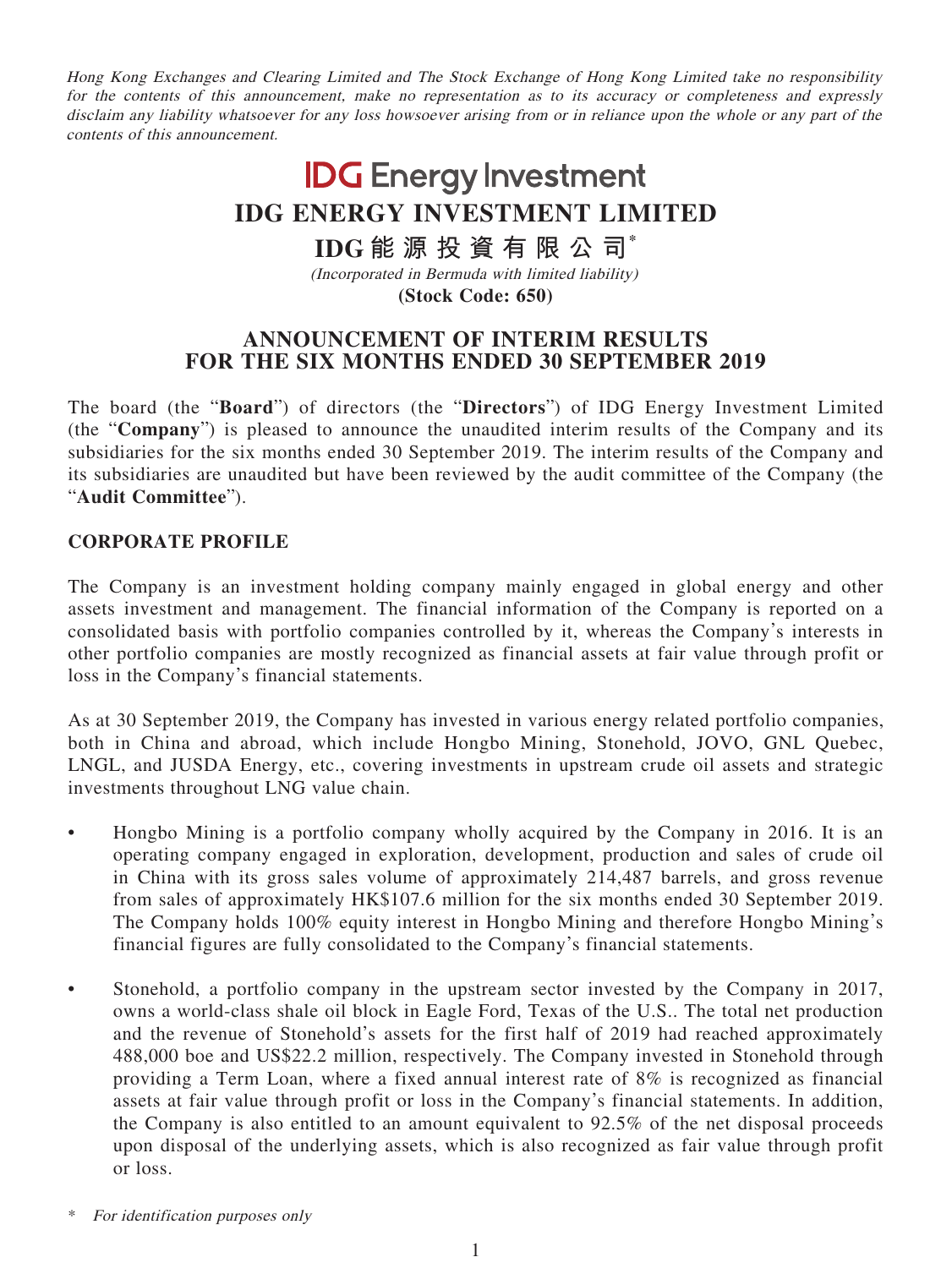- JOVO, an LNG sector portfolio company invested by the Company in 2017, is principally engaged in clean energy businesses, including importing, processing and sale of LNG and LPG in China. JOVO is the first private LNG receiving terminal operator in China and is one of the internationally recognized players in the LNG market, which imports over 1 million tons of LNG annually. The Company holds minority interest in JOVO, of which the financial results are recognized as financial assets at fair value through profit or loss in the Company's financial statements.
- GNL Quebec is another portfolio company invested by the Company along the LNG value chain. GNL Quebec owns and operates one of the largest Canadian LNG export terminals under development with a planned capacity of 11 mmtpa. The Company holds minority interest in GNL Quebec, of which the financial results are recognized as financial assets at fair value through profit or loss in the Company's financial statements.
- LNGL, a listed company on the Australian Securities Exchange (ASX code: LNG), is another portfolio company that the Company invested in 2018. LNGL owns and operates a fully permitted greenfield LNG export terminal, the Magnolia LNG project, in Louisiana of the U.S., with an annual capacity of 8.8 mmtpa or greater and recognized as one of the most viable LNG projects in the U.S.. The Company is the second largest shareholder of LNGL, and holds a 9.9% equity interest in LNGL. The financial results of LNGL are recognized as financial assets at fair value through profit or loss in the Company's financial statements.
- JUSDA Energy, the latest investment made by the Company in 2018 along the LNG value chain, is engaged in LNG logistics services using LNG ISO container model. JUSDA Energy started its business from 2019, which has already been providing stable logistics services to its customers to help them distribute LNG from domestic LNG receiving terminals or source LNG globally using ISO container. The Company will hold a 39% equity interest upon completion of all equity contribution in JUSDA Energy and its financial results are recognized as interest in an associate in the Company's financial statements.

With strong supports from its Shareholders, mature investment strategies, sophisticated cross-border transaction capabilities and in-depth knowledge of the global energy market, the Company has best positioned itself to grasp the industry momentum brought by China's energy structural reform and the dynamic changes of the global natural gas market, and is committed to becoming the best cross-border energy assets investment manager in the region. In the meantime, the Company also looks for opportunities of investment in other sectors with a view to developing a sustainable corporate strategy to broaden its income stream.

Note: Terms used in this section have the same meanings as those defined in the subsequent sections of this interim results announcement.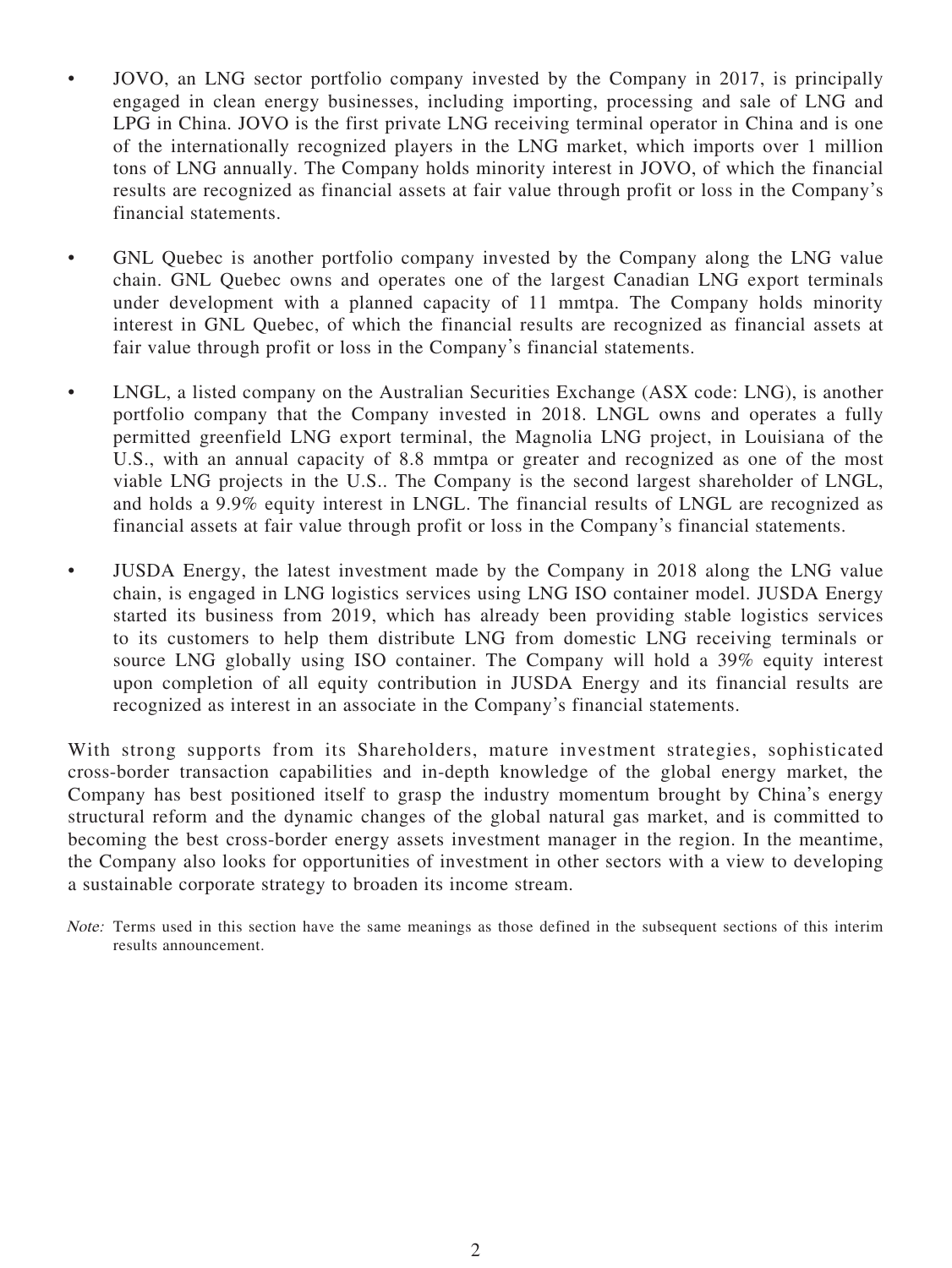#### **FINANCIAL SUMMARY**

|                                                  | Six months ended 30 September |                 |  |
|--------------------------------------------------|-------------------------------|-----------------|--|
|                                                  | 2019                          | 2018            |  |
|                                                  | <b>HK\$'000</b>               | HK\$'000        |  |
|                                                  | (Unaudited)                   | (Unaudited)     |  |
| Revenue from sales of goods (Note 1)             | 86,075                        | 87,344          |  |
| Investment income (Note 2 and Note 4)            | 5,466                         | 79,054          |  |
| <b>Subtotal</b>                                  | 91,541                        | 166,398         |  |
| Total income from principal business activities, |                               |                 |  |
| net of cost (Note 3)                             | 43,486                        | 119,500         |  |
| <b>EBITDA</b>                                    | 35,583                        | 115,135         |  |
| Profit before taxation (Note 4)                  | 5,176                         | 79,314          |  |
| Profit for the period                            | 4,337                         | 74,842          |  |
| Basic earnings per share (HK\$ per share)        | 0.066 cent                    | 1.230 cent      |  |
| Diluted earnings per share (HK\$ per share)      | 0.066 cent                    | 1.035 cent      |  |
|                                                  | As at                         | As at           |  |
|                                                  | <b>30 September</b>           | 31 March        |  |
|                                                  | 2019                          | 2019            |  |
|                                                  | <b>HK\$'000</b>               | <b>HK\$'000</b> |  |
|                                                  | (Unaudited)                   | (Audited)       |  |
| Non-current assets                               | 2,537,149                     | 2,606,207       |  |
| Current assets                                   | 1,422,794                     | 1,292,562       |  |
| Total assets                                     | 3,959,943                     | 3,898,769       |  |
| <b>Current liabilities</b>                       | 306,563                       | 226,514         |  |
| Non-current liabilities                          | 136,940                       | 128,842         |  |
| Total liabilities                                | 443,503                       | 355,356         |  |
| Net assets                                       | 3,516,440                     | 3,543,413       |  |

- Note 1: The revenue from sales of goods for six months ended 30 September of 2018 and 2019 represents the revenue generated from the net sales of crude oil produced by Xilin Gol League Hongbo Mining Development Company Limited\* (錫林郭勒盟宏博礦業開發有限公司) ("**Hongbo Mining**"), a wholly-owned subsidiary of the Company.
- Note 2: According to accounting policy, the investment income stated here mainly includes (i) the returns from one of the investments regarding upstream oil and gas assets, primarily in the form of interest income (interest at the rate of 8% per annum) and other fair value gain (entitlement to an amount equivalent to 92.5% of the net disposed proceeds) from the term loan (the "**Term Loan**") granted to Stonehold Energy Corporation ("**Stonehold**"), who holds the unconventional shale oil and gas assets in the Eagle Ford core region in the United States ("**U.S.**"), details of which are disclosed in the announcements of the Company dated 15 August 2017, 27 September 2017, and 28 February 2018 and the circular of the Company dated 29 September 2017; and (ii) the net of investment income and losses in the form of fair value gain or loss from other projects.

<sup>\*</sup> For identification purposes only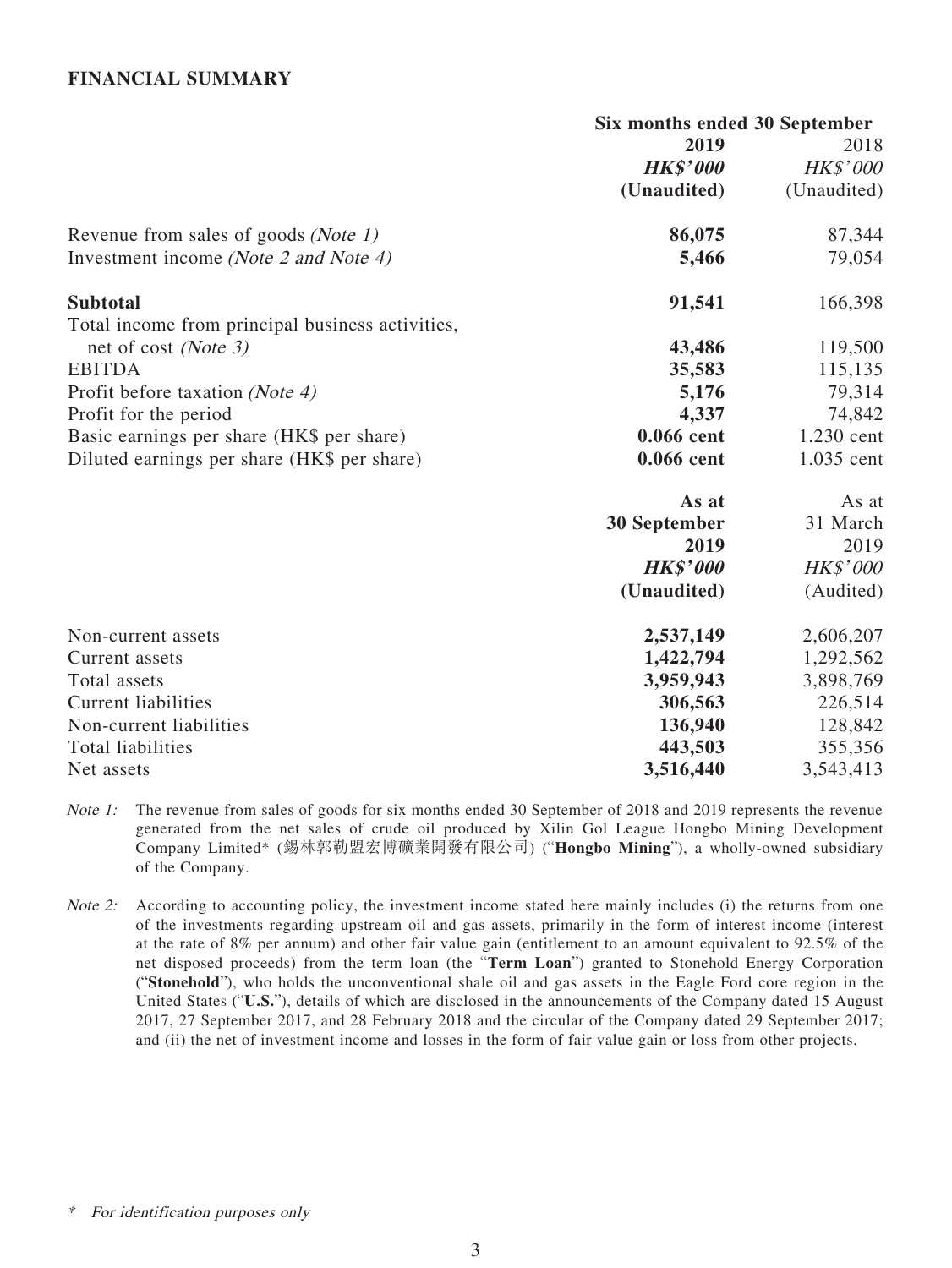- Note 3: The total income from principal business activities, net of cost represents the above-mentioned revenue from sales of goods and investment income, net of the cost of sales of goods.
- Note 4: The decrease of profit for the period is primarily attributable to the decrease in the investment income generated from the investment (the "**LNGL Investment**") in Liquefied Natural Gas Limited ("**LNGL**") which is measured by using unadjusted quoted price in stock markets. The evolving U.S.-China trade dispute has posed challenge to the LNG industry in the past 12 months and negatively influenced the stock price of most LNG developers, including LNGL. Thus, the significant drop of the stock price of LNGL led to the decrease of the Company's investment income, which declined from a net gain of HK\$52.5 million for the six months ended 30 September 2018 to a net loss of HK\$67.7 million for the six months ended 30 September 2019 (the "**Reporting Period**"). However, it should be emphasized that the structural opportunities for LNG developers remain unchanged, and the demand for LNG is still growing in Asia and other developing regions. LNGL is working towards the finalization of a significant sale and purchase agreement (the "**SPA**") and a final investment decision of the Magnolia LNG project (the "**Magnolia LNG**").

After deducting the impact from LNGL Investment, the adjusted profit for the period increased from HK\$22.3 million for the six months ended 30 September 2018 to HK\$72.0 million for the Reporting Period, which is believed to demonstrate that the performance of the invested portfolio of the Company other than the LNGL Investment remains stable. The Board considers that the overall financial position of the Company and its subsidiaries remains sound despite the decrease in investment income for the Reporting Period. The Board will continue to closely review the strategies and operations of the Company and its subsidiaries and make timely adjustments to the business strategy.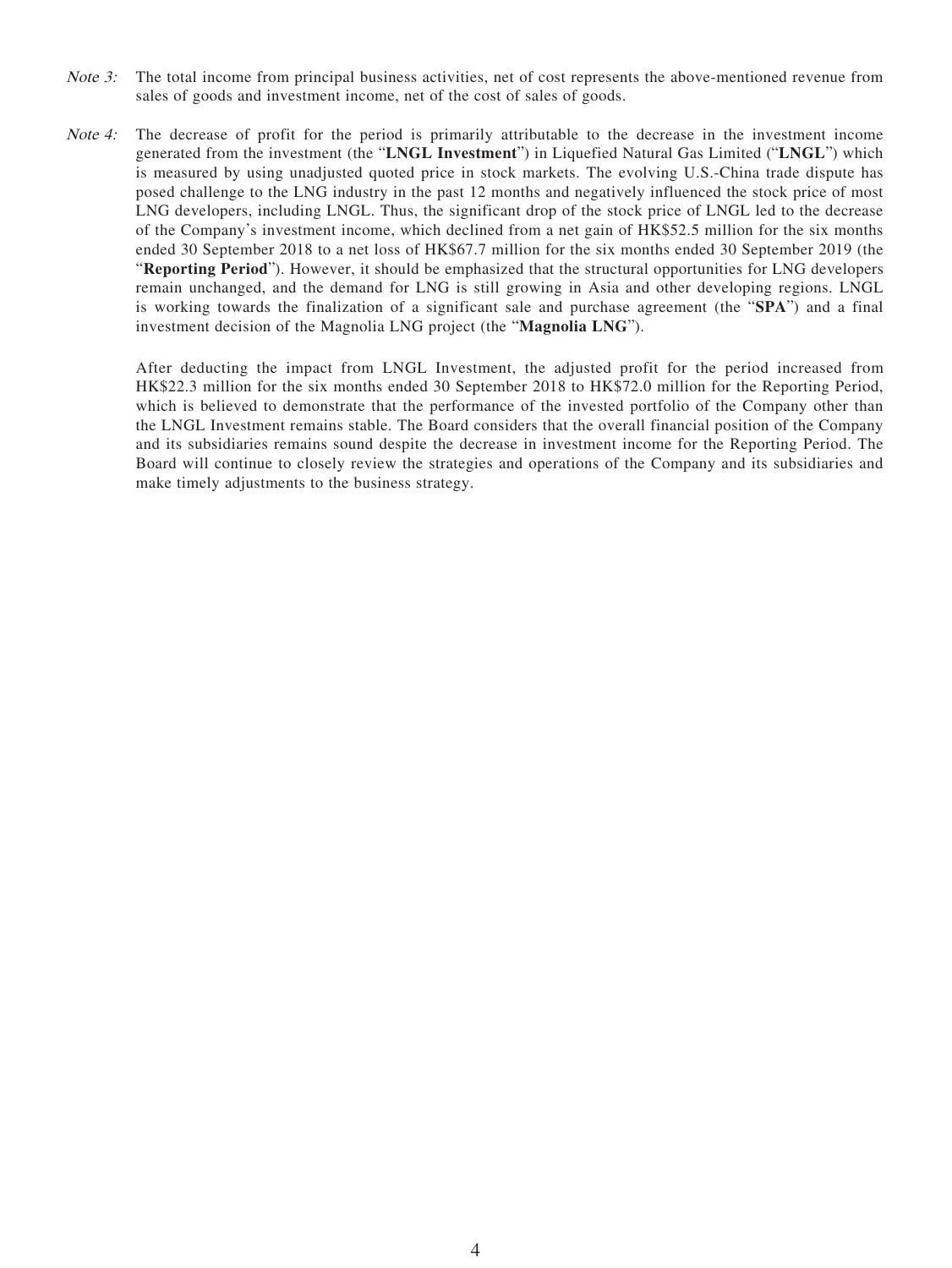#### **OPERATING SUMMARY**

|                                                         | Six months ended 30 September |                 |  |
|---------------------------------------------------------|-------------------------------|-----------------|--|
|                                                         | 2019                          | 2018            |  |
|                                                         | <b>HK\$'000</b>               | <b>HK\$'000</b> |  |
| <b>Upstream oil and gas business from Hongbo Mining</b> |                               |                 |  |
| Gross production volume (barrels) (Note 1)              | 219,342                       | 191,653         |  |
| Gross sales volume (barrels) (Note 1)                   | 214,487                       | 189,034         |  |
| Net sales volume (barrels)                              | 171,590                       | 151,227         |  |
| Average unit selling price (HK\$ per barrel) (Note 1)   | 502                           | 578             |  |
| Average daily gross production volume (barrels)         | 1,219                         | 1,065           |  |
| Average unit production cost before depreciation and    |                               |                 |  |
| amortisation (HK\$ per barrel) (Note 1)                 | 103                           | 117             |  |
| Average unit production cost (HK\$ per barrel) (Note 1) | 219                           | 245             |  |
| Wells drilled during the period                         |                               |                 |  |
| $-$ Dry holes (unit)                                    |                               |                 |  |
| $-$ Oil producers (unit) ( <i>Note 2</i> )              | 12                            | 12              |  |
| Fracturing workover during the period (unit)            | 3                             | $\overline{4}$  |  |
| Key investment income                                   |                               |                 |  |
| Stonehold investment (Note 3)                           | 51,878                        | 46,471          |  |
| GNL Quebec investment (Note 3)                          | 25,199                        | 7,009           |  |
| LNGL investment (Note 3 and 4)                          | (67, 677)                     | 52,467          |  |

Note 1: Hongbo Mining is a subsidiary of the Company engaged in exploration, development, production and sale of crude oil in China. Hongbo Mining's gross production volume was used in the calculation of average unit production cost and average unit production cost before depreciation and amortisation which includes the share of 20% production volume of crude oil to Shaanxi Yanchang Petroleum (Group) Company Limited (Yanchang Oil Mineral Administrative Bureau\* (陝西延長石油(集團)有限責任公司(延長油礦管理局)) ("**Yanchang**"). The average unit selling price was calculated using the net sales amount and net sales volume which exclude Yanchang's 20% share in sales. Gross sales volume equals to the net sales volume plus the share of 20% of crude oil attributable to Yanchang.

- Note 2: During the Reporting Period, Hongbo Mining had successfully drilled 12 wells which had been completed as at 30 September 2019.
- *Note 3:* Please refer to note 5 of the unaudited financial results and the section headed "Business Review" in this interim results announcement for further information.
- Note 4: The Company measured the fair value of the LNGL investment by using unadjusted quoted price in stock markets. Thus, the significant drop of the stock price of LNGL led to the decrease of the investment income, which declined from a net gain of HK\$52.5 million for the six months ended 30 September 2018 to a net loss of HK\$67.7 million for the Reporting Period.

For identification purposes only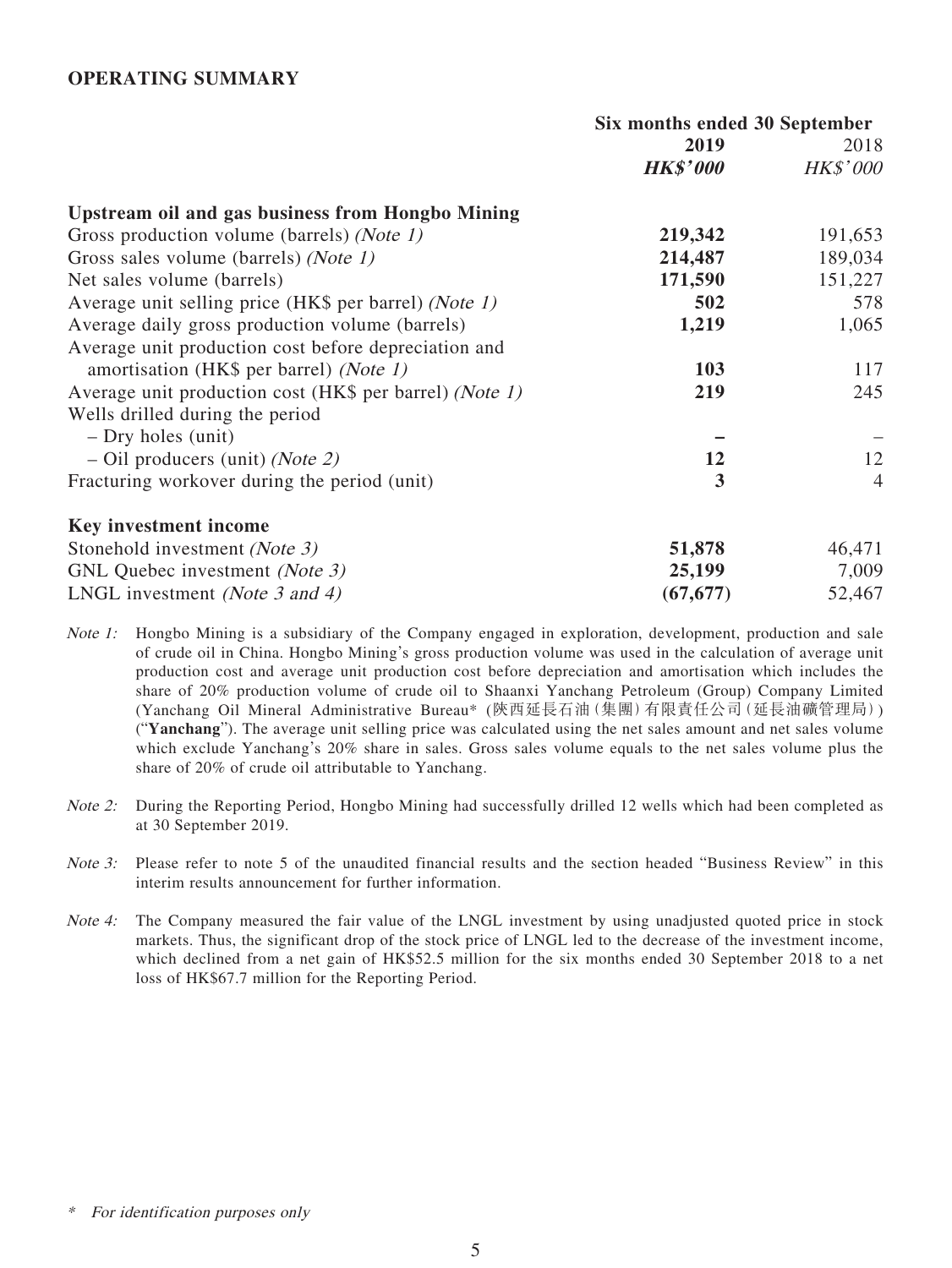# **FINANCIAL RESULTS**

# **CONSOLIDATED STATEMENT OF PROFIT OR LOSS**

for the six months ended 30 September 2019 – unaudited (Expressed in Hong Kong dollars)

|                                                         |                  | Six months ended 30 September |                |
|---------------------------------------------------------|------------------|-------------------------------|----------------|
|                                                         |                  | 2019                          | 2018           |
|                                                         |                  |                               | (Note)         |
|                                                         | <b>Note</b>      | <b>HK\$'000</b>               | HK\$'000       |
| Revenue from sales of goods                             |                  | 86,075                        | 87,344         |
| Cost of sales of goods                                  |                  | (48, 055)                     | (46,898)       |
|                                                         |                  | 38,020                        | 40,446         |
| Investment income                                       |                  | 5,466                         | 79,054         |
| Total income from principal business                    |                  |                               |                |
| activities, net of cost                                 | $\mathfrak{H}$   | 43,486                        | 119,500        |
| Administrative expenses                                 |                  | (37, 524)                     | (33,302)       |
| Taxes other than income tax                             |                  | (6, 859)                      | (8, 428)       |
| Exploration expenses, including dry holes               |                  | (884)                         | (983)          |
| (Loss)/profit before net finance income<br>and taxation |                  | (1,781)                       | 76,787         |
|                                                         |                  |                               |                |
| Finance income                                          |                  | 13,780                        | 15,799         |
| Finance costs                                           |                  | (6, 823)                      | (13, 272)      |
| Net finance income                                      | 6(a)             | 6,957                         | 2,527          |
| <b>Profit before taxation</b>                           | 6                | 5,176                         | 79,314         |
| Income tax                                              | $\boldsymbol{7}$ | (839)                         | (4, 472)       |
| Profit for the period                                   |                  | 4,337                         | 74,842         |
| <b>Earnings per share</b><br><b>Basic</b>               | 8                | <b>HK\$0.066 cent</b>         | HK\$1.230 cent |
| Diluted                                                 |                  | <b>HK\$0.066</b> cent         | HK\$1.035 cent |
|                                                         |                  |                               |                |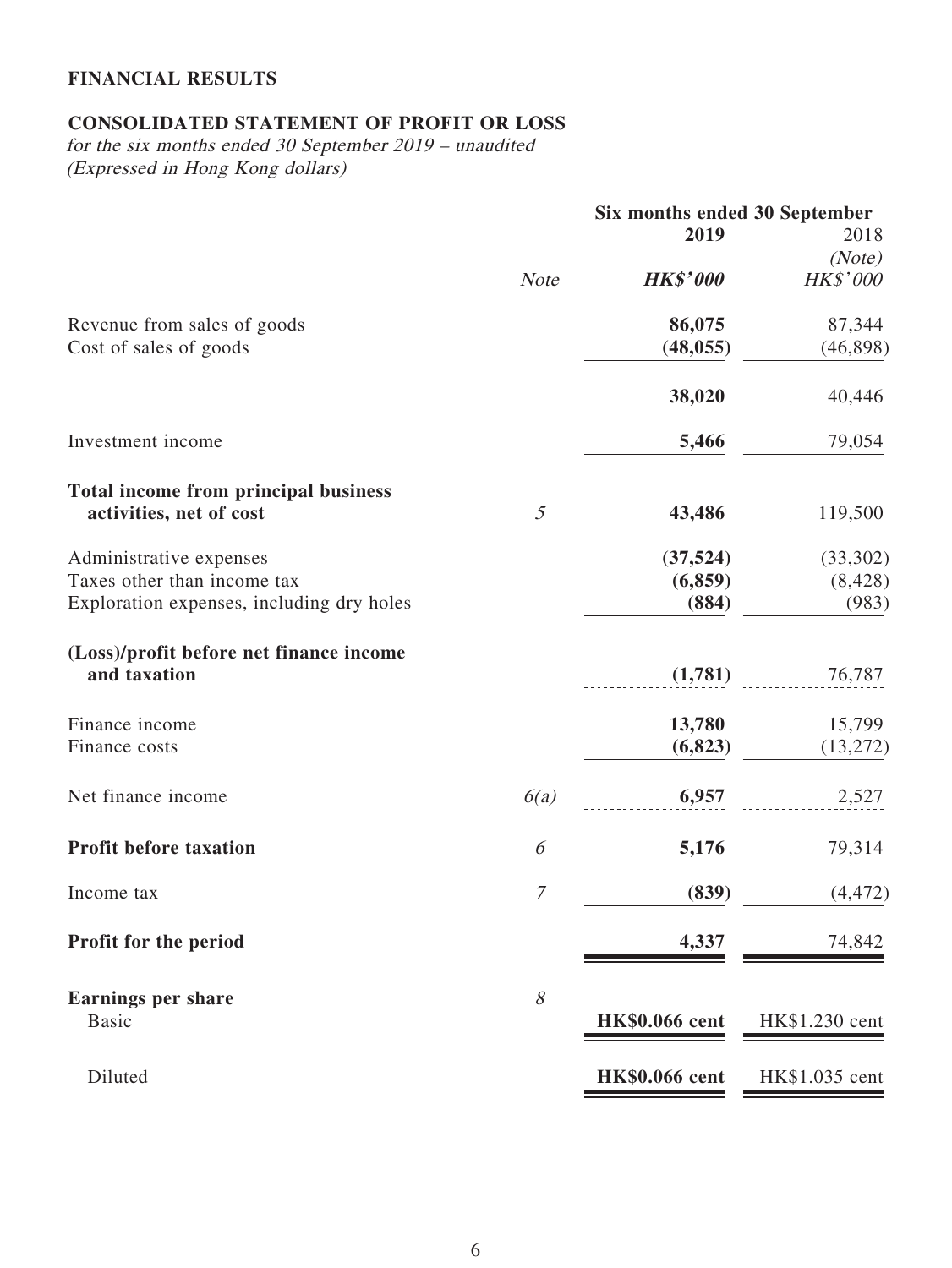# **CONSOLIDATED STATEMENT OF PROFIT OR LOSS AND OTHER COMPREHENSIVE INCOME**

for the six months ended 30 September 2019 – unaudited (Expressed in Hong Kong dollars)

|                                                                                                                                                                  | Six months ended 30 September |                 |  |
|------------------------------------------------------------------------------------------------------------------------------------------------------------------|-------------------------------|-----------------|--|
|                                                                                                                                                                  | 2019                          | 2018            |  |
|                                                                                                                                                                  |                               | (Note)          |  |
|                                                                                                                                                                  | <b>HK\$'000</b>               | <b>HK\$'000</b> |  |
| Profit for the period                                                                                                                                            | 4,337                         | 74,842          |  |
| Other comprehensive income for the period<br>(after tax and reclassification adjustments)                                                                        |                               |                 |  |
| Items that will not be reclassified to profit or loss:<br>Equity investment at FVOCI – net movement                                                              |                               |                 |  |
| in fair value reserve (non-recycling)                                                                                                                            | (4,228)                       | (10, 922)       |  |
| Items that may be reclassified subsequently to profit or loss:<br>Exchange differences on translation of:<br>- financial statements of overseas subsidiaries and |                               |                 |  |
| an associate                                                                                                                                                     | (27, 082)                     | (46, 571)       |  |
| Other comprehensive income for the period                                                                                                                        | (31,310)                      | (57, 493)       |  |
| Total comprehensive income for the period                                                                                                                        | (26, 973)                     | 17,349          |  |

Note: The Group has initially applied HKFRS 16 at 1 April 2019 using the modified retrospective approach. Under this approach, comparative information is not restated. See note 3.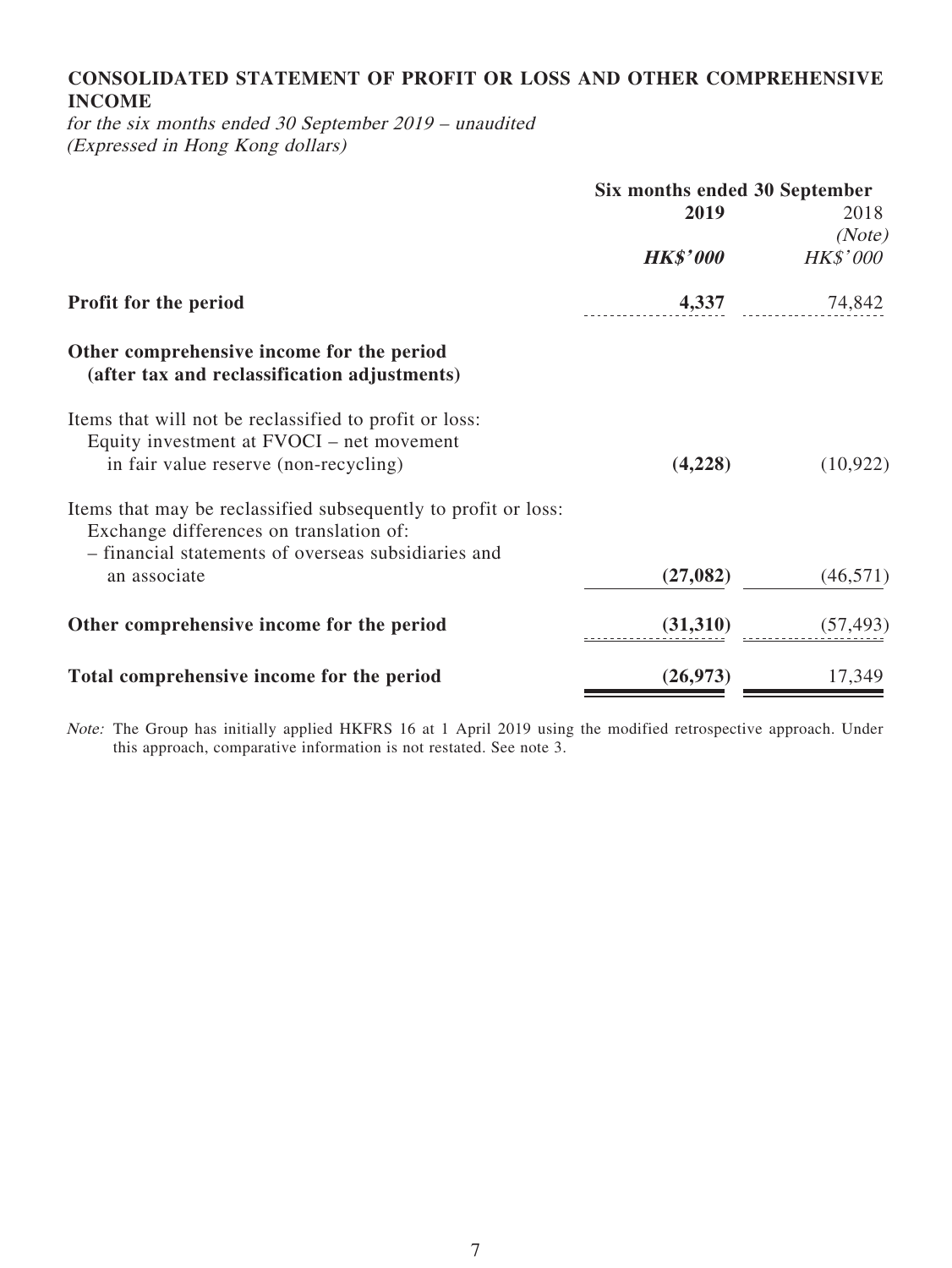# **CONSOLIDATED STATEMENT OF FINANCIAL POSITION**

at 30 September 2019 – unaudited (Expressed in Hong Kong dollars)

|                                                                                                       |               | At 30 September | At 31 March     |
|-------------------------------------------------------------------------------------------------------|---------------|-----------------|-----------------|
|                                                                                                       |               | 2019            | 2019            |
|                                                                                                       |               |                 | (Note)          |
|                                                                                                       | <b>Note</b>   | <b>HK\$'000</b> | <b>HK\$'000</b> |
| <b>Non-current assets</b>                                                                             |               |                 |                 |
| Property, plant and equipment                                                                         |               | 600,442         | 597,163         |
| Construction in progress                                                                              |               | 16,120          | 18,193          |
| Intangible assets                                                                                     |               | 24,413          | 26,175          |
| Right-of-use assets                                                                                   |               | 15,491          |                 |
| Lease prepayments                                                                                     |               |                 | 10,029          |
| Interest in an associate                                                                              |               | 39,491          | 43,778          |
| Financial assets at fair value through profit or loss<br>Financial assets at fair value through other | 9             | 1,775,217       | 1,836,876       |
| comprehensive income                                                                                  |               | 39,810          | 44,038          |
| Other non-current assets                                                                              |               | 26,165          | 29,955          |
|                                                                                                       |               | 2,537,149       | 2,606,207       |
| <b>Current assets</b>                                                                                 |               |                 |                 |
| Inventories                                                                                           |               | 6,281           | 5,099           |
| Trade receivables                                                                                     | 10            | 43,311          | 46,298          |
| Bills receivable                                                                                      | 10            | 2,439           |                 |
| Other receivables                                                                                     | 10            | 15,795          | 31,588          |
| Financial assets at fair value through profit or loss                                                 | $\mathcal{G}$ | 21,371          | 18,043          |
| Derivative financial instruments                                                                      |               | 1,863           |                 |
| Cash and cash equivalents                                                                             | 11            | 1,331,734       | 1,191,534       |
|                                                                                                       |               | 1,422,794       | 1,292,562       |
| <b>Current liabilities</b>                                                                            |               |                 |                 |
| Trade and other payables                                                                              | 12            | 226,065         | 226,514         |
| Bank and other borrowings                                                                             |               | 78,413          |                 |
| Lease Liabilities                                                                                     | 3(c)          | 2,085           |                 |
|                                                                                                       |               | 306,563         | 226,514         |
| <b>Net current assets</b>                                                                             |               | 1,116,231       | 1,066,048       |
| <b>Total assets less current liabilities</b>                                                          |               | 3,653,380       | 3,672,255       |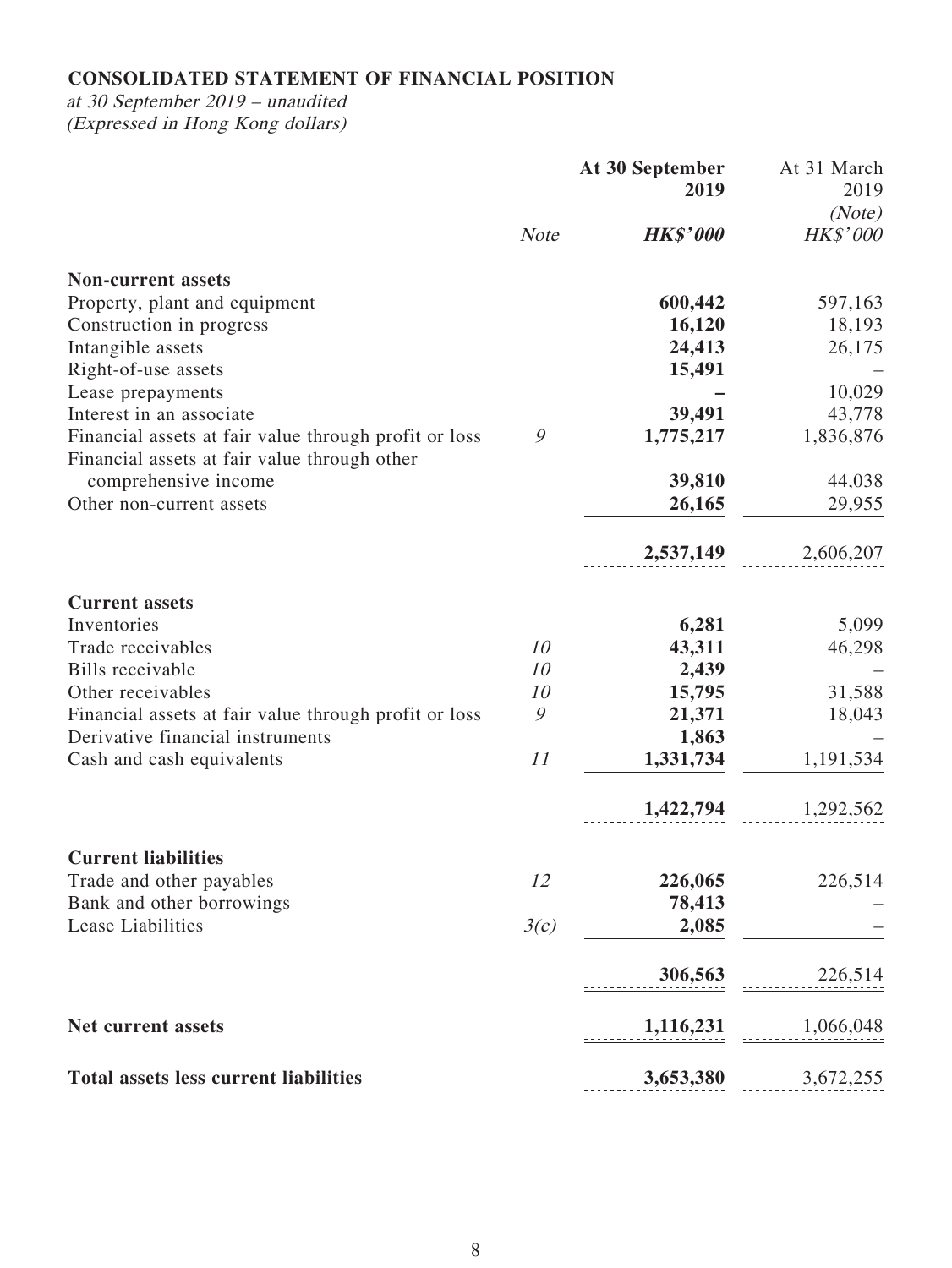# **CONSOLIDATED STATEMENT OF FINANCIAL POSITION**

at 30 September 2019 – unaudited (continued) (Expressed in Hong Kong dollars)

|                                |             | At 30 September<br>2019 | At 31 March<br>2019<br>(Note) |
|--------------------------------|-------------|-------------------------|-------------------------------|
|                                | <b>Note</b> | <b>HK\$'000</b>         | <b>HK\$'000</b>               |
| <b>Non-current liabilities</b> |             |                         |                               |
| Convertible bonds              | 13          | 47,842                  | 45,653                        |
| Lease liabilities              | 3(c)        | 4,230                   |                               |
| Deferred tax liabilities       |             | 31,032                  | 31,770                        |
| Provisions                     |             | 53,836                  | 51,419                        |
|                                |             | 136,940                 | 128,842                       |
| <b>NET ASSETS</b>              |             | 3,516,440               | 3,543,413                     |
| <b>CAPITAL AND RESERVES</b>    |             |                         |                               |
| Share capital                  | 14(b)       | 65,959                  | 65,959                        |
| Reserves                       |             | 3,450,481               | 3,477,454                     |
| <b>TOTAL EQUITY</b>            |             | 3,516,440               | 3,543,413                     |

Note: The Group has initially applied HKFRS 16 at 1 April 2019 using the modified retrospective approach. Under this approach, comparative information is not restated. See note 3.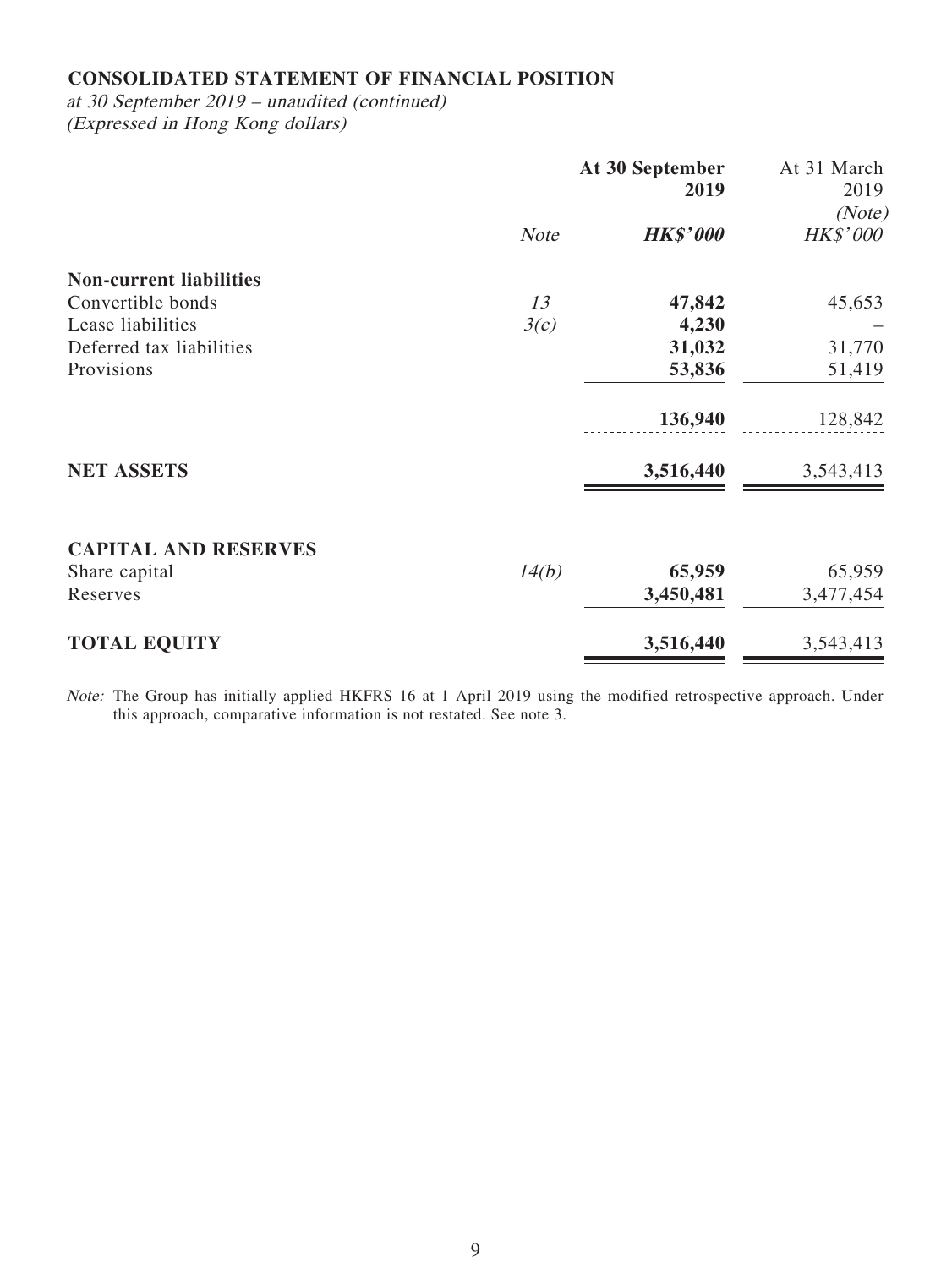### **NOTES TO THE UNAUDITED INTERIM FINANCIAL INFORMATION**

(Expressed in Hong Kong dollars unless otherwise indicated)

#### **1 GENERAL INFORMATION**

IDG Energy Investment Limited (the "Company") is an investment holding company, which was incorporated in Bermuda as an exempted company with limited liability and its shares are listed on the Main Board of The Stock Exchange of Hong Kong Limited (the "Stock Exchange"). The Company's registered office is located at Clarendon House, 2 Church Street, Hamilton HM 11, Bermuda and its head office and principal place of business is located at Unit 5507, 55/F., The Center, 99 Queen's Road Central, Hong Kong.

During the six months ended 30 September 2019, the principal activity of the Company is global energy and other assets investment and management. The principal activities of its subsidiaries and invested portfolios consist of upstream oil and gas business, LNG liquefaction and exporting, LNG importing, processing and sales, and LNG logistics services, energy investment fund management as well as investment in energy-related and other industries and businesses.

At 30 September 2019, the directors consider the immediate parent of the Group to be Titan Gas Technology Investment Limited ("Titan Gas"), incorporated in the British Virgin Islands, which is 75.73% held by Titan Gas Technology Holdings Limited. Titan Gas Technology Holdings Limited is owned as to 35.13% by Standard Gas Capital Limited, 49.14% by IDG-Accel China Capital II L.P. and IDG-Accel China Capital II Investors L.P., 8.05% by Mr. Wang Jingbo and 6.87% by Kingsbury International Holdings Co., Ltd., 0.73% by Zhang Weiwei and 0.08% by Bryce Wayne Lee.

#### **2 BASIS OF PREPARATION**

This interim financial information has been prepared in accordance with the applicable disclosure provisions of the Rules Governing the Listing of Securities on the Stock Exchange including compliance with Hong Kong Accounting Standard (HKAS) 34, Interim financial reporting, issued by the Hong Kong Institute of Certified Public Accountants (HKICPA). It was authorised for issue on 26 November 2019.

The interim financial information has been prepared in accordance with the same accounting policies adopted in the annual financial statements for the year ended 31 March 2019, except for the accounting policy changes that are expected to be reflected in annual financial statements for the year ending 31 March 2020. Details of any changes in accounting policies are set out in note 3.

The preparation of an interim financial information in conformity with HKAS 34 requires management to make judgements, estimates and assumptions that affect the application of policies and reported amounts of assets and liabilities, income and expenses on a year to date basis. Actual results may differ from these estimates.

This interim financial information contains condensed consolidated financial statements and selected explanatory notes. The notes include an explanation of events and transactions that are significant to an understanding of the changes in financial position and performance of the Company and its subsidiaries since the annual financial statements for the year ended 31 March 2019. The condensed consolidated interim financial statements and notes thereon do not include all of the information required for full set of financial statements prepared in accordance with HKFRSs.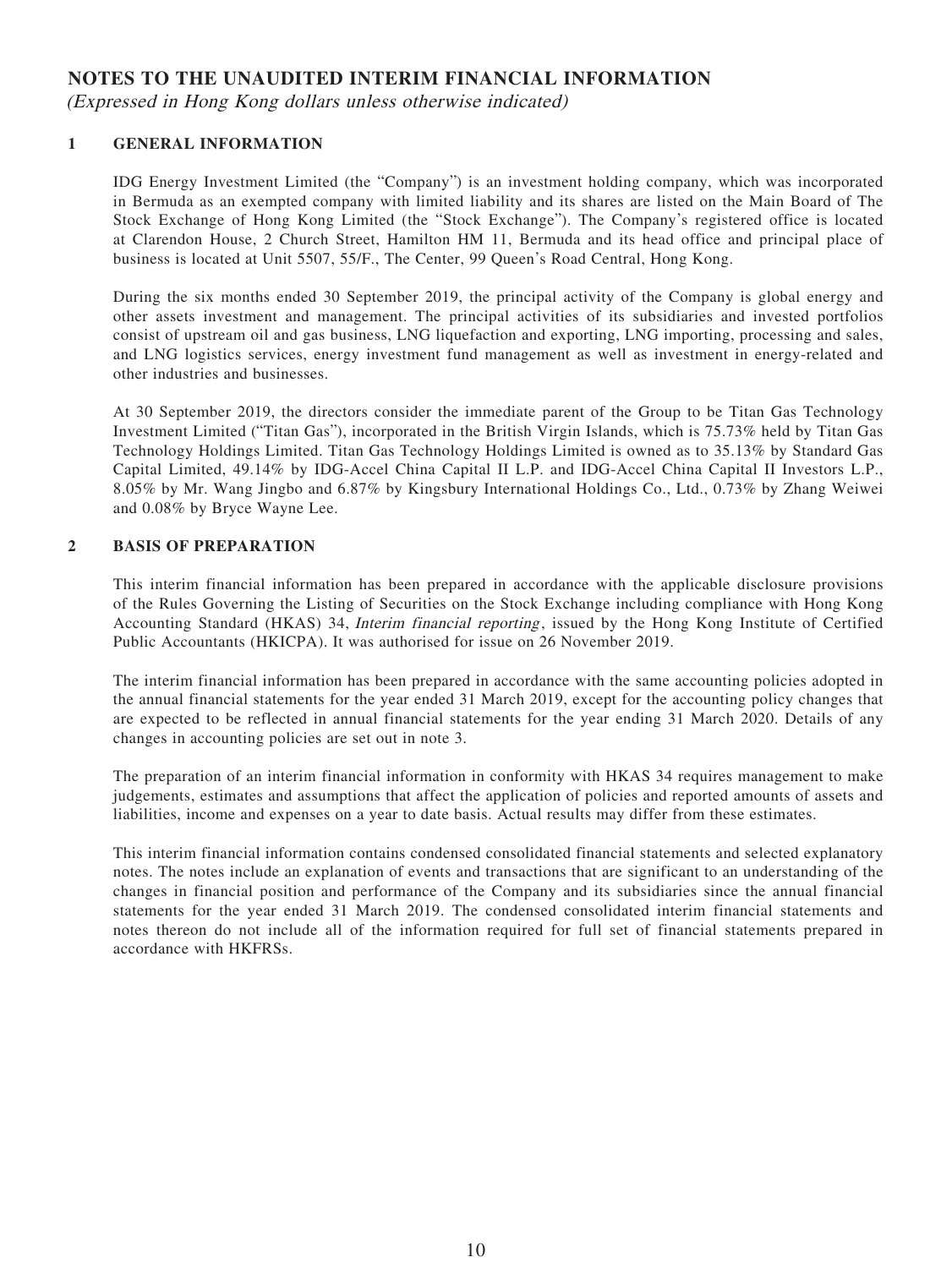#### **3 CHANGES IN ACCOUNTING POLICIES**

The HKICPA has issued a new HKFRS, HKFRS 16, Leases, and a number of amendments to HKFRSs that are first effective for the current accounting period of the Group.

Except for HKFRS 16, Leases, none of the developments have had a material effect on how the Group's results and financial position for the current or prior periods have been prepared or presented in this interim financial information. The Group has not applied any new standard or interpretation that is not yet effective for the current accounting period.

#### **HKFRS 16, Leases**

HKFRS 16 replaces HKAS 17, Leases, and the related interpretations, HK(IFRIC) 4, Determining whether an arrangement contains a lease, HK(SIC) 15, Operating leases – incentives, and HK(SIC) 27, Evaluating the substance of transactions involving the legal form of a lease. It introduces a single accounting model for lessees, which requires a lessee to recognise a right-of-use asset and a lease liability for all leases, except for leases that have a lease term of 12 months or less ("short-term leases") and leases of low value assets. The lessor accounting requirements are brought forward from HKAS 17 substantially unchanged.

The Group has initially applied HKFRS 16 as from 1 April 2019. The Group has elected to use the modified retrospective approach and has therefore recognised the cumulative effect of initial application as an adjustment to the opening balance of equity at 1 April 2019. Comparative information has not been restated and continues to be reported under HKAS 17.

Further details of the nature and effect of the changes to previous accounting policies and the transition options applied are set out below:

#### **(a) Changes in the accounting policies**

#### (i) New definition of a lease

The change in the definition of a lease mainly relates to the concept of control. HKFRS 16 defines a lease on the basis of whether a customer controls the use of an identified asset for a period of time, which may be determined by a defined amount of use. Control is conveyed where the customer has both the right to direct the use of the identified asset and to obtain substantially all of the economic benefits from that use.

The Group applies the new definition of a lease in HKFRS 16 only to contracts that were entered into or changed on or after 1 April 2019. For contracts entered into before 1 April 2019, the Group has used the transitional practical expedient to grandfather the previous assessment of which existing arrangements are or contain leases.

Accordingly, contracts that were previously assessed as leases under HKAS 17 continue to be accounted for as leases under HKFRS 16 and contracts previously assessed as non-lease service arrangements continue to be accounted for as executory contracts.

#### (ii) Lessee accounting

HKFRS 16 eliminates the requirement for a lessee to classify leases as either operating leases or finance leases, as was previously required by HKAS 17. Instead, the Group is required to capitalise all leases when it is the lessee, including leases previously classified as operating leases under HKAS 17, other than those short-term leases and leases of low-value assets. As far as the Group is concerned, these newly capitalised leases are primarily in relation to land and buildings in note 15(b).

Where the lease is capitalised, the lease liability is initially recognised at the present value of the lease payments payable over the lease term, discounted using the interest rate implicit in the lease or, if that rate cannot be readily determined, using a relevant incremental borrowing rate. After initial recognition, the lease liability is measured at amortised cost and interest expense is calculated using the effective interest method.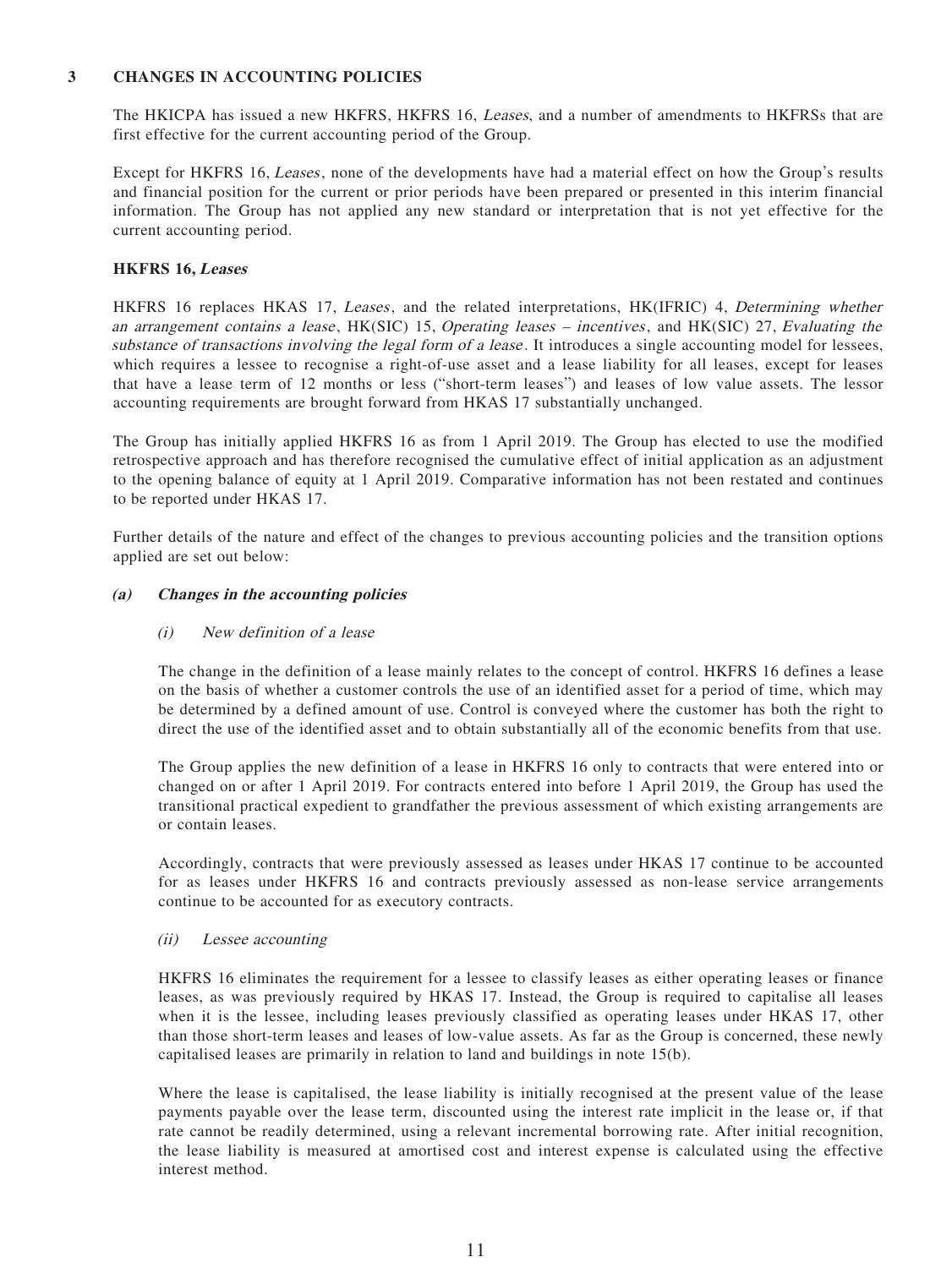The right-of-use asset recognised when a lease is capitalised is initially measured at cost, which comprises the initial amount of the lease liability plus any lease payments made at or before the commencement date, and any initial direct costs incurred. Where applicable, the cost of the right-of-use assets also includes an estimate of costs to dismantle and remove the underlying asset or to restore the underlying asset or the site on which it is located, discounted to their present value, less any lease incentives received.

The right-of-use asset is subsequently stated at cost less accumulated depreciation and impairment losses.

The lease liability is remeasured when there is a change in future lease payments arising from a change in an index or rate, or there is a change in the Group's estimate of the amount expected to be payable under a residual value guarantee, or there is a change arising from the reassessment of whether the Group will be reasonably certain to exercise a purchase, extension or termination option. When the lease liability is remeasured in this way, a corresponding adjustment is made to the carrying amount of the right-of-use asset, or is recorded in profit or loss if the carrying amount of the right-of-use asset has been reduced to zero.

#### **(b) Transitional impact**

At the date of transition to HKFRS 16 (i.e. 1 April 2019), the Group determined the length of the remaining lease terms and measured the lease liabilities for the leases previously classified as operating leases at the present value of the remaining lease payments, discounted using the relevant incremental borrowing rates at 1 April 2019. The incremental borrowing rates used for determination of the present value of the remaining lease payments were from 4.75% to 5.125%.

To ease the transition to HKFRS 16, the Group applied the following recognition exemption and practical expedients at the date of initial application of HKFRS 16:

– The Group elected not to apply the requirements of HKFRS 16 in respect of the recognition of lease liabilities and right-of-use assets to leases for which the remaining lease term ends within 12 months from the date of initial application of HKFRS 16, i.e. where the lease term ends on or before 31 March 2020;

The following table reconciles the operating lease commitments as at 31 March 2019 to the opening balance for lease liabilities recognised as at 1 April 2019:

|                                                                                                                  | 1 April 2019<br><b>HK\$'000</b> |
|------------------------------------------------------------------------------------------------------------------|---------------------------------|
| Operating lease commitments at 31 March 2019<br>Less: commitments relating to leases exempt from capitalisation: | 5,660                           |
| - short-term leases with remaining lease term ending on or before 31 March 2020                                  | (495)                           |
|                                                                                                                  | 5,165                           |
| Less: total future interest expenses                                                                             | (467)                           |
| Present value of remaining lease payments, discounted using the<br>incremental borrowing rate at 1 April 2019    | 4,698                           |
| Add: finance lease liabilities recognised as at 31 March 2019                                                    |                                 |
| Total lease liabilities recognised at 1 April 2019                                                               | 4,698                           |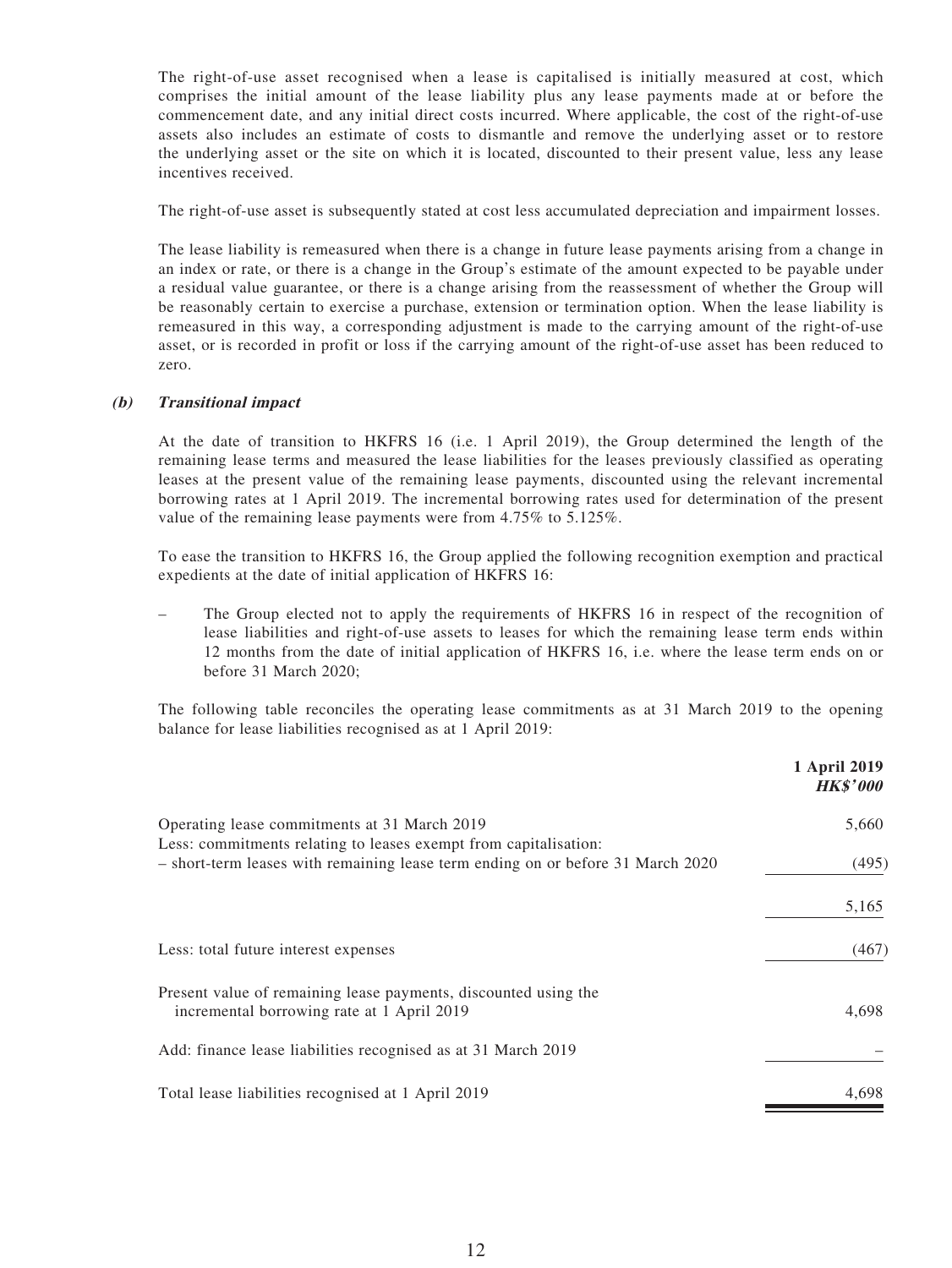The right-of-use assets in relation to leases previously classified as operating leases have been recognised at an amount equal to the amount recognised for the remaining lease liabilities, adjusted by the amount of any prepaid or accrued lease payments relating to that lease recognised in the statement of financial position at 31 March 2019.

The Group presents right-of-use assets and lease liabilities separately in the statement of financial position.

The following table summarises the impacts of the adoption of HKFRS 16 on the Group's consolidated statement of financial position:

|                                                                                                            | Carrying<br>amount at<br>31 March 2019<br><b>HK\$'000</b> | <b>Capitalisation of</b><br>operating lease<br>contracts<br><b>HK\$'000</b> | Carrying<br>amount at<br>1 April 2019<br><b>HK\$'000</b> |
|------------------------------------------------------------------------------------------------------------|-----------------------------------------------------------|-----------------------------------------------------------------------------|----------------------------------------------------------|
| Line items in the consolidated statement of<br>financial position impacted by the<br>adoption of HKFRS 16: |                                                           |                                                                             |                                                          |
| Right-of-use assets                                                                                        |                                                           | 14,727                                                                      | 14,727                                                   |
| Lease prepayments                                                                                          | 10,029                                                    | (10,029)                                                                    |                                                          |
| <b>Total non-current assets</b>                                                                            | 2,606,207                                                 | 4,698                                                                       | 2,610,905                                                |
| <b>Current assets</b>                                                                                      | 1,292,562                                                 |                                                                             | 1,292,562                                                |
| Lease liabilities (current)                                                                                |                                                           | 1,462                                                                       | 1,462                                                    |
| <b>Current liabilities</b>                                                                                 | 226,514                                                   | 1,462                                                                       | 227,976                                                  |
| Net current assets                                                                                         | 1,066,048                                                 | (1, 462)                                                                    | 1,064,586                                                |
| <b>Total assets less current liabilities</b>                                                               | 3,672,255                                                 | 3,236                                                                       | 3,675,491                                                |
| Lease liabilities (non-current)                                                                            |                                                           | 3,236                                                                       | 3,236                                                    |
| <b>Total non-current liabilities</b>                                                                       | 128,842                                                   | 3,236                                                                       | 132,078                                                  |
| <b>Net assets</b>                                                                                          | 3,543,413                                                 |                                                                             | 3,543,413                                                |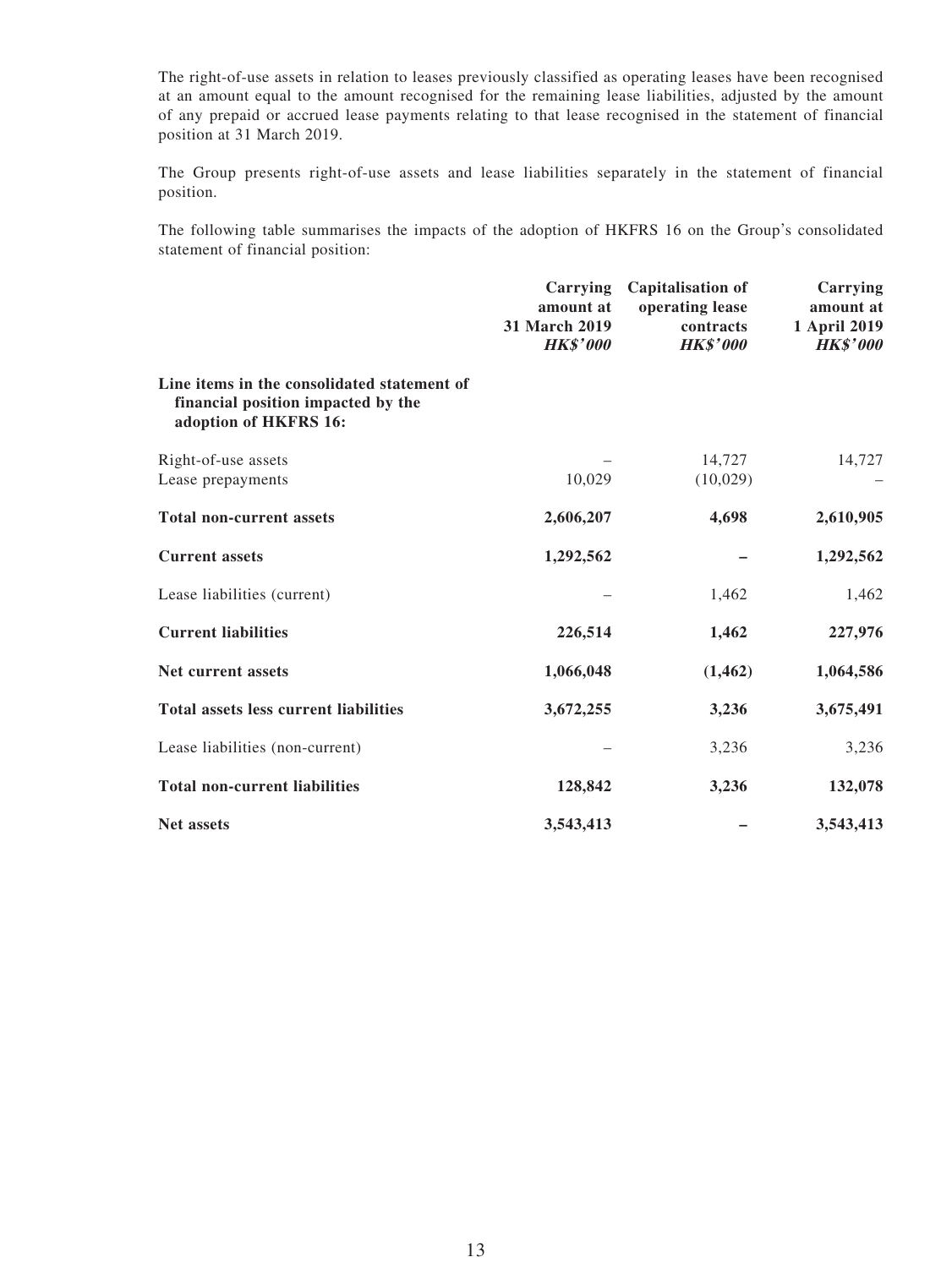#### **(c) Lease liabilities**

The remaining contractual maturities of the Group's lease liabilities at the end of the reporting period and at the date of transition to HKFRS 16 are as follows:

|                                                                                      | At 30 September 2019                                                           |                                                              | <b>At 1 April 2019</b>                                       |                                                                             |
|--------------------------------------------------------------------------------------|--------------------------------------------------------------------------------|--------------------------------------------------------------|--------------------------------------------------------------|-----------------------------------------------------------------------------|
|                                                                                      | <b>Present</b><br>value of the<br>minimum<br>lease payments<br><i>HK\$'000</i> | <b>Total</b><br>minimum<br>lease payments<br><b>HK\$'000</b> | <b>Present</b><br>value of the<br>minimum<br><i>HK\$'000</i> | <b>Total</b><br>minimum<br>lease payments lease payments<br><b>HK\$'000</b> |
| Within 1 year                                                                        | 2,085                                                                          | 2,138                                                        | 1,462                                                        | 1,503                                                                       |
| After 1 year but within 2 years<br>After 2 years but within 5 years<br>After 5 years | 1,342<br>2,644<br>244                                                          | 1,443<br>3,072<br>316                                        | 1,185<br>2,051                                               | 1,276<br>2,386                                                              |
|                                                                                      | 4,230                                                                          | 4,831                                                        | 3,236                                                        | 3,662                                                                       |
|                                                                                      | 6,315                                                                          | 6,969                                                        | 4,698                                                        | 5,165                                                                       |
| Less: total future interest expenses                                                 |                                                                                | (654)                                                        |                                                              | (467)                                                                       |
| Present value of lease liabilities                                                   |                                                                                | 6,315                                                        |                                                              | 4,698                                                                       |

#### **(d) Impact on the financial result and cash flows of the Group**

After the initial recognition of right-of-use assets and lease liabilities as at 1 April 2019, the Group as a lessee is required to recognise interest expense accrued on the outstanding balance of the lease liability, and the depreciation of the right-of-use asset, instead of the previous policy of recognising rental expenses incurred under operating leases on a straight-line basis over the lease term. This results in a positive impact on the reported profit from operations in the Group's consolidated statement of profit or loss, as compared to the results if HKAS 17 had been applied during the year.

In the cash flow statement, the Group as a lessee is required to split rentals paid under capitalised leases into their capital element and interest element. These elements are classified as financing cash outflows rather than as operating cash outflows, as was the case for operating leases under HKAS 17. Although total cash flows are unaffected, the adoption of HKFRS 16 therefore results in a significant change in presentation of cash flows within the cash flow statement.

The following tables may give an indication of the estimated impact of adoption of HKFRS 16 on the Group's financial result and cash flows for the six months ended 30 September 2019, by adjusting the amounts reported under HKFRS 16 in these interim financial statements to compute estimates of the hypothetical amounts that would have been recognised under HKAS 17 if this superseded standard had continued to apply to 2019 instead of HKFRS 16, and by comparing these hypothetical amounts for 2019 with the actual 2018 corresponding amounts which were prepared under HKAS 17.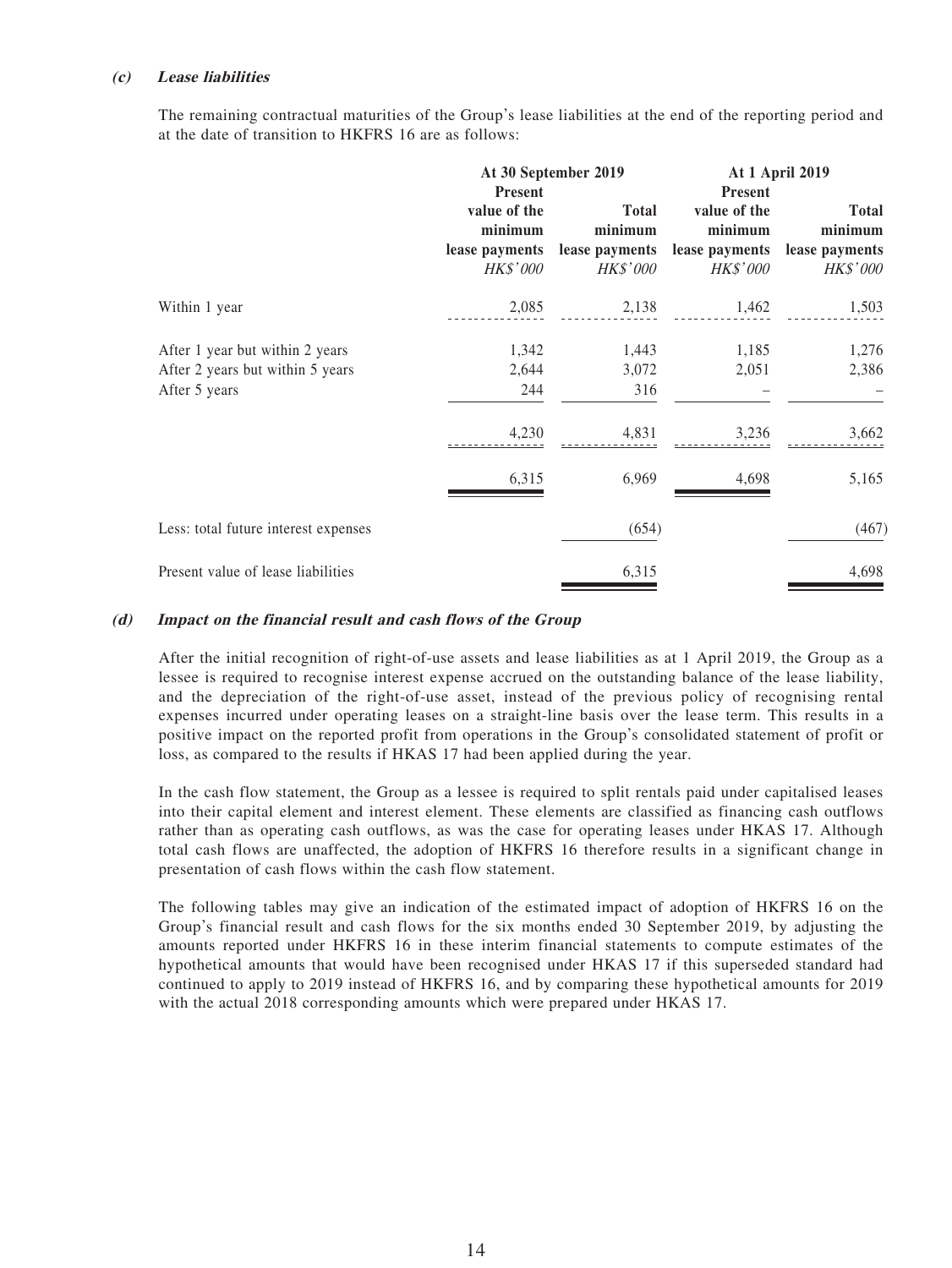|                                                                                                                                                     |                                                                               |                                                                                   | 2019                                                                                                                                                |                                                                                                            | 2018                                                                                 |
|-----------------------------------------------------------------------------------------------------------------------------------------------------|-------------------------------------------------------------------------------|-----------------------------------------------------------------------------------|-----------------------------------------------------------------------------------------------------------------------------------------------------|------------------------------------------------------------------------------------------------------------|--------------------------------------------------------------------------------------|
|                                                                                                                                                     | <b>Amounts</b><br>reported under<br><b>HKFRS 16</b><br>(A)<br><b>HK\$'000</b> | Add back:<br><b>HKFRS 16</b><br>depreciation<br>expense<br>(B)<br><b>HK\$'000</b> | Deduct:<br><b>Estimated</b><br>amounts related<br>to operating<br>leases as if<br>and interest under HKAS 17<br>(note(a))<br>(C)<br><b>HK\$'000</b> | Hypothetical<br>amounts for<br>2019 as<br>if under<br>HKAS <sub>17</sub><br>$(D=A+B-C)$<br><b>HK\$'000</b> | Compared to<br>amounts<br>reported for<br>2018 under<br>HKAS 17<br>HK\$'000          |
| Financial result for the six months<br>ended 30 September 2019<br>impacted by the adoption of<br><b>HKFRS 16:</b>                                   |                                                                               |                                                                                   |                                                                                                                                                     |                                                                                                            |                                                                                      |
| (Loss)/profit before net finance<br>income and taxation                                                                                             | (1,781)                                                                       | 748                                                                               | 853                                                                                                                                                 | (1,886)                                                                                                    | 76,787                                                                               |
| Finance costs                                                                                                                                       | (6, 823)                                                                      | 142                                                                               |                                                                                                                                                     | (6,681)                                                                                                    | (13,272)                                                                             |
| Profit before taxation                                                                                                                              | 5,176                                                                         | 890                                                                               | 853                                                                                                                                                 | 5,213                                                                                                      | 79,314                                                                               |
| Profit for the period                                                                                                                               | 4,337                                                                         | 890                                                                               | 853                                                                                                                                                 | 4,374                                                                                                      | 74,842                                                                               |
|                                                                                                                                                     |                                                                               |                                                                                   | 2019                                                                                                                                                |                                                                                                            | 2018                                                                                 |
|                                                                                                                                                     |                                                                               | <b>Amounts</b><br>reported under<br><b>HKFRS 16</b><br>(A)<br>\$'000              | <b>Estimated</b><br>amounts related<br>to operating<br>leases as if<br>under HKAS 17<br>(notes (a) & (b))<br>(B)<br>\$'000                          | Hypothetical<br>amounts for<br>2019 as<br>if under<br><b>HKAS 17</b><br>$(C=A+B)$<br>\$'000                | Compared to<br>amounts<br>reported for<br>2018 under<br>HKAS <sub>17</sub><br>\$'000 |
| Line items in the condensed consolidated cash flow<br>statement for the six months ended 30 September<br>2019 impacted by the adoption of HKFRS 16: |                                                                               |                                                                                   |                                                                                                                                                     |                                                                                                            |                                                                                      |
| Cash generated from operations                                                                                                                      |                                                                               | 37,981                                                                            | (853)                                                                                                                                               | 37,128                                                                                                     | 29,152                                                                               |
| Net cash generated from operating activities                                                                                                        |                                                                               | 37,981                                                                            | (853)                                                                                                                                               | 37,128                                                                                                     | 29,152                                                                               |
| Capital element of lease rentals paid<br>Interest element of lease rentals paid                                                                     |                                                                               | (711)<br>(142)                                                                    | 711<br>142                                                                                                                                          |                                                                                                            |                                                                                      |
| Net cash generated from/(used in) financing activities                                                                                              |                                                                               | 75,318                                                                            | 853                                                                                                                                                 | 76,171                                                                                                     | (55,008)                                                                             |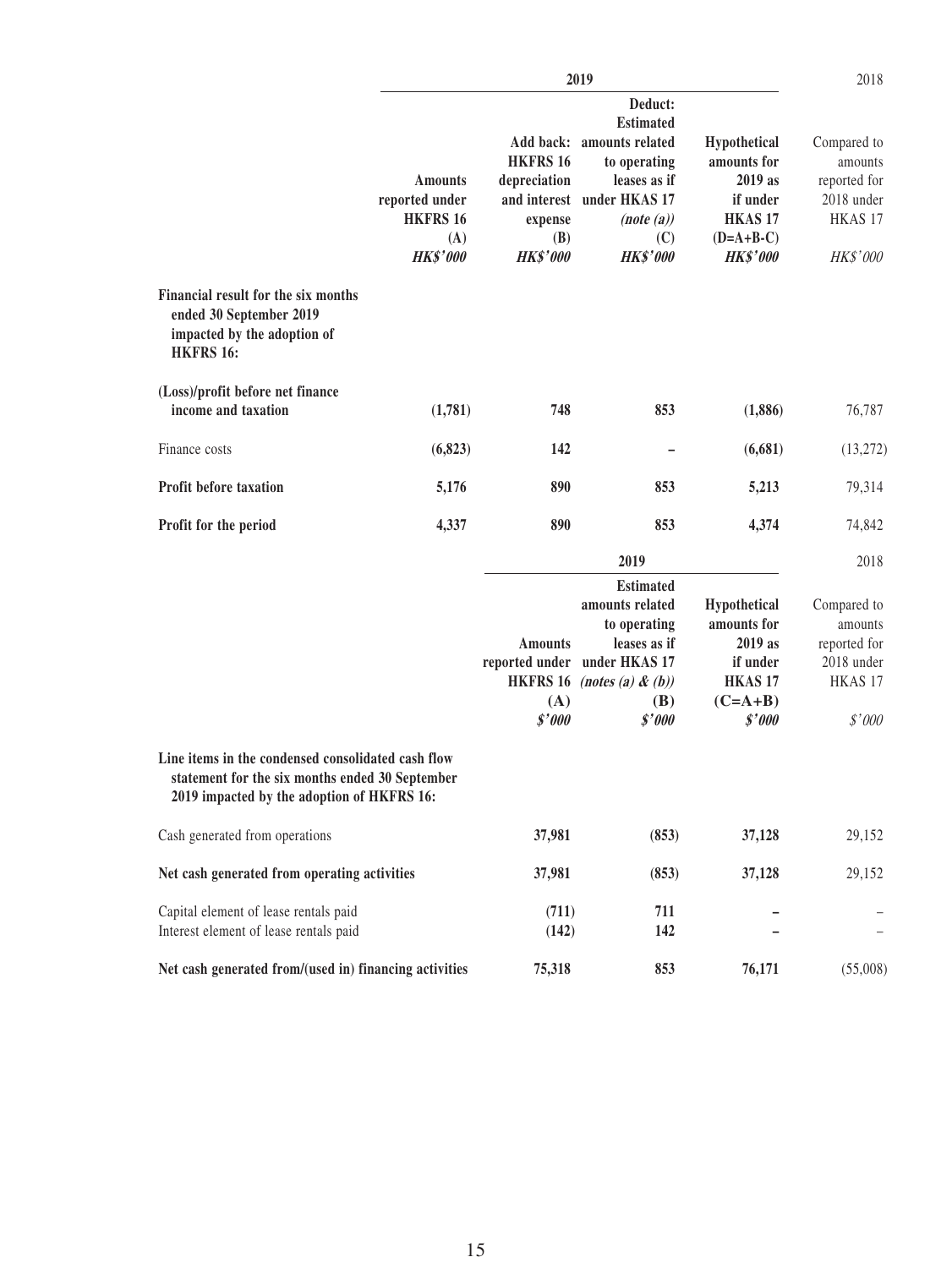#### Notes:

- (a) The "estimated amounts related to operating leases" is an estimate of the amounts of the cash flows for the six months ended 30 September 2019 that relate to leases which would have been classified as operating leases, if HKAS 17 had still applied for the six months ended 30 September 2019. This estimate assumes that there were no differences between rentals and cash flows and that all of the new leases entered into for the six months ended 30 September 2019 would have been classified as operating leases under HKAS 17, if HKAS 17 had still applied for the six months ended 30 September 2019. Any potential net tax effect is ignored.
- (b) In this impact table these cash outflows are reclassified from financing to operating in order to compute hypothetical amounts of net cash generated from operating activities and net cash used in financing activities as if HKAS 17 still applied.

#### **4 SEGMENT REPORTING**

The principal activity of the Company is global energy and other assets investment and management. The principal activities of its subsidiaries and invested portfolios consist of upstream oil and gas business, LNG liquefaction and exporting, LNG importing, processing and sales, and LNG logistics services, energy investment fund management as well as investment in energy-related and other industries and businesses. The most senior executive management regularly review its financial statements as a whole to assess the performance and make resource allocation decisions. Accordingly, no segment information is presented.

The external customer and non-current assets (excluded deferred tax assets, financial instruments and right-of-use assets) are located in the People's Republic of China ("PRC"), which are mainly held by Xilin Gol League Hongbo Mining Development Company Limited 錫林郭勒盟宏博礦業開發有限公司 ("Hongbo Mining").

#### **5 TOTAL INCOME FROM PRINCIPAL BUSINESS ACTIVITIES, NET OF COST**

|                                                                       | Six months ended 30 September |                         |  |
|-----------------------------------------------------------------------|-------------------------------|-------------------------|--|
|                                                                       | 2019<br><b>HK\$'000</b>       | 2018<br><b>HK\$'000</b> |  |
| Revenue from contracts with customers within<br>the scope of HKFRS 15 |                               |                         |  |
| $-$ sales of crude oil recognised at point in time (note (a))         | 86,075                        | 87,344                  |  |
| Cost of sales of crude oil                                            | (48, 055)                     | (46, 898)               |  |
|                                                                       | 38,020                        | 40,446                  |  |
| Investment income (note $(b)$ )                                       | 5,466                         | 79,054                  |  |
| Total income from principal business activities, net of cost          | 43,486                        | 119,500                 |  |

#### Notes:

(a) Revenue from sales of crude oil is generated by Hongbo Mining, which is a subsidiary of the Company and engaged in exploration, development, production and sale of crude oil in the PRC. The amount represents the sales value of crude oil supplied to the customers, net of value added tax. There is only one major customer with whom transactions have exceeded 10% of the revenue from sales of goods.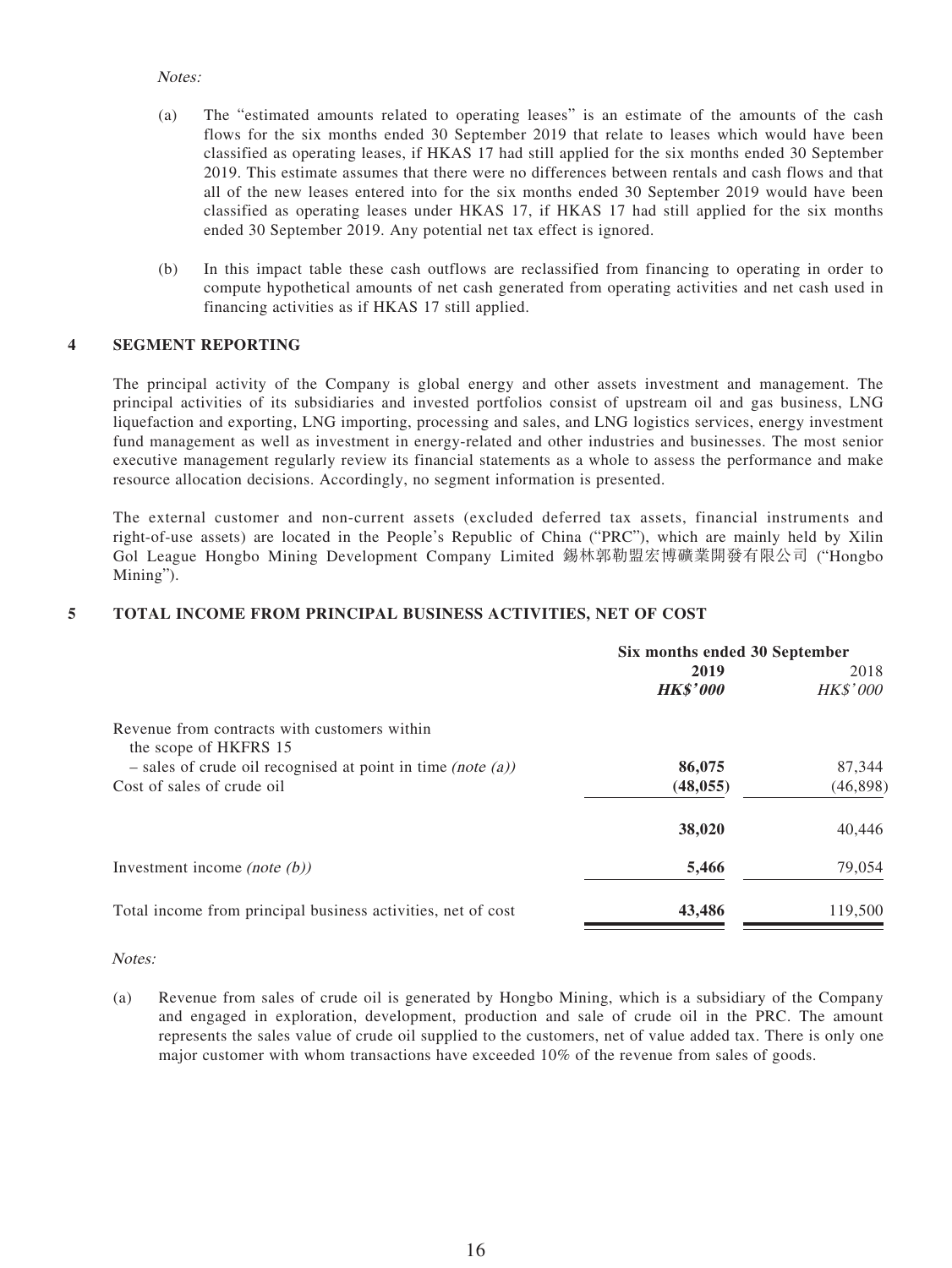#### (b) Investment income

|                                                                | Six months ended 30 September |                 |
|----------------------------------------------------------------|-------------------------------|-----------------|
|                                                                | 2019                          | 2018            |
|                                                                | <b>HK\$'000</b>               | <i>HK\$'000</i> |
| Stonehold investment <i>(note (i))</i>                         | 51,878                        | 46,471          |
| JOVO investment <i>(note (i))</i>                              | (98)                          | (8,392)         |
| GNL Quebec investment <i>(note (i))</i>                        | 25,199                        | 7.009           |
| Trading securities listed in the U.S. and France (note $(i)$ ) | (3,283)                       | 1,184           |
| LNGL investment <i>(note (i))</i>                              | (67, 677)                     | 52,467          |
| Dividend income <i>(note (ii)</i> )                            | 1,585                         | 1,938           |
| Net realised and unrealised losses on derivative               |                               |                 |
| financial instruments <i>(note (iii))</i>                      | 143                           | (20, 044)       |
| Share of losses of an associate <i>(note (iv))</i>             | (2, 865)                      |                 |
| Others                                                         | 584                           | (1,579)         |
|                                                                | 5,466                         | 79,054          |

#### Notes:

- (i) These amounts represent fair value changes on the Stonehold investment, JOVO investment, GNL Quebec investment, trading securities listed in the U.S. and France, and LNGL investment during the period ended 30 September 2019. Such assets are measured at FVTPL (see note 9), any interest income arising from such assets is included in fair value changes.
- (ii) The amount represents the dividend income from equity investment designated as FVOCI.
- (iii) The amount represents net changes in the fair value of crude oil price option contracts and crude oil price swap contracts held for risk management purpose. The derivative financial instruments are measured at FVTPL.
- (iv) The amount represents share of the associate's profit or loss under equity method.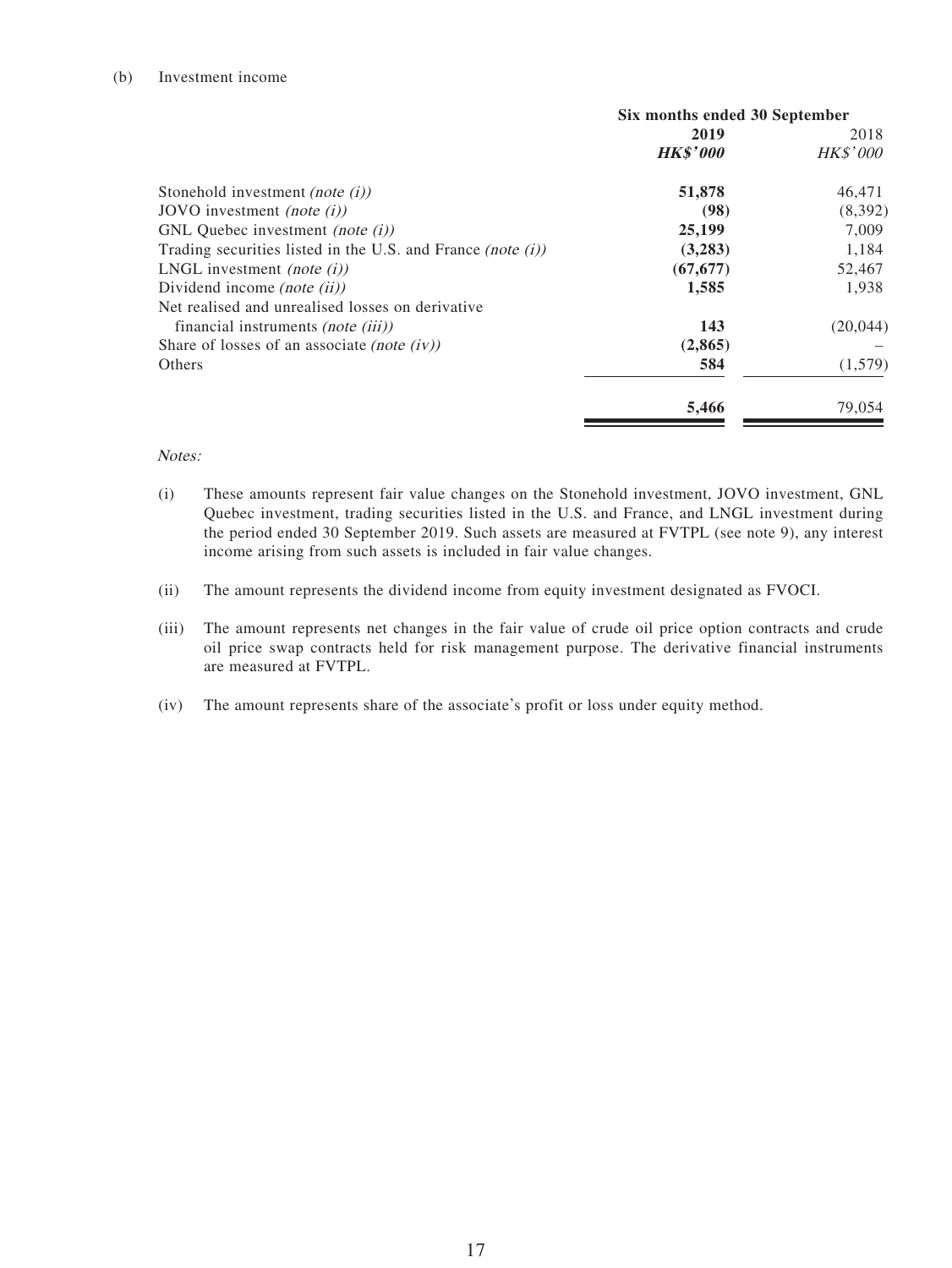#### **6 PROFIT BEFORE TAXATION**

Profit before taxation is arrived at after crediting:

#### **(a) Net finance income**

|                                                             | Six months ended 30 September |                 |
|-------------------------------------------------------------|-------------------------------|-----------------|
|                                                             | 2019                          | 2018            |
|                                                             | <b>HK\$'000</b>               | <b>HK\$'000</b> |
| Interest income                                             | 13,331                        | 13,026          |
| Net gain on bank financing products                         | 449                           | 915             |
| Changes in fair value on the derivative component of        |                               |                 |
| convertible note                                            |                               | 1,858           |
| Foreign exchange loss, net                                  | (845)                         | (1,662)         |
| Interest on bank and other borrowings                       | (522)                         |                 |
| Interest expenses on convertible bonds and convertible note | (2,490)                       | (10, 267)       |
| Interest on lease liabilities                               | (142)                         |                 |
| Others                                                      | (2,824)                       | (1, 343)        |
|                                                             | 6,957                         | 2,527           |

#### **(b) Other items**

|                                                    | Six months ended 30 September |                 |
|----------------------------------------------------|-------------------------------|-----------------|
|                                                    | 2019                          | 2018            |
|                                                    | <b>HK\$'000</b>               | <b>HK\$'000</b> |
| Amortisation                                       | 1,867                         | 2,300           |
| Depreciation                                       |                               |                 |
| - property, plant and equipment                    | 24,309                        | 23,254          |
| $-$ right-of-use assets                            | 1,077                         |                 |
| Operating leases charges: minimum lease payments - |                               |                 |
| buildings, under HKAS 17                           |                               | 209             |

#### **7 INCOME TAX**

|                                                     |                 | Six months ended 30 September |  |
|-----------------------------------------------------|-----------------|-------------------------------|--|
|                                                     | 2019            | 2018                          |  |
|                                                     | <b>HK\$'000</b> | <b>HK\$'000</b>               |  |
| Deferred tax                                        |                 |                               |  |
| - Origination and reversal of temporary differences | 839             | 4.472                         |  |

Pursuant to the rules and regulations of Bermuda and the British Virgin Islands (the "BVI"), the Company and its subsidiaries are not subject to any income tax in Bermuda and the BVI.

Hongbo Mining and other PRC incorporated subsidiaries of the Company are subject to PRC enterprise income tax at the statutory rate of 25%.

Certain Hong Kong incorporated subsidiaries of the Company are subject to Hong Kong Profits Tax which is calculated at 16.5% of the estimated assessable profits.

No provisions for Hong Kong profits tax and PRC enterprise income tax have been made as the Company and its subsidiaries does not have any estimated assessable income arising in Hong Kong or the PRC for both the current and prior period.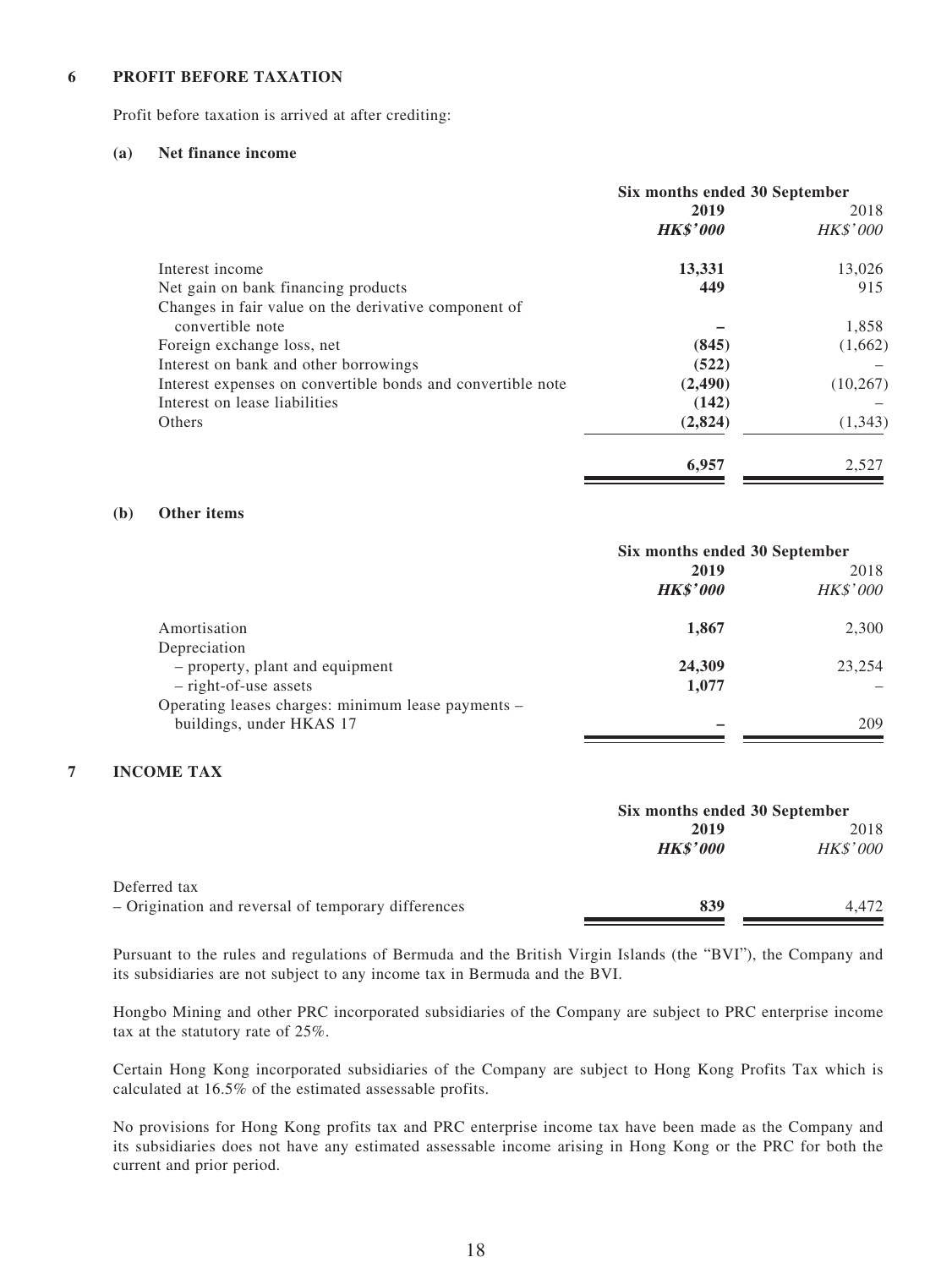#### **8 EARNINGS PER SHARE**

#### **(a) Basic earnings per share**

The calculation of basic earnings per share is based on the profit attributable to ordinary equity shareholders of the Company of HK\$4,337,000 (six months ended 30 September 2018: HK\$74,842,000) and the weighted average of 6,595,907,000 ordinary shares (six months ended 30 September 2018: 6,083,709,000 shares) in issue during the interim period.

#### **(b) Diluted earnings per share**

No adjustment has been made to the basic earnings per share amounts presented for the six months ended 30 September 2019 in respect of a dilution as the impact of the convertible bonds had an anti-dilutive effect on the basic earnings per share amounts presented.

The calculation of diluted earnings per share for the period ended 30 September 2018 is based on the profit attributable to ordinary equity shareholders of the Company of HK\$77,901,000 and the weighted average number of 7,524,669,000 ordinary shares.

#### **9 FINANCIAL ASSETS AT FAIR VALUE THROUGH PROFIT OR LOSS**

|                                                  | At              | At              |
|--------------------------------------------------|-----------------|-----------------|
|                                                  | 30 September    | 31 March        |
|                                                  | 2019            | 2019            |
|                                                  | <b>HK\$'000</b> | <b>HK\$'000</b> |
| <b>Non-current assets</b>                        |                 |                 |
| Stonehold investment (note $(a)$ )               | 1,490,979       | 1,510,062       |
| JOVO investment <i>(note <math>(b)</math>)</i>   | 138,056         | 138,154         |
| GNL Quebec investment (note $(c)$ )              | 71,120          | 45,921          |
| LNGL investment (note $(d)$ )                    | 75,062          | 142,739         |
|                                                  | 1,775,217       | 1,836,876       |
| <b>Current assets</b>                            |                 |                 |
| Trading securities listed in the U.S. and France | 8,067           | 8,689           |
| Bank financing products                          | 13,304          | 9,354           |
|                                                  | 21,371          | 18,043          |
|                                                  |                 |                 |

#### Notes:

(a) On 14 August 2017 (local time in Houston, Texas, the U.S.), the Company and Think Excel Investments Limited ("Think Excel"), a wholly-owned subsidiary of the Company, entered into a credit agreement (the "Credit Agreement") with Stonehold Energy Corporation ("Stonehold"), pursuant to which, the Company and Think Excel have conditionally agreed to grant a Term Loan to Stonehold (the "Stonehold investment") for the purpose of financing the acquisition of certain oil and gas related assets (the "Target Assets") and the subsequent operations of such assets by Stonehold. On the same date Stonehold entered into an acquisition agreement (the "Acquisition Agreement") with Stonegate Production Company, LLC (the "Stonegate"), pursuant to which, Stonegate has conditionally agreed to sell and Stonehold has conditionally agreed to purchase the Target Assets. All Target Assets are oil and gas assets owned by Stonegate as a non-operator.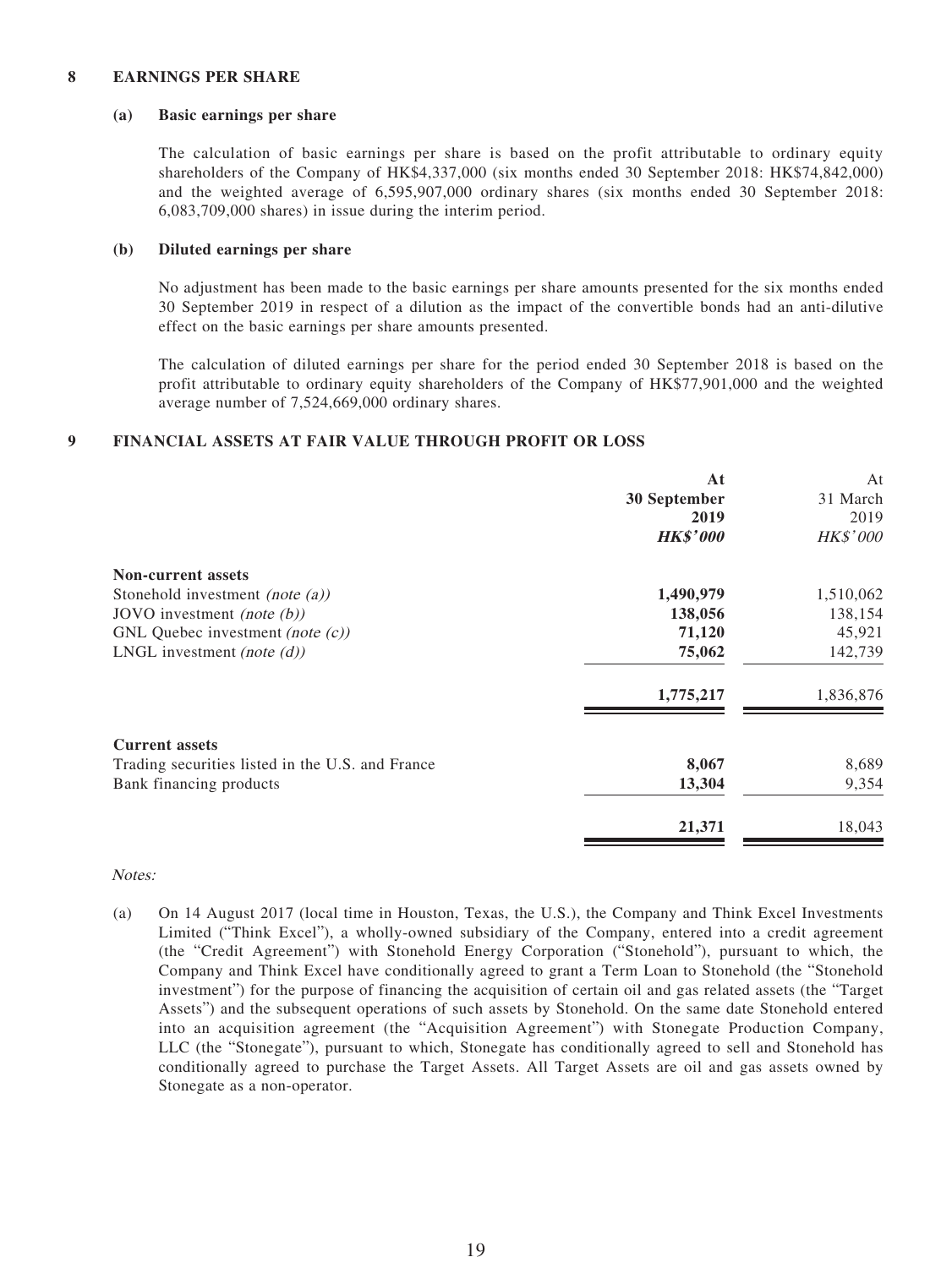On 26 September 2017 (local time in Houston, Texas, the U.S.), the initial payment of the Term Loan with an amount of US\$165.0 million (approximately HK\$1,291.1 million) under the Credit Agreement has been released to Stonehold and the acquisition of the Target Assets by Stonehold from Stonegate has also been consummated in accordance with the terms of the Acquisition Agreement, and a subsequent payment of the Term Loan with an amount of US\$5.0 million (approximately HK\$39.0 million) has been released to Stonehold on 22 November 2017. Under the Credit agreement, the Stonehold investment is interest bearing at a rate of 8% per annum (after the making of or the allocation of any applicable withholding tax), provided that an amount equal to 92.5% of the remainder cash proceeds received or recovered by Stonehold in respect of any disposal of the Target Assets after deducting outstanding principals and interests pursuant to the Credit Agreement, as well as fees, costs and expenses reasonably incurred by Stonehold with respect to such disposal, if applicable, be distributed to the Company and Think Excel, as additional interest to the Stonehold investment. The maturity date of Stonehold investment is 10 years after the initial payment of the Stonehold investment.

Stonehold holds the unconventional shale oil and gas assets in the Eagle Ford core region in the U.S.

(b) On 14 July 2017, Valuevale Investment Limited ("Valuevale"), a wholly-owned subsidiary of the Company, entered into a subscription agreement with Jiangxi Jovo Energy Company Limited ("JOVO"), pursuant to which Valuevale has conditionally agreed to subscribe for, and JOVO has conditionally agreed to allot and issue, shares of JOVO at a consideration of RMB100 million (equivalent to approximately HK\$115.2 million). The completion of the subscription took place on 28 July 2017.

JOVO is a limited liability company incorporated in the PRC which engages in clean energy businesses, including importing, processing and sale of LNG and LPG.

(c) On 30 November 2017, Golden Libra Investment Limited ("Golden Libra"), a wholly-owned subsidiary of the Company, entered into an agreement of purchase and sale with an investment fund for purchasing its interests in LNG Quebec Limited Partnership (the "GNL Quebec") at the purchase price of US\$3.15 million (equivalent to approximately HK\$24,633,000). The completion of the acquisition took place on 7 February 2018. On 26 July 2018, Golden Libra invested another US\$1 million (equivalent to approximately HK\$7,800,000) in GNL Quebec to support ongoing development.

GNL Quebec, through its wholly-owned subsidiary GNL Quebec Inc., is developing a state-of-the-art and low-carbon-emission LNG exporting terminal with a maximum nameplate liquefaction capacity of up to eleven million tons per annum.

(d) On 2 June 2018, the Company entered into a subscription agreement with Liquefied Natural Gas Limited ("LNGL"), which is listed in Australia, pursuant to which the Company has agreed to subscribe for, and LNGL has agreed to issue, 56,444,500 ordinary shares of LNGL at an aggregate subscription price of A\$28.2 million (equivalent to approximately HK\$166.8 million). Upon completion of the subscription, the Company held 9.9% of the equity interests in LNGL and became the second largest shareholder of LNGL. The completion of the subscription took place on 13 June 2018.

LNGL owns and operates a fully permitted greenfield LNG export terminal, the Magnolia LNG project, in Louisiana of the U.S., with planned capacity of 8 mmtpa or greater and recognized as one of the most viable LNG projects in the U.S..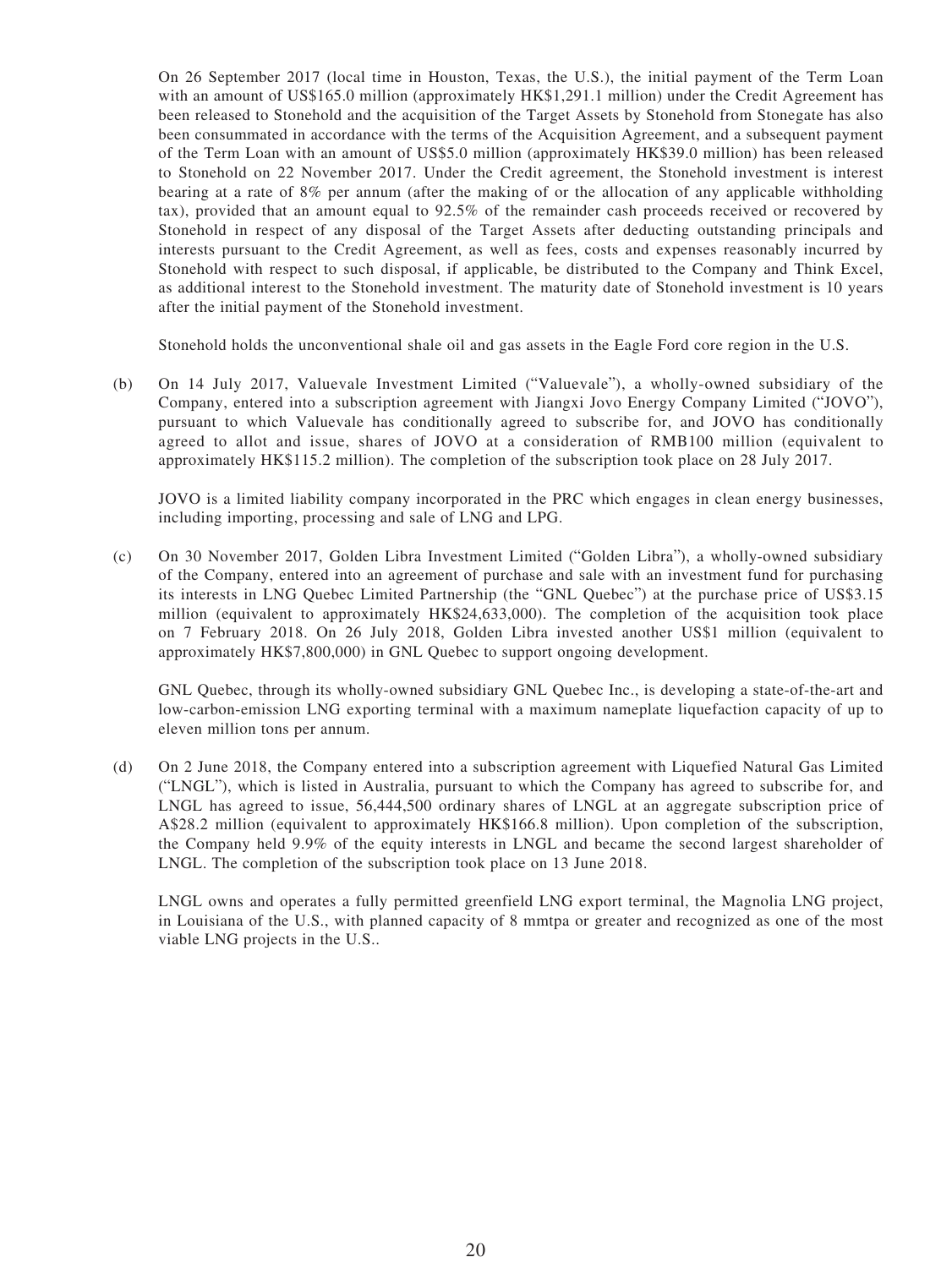#### **10 TRADE AND OTHER RECEIVABLES**

|    |                                                                                                                  | At<br>30 September<br>2019<br><b>HK\$'000</b> | At<br>31 March<br>2019<br>HK\$'000 |
|----|------------------------------------------------------------------------------------------------------------------|-----------------------------------------------|------------------------------------|
|    | Within 1 month                                                                                                   | 18,970                                        | 24,344                             |
|    | 1 to 6 months                                                                                                    | 24,341                                        | 21,954                             |
|    | Trade receivables                                                                                                | 43,311                                        | 46,298                             |
|    | Bills receivable                                                                                                 | 2,439                                         |                                    |
|    | Other receivables                                                                                                | 7,390                                         | 10,900                             |
|    | Prepayment to suppliers                                                                                          | 8,405                                         | 17,698                             |
|    | Dividends receivable from financial instruments measured<br>at FVTPL                                             |                                               | 2,990                              |
|    |                                                                                                                  | 61,545                                        | 77,886                             |
| 11 | <b>CASH AND CASH EQUIVALENTS</b>                                                                                 |                                               |                                    |
|    |                                                                                                                  | At                                            | At                                 |
|    |                                                                                                                  | 30 September                                  | 31 March                           |
|    |                                                                                                                  | 2019                                          | 2019                               |
|    |                                                                                                                  | <b>HK\$'000</b>                               | HK\$'000                           |
|    | Deposit with banks                                                                                               | 865,186                                       | 1,002,259                          |
|    | Cash at bank and in hand                                                                                         | 466,548                                       | 189,275                            |
|    |                                                                                                                  | 1,331,734                                     | 1,191,534                          |
| 12 | <b>TRADE AND OTHER PAYABLES</b>                                                                                  |                                               |                                    |
|    |                                                                                                                  | At                                            | At                                 |
|    |                                                                                                                  | 30 September                                  | 31 March                           |
|    |                                                                                                                  | 2019                                          | 2019                               |
|    |                                                                                                                  | <b>HK\$'000</b>                               | HK\$'000                           |
|    | Within 1 year                                                                                                    | 65,891                                        | 45,604                             |
|    | Over 1 year but within 2 years                                                                                   | 14,646                                        | 24,654                             |
|    | Over 2 years but within 3 years                                                                                  | 4,429                                         | 9,738                              |
|    | Over 3 years                                                                                                     | 11,019                                        | 7,901                              |
|    | Trade payables                                                                                                   | 95,985                                        | 87,897                             |
|    | Taxes other than income tax                                                                                      | 12,895                                        | 15,568                             |
|    | Guarantee deposit                                                                                                | 38,802                                        | 40,803                             |
|    | Payable due to Shanxi Yanchang Petroleum (Group) Company<br>Limited (Yanchang Oil Mineral Administrative Bureau) |                                               |                                    |
|    | ("Yanchang")                                                                                                     | 62,392                                        | 63,792                             |
|    | Others                                                                                                           | 15,991                                        | 18,454                             |

**226,065** 226,514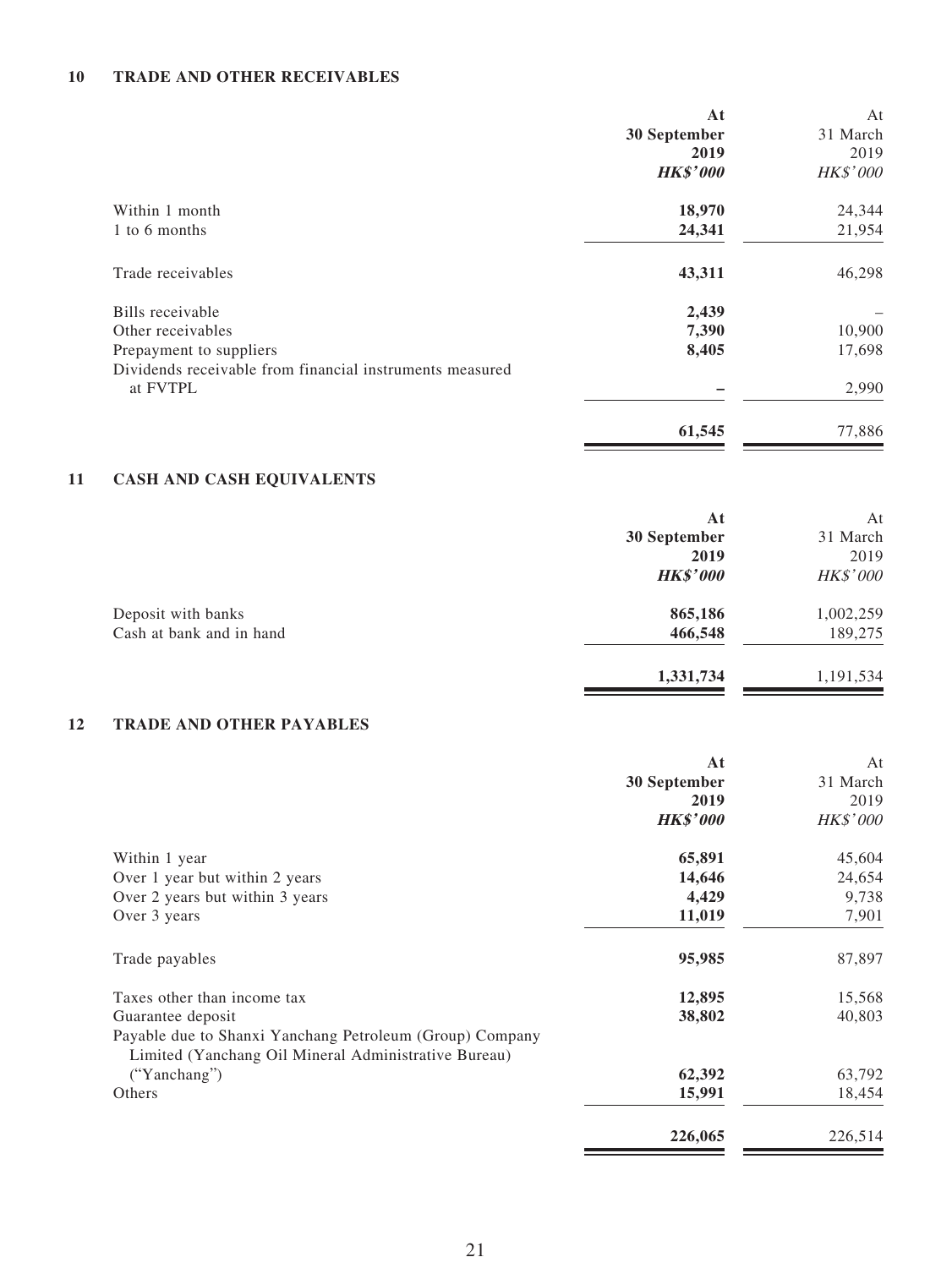#### **13 CONVERTIBLE BONDS**

As at 29 July 2016, the convertible bonds originally had a total nominal value of HK\$120,000,000 and interest at 1% per annum which were payable half year in arrears. The convertible bonds were convertible into the Company's ordinary shares at a conversion price of HK\$0.0672 per share at any time before 30 April 2018.

The convertible bonds have been accounted for as compound financial instruments containing an equity component and a liability component. The liability component was initially measured at fair value of HK\$114,208,000 at discount rate of 4.12% per annum and carried at amortised cost.

On 15 August 2017, the Company entered into a deed of amendment with Titan Gas, one holder of the convertible bonds, to further extend the maturity date of the convertible bond with nominal value of HK\$96,832,526 from 30 April 2018 to 30 April 2022, and to remove certain adjustment events to the conversion price.

The modification resulted in the extinguishment of the financial liability of the convertible bond and the recognition of new financial liability and equity component. The fair value of the new financial liability regarding the convertible bond revised portion immediately following the modification was approximately HK\$63,421,000. The fair value of the liability component was determined by discounted cash flows over the remaining terms of the convertible bond at an effective interest rate of 10.88% per annum.

On 25 September 2017, Tanisca Investment Limited, another holder of the convertible bond, exercised the conversion rights to convert all the convertible bond held with the nominal value of HK\$23,167,474 into 344,754,077 ordinary shares.

On 22 August 2018, Titan Gas transferred part of the convertible bonds to three entities with the nominal value of HK\$16,832,526.

On 18 October 2018 and 17 December 2018, convertible bond holders exercised the conversion rights to convert their convertible bond with the nominal value of HK\$18,432,526 and HK\$18,400,000, into 274,293,540 and 273,809,523 ordinary shares respectively. At 30 September 2019, the remaining convertible bond with nominal value of HK\$60,000,000 was solely held by Titan Gas.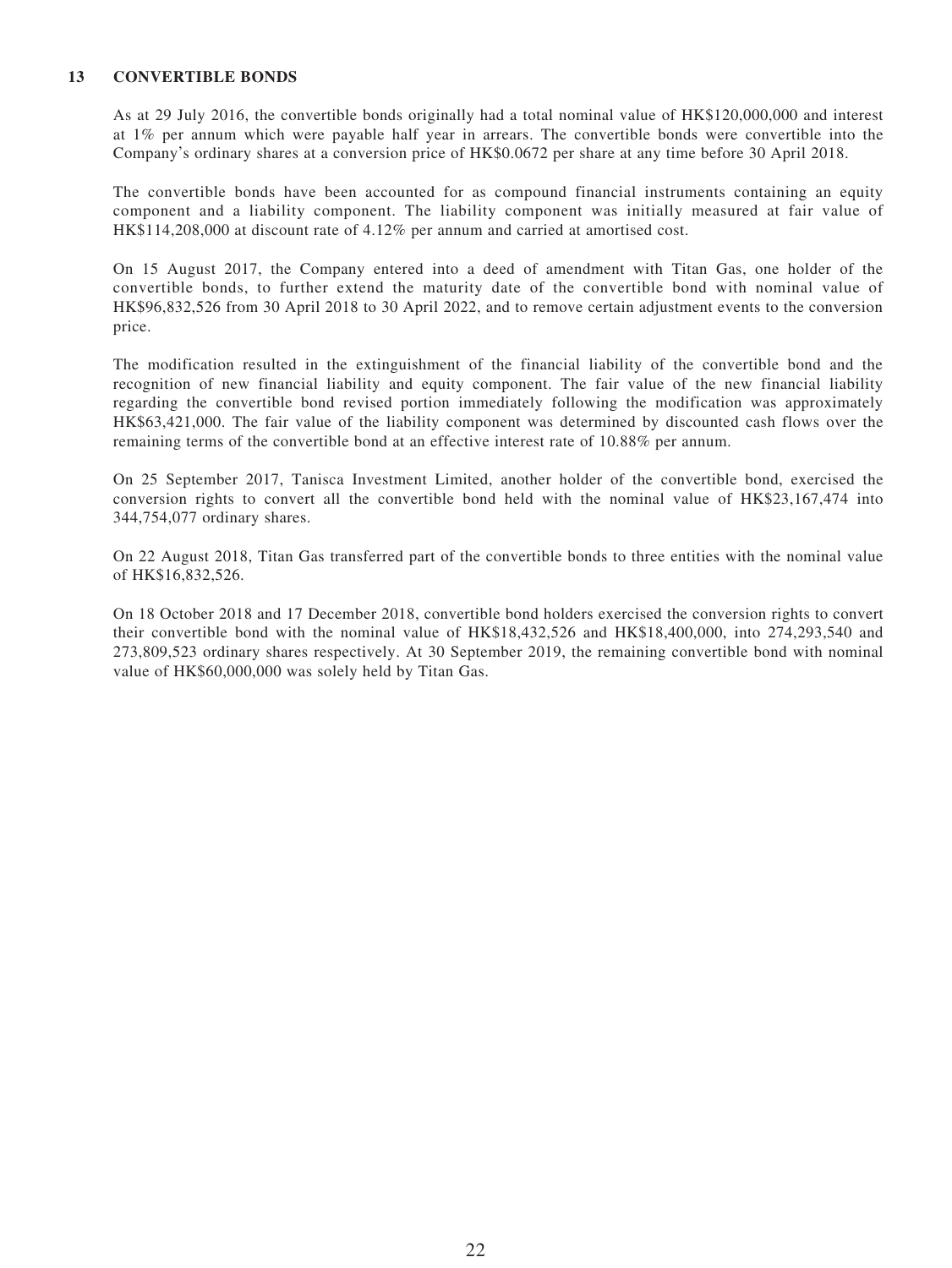#### **14 CAPITAL, RESERVES AND DIVIDENDS**

#### **(a) Dividends**

No dividends were paid, declared or proposed during the six months ended 30 September 2019 and 2018.

#### **(b) Share capital**

|                                                                                                   | <b>Ordinary shares</b>       |                                            | <b>Preferred shares</b>     |                                     | <b>Total</b>                 |                              |
|---------------------------------------------------------------------------------------------------|------------------------------|--------------------------------------------|-----------------------------|-------------------------------------|------------------------------|------------------------------|
|                                                                                                   | Number of<br>shares<br>'000' | <i>Nominal</i><br>value<br><b>HK\$'000</b> | Number of<br>shares<br>'000 | <i>Nominal</i><br>value<br>HK\$'000 | Number of<br>shares<br>'000' | Nominal<br>value<br>HK\$'000 |
| Shares of HK\$0.01 each<br>Authorised:<br>At 1 April 2018, 31 March 2019 and<br>30 September 2019 | 11,000,000                   | 110,000                                    | 5,000,000                   | 50,000                              | 16,000,000                   | 160,000                      |
| Issued, paid or payable:<br>At 1 April 2018<br>Purchase of own shares (note $(i)$ )               | 6,094,404<br>(46,600)        | 60,944<br>(466)                            |                             |                                     | 6,094,404<br>(46,600)        | 60,944<br>(466)              |
| At 30 September 2018                                                                              | 6,047,804                    | 60,478                                     |                             |                                     | 6,047,804                    | 60,478                       |
| Conversion of convertible bond <i>(note 13)</i>                                                   | 548,103                      | 5,481                                      |                             |                                     | 548,103                      | 5,481                        |
| At 31 March 2019 and 30 September 2019                                                            | 6,595,907                    | 65,959                                     |                             |                                     | 6,595,907                    | 65,959                       |

Notes:

(i) During the six months ended 30 September 2018, total number of 46,600,000 ordinary shares have been repurchased by the Company.

#### **15 COMMITMENT**

(a) Capital commitment outstanding not provided for in the interim financial information is as follows:

|                                  | Αt              | At              |
|----------------------------------|-----------------|-----------------|
|                                  | 30 September    | 31 March        |
|                                  | 2019            | 2019            |
|                                  | <b>HK\$'000</b> | <b>HK\$'000</b> |
| Contracted, but not provide for: |                 |                 |
| - property, plant and equipment  | 5,570           | 26,503          |
|                                  |                 |                 |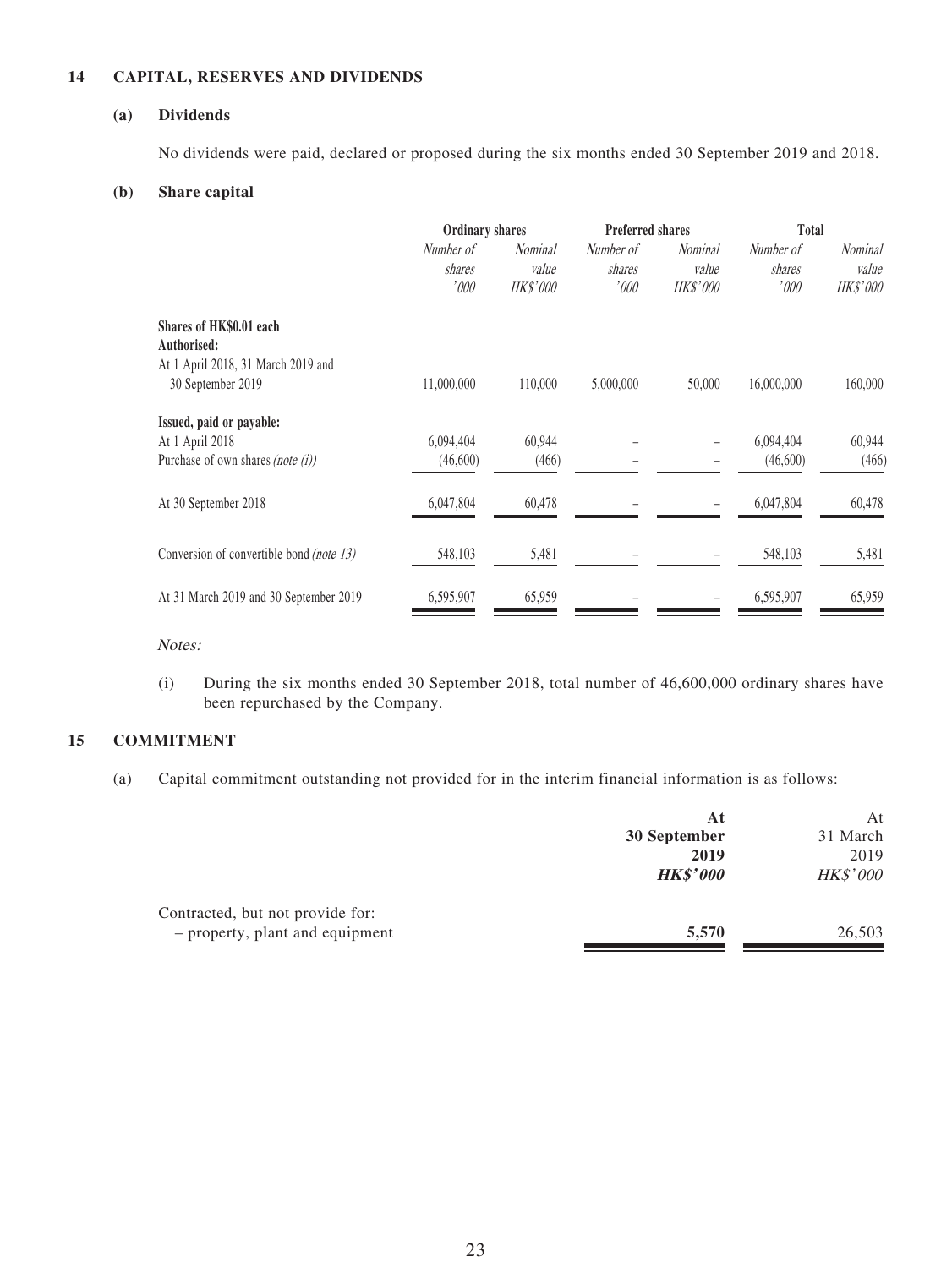(b) At 31 March 2019, the total future minimum lease payments under non-cancellable operating leases were payable as follows:

| At       |
|----------|
| 31 March |
| 2019     |
| HK\$'000 |
| 1,975    |
| 3,685    |
| 5,660    |
|          |

The Group is the lessee in respect of a number of buildings under leases which were previously classified as operating leases under HKAS 17. The Group has initially applied HKFRS 16 using the modified retrospective approach. Under this approach, the Group adjusted the opening balances at 1 April 2019 to recognise lease liabilities relating to these leases (see note 3). From 1 April 2019 onwards, future lease payments are recognised as lease liabilities in the statement of financial position in accordance with the policies set out in note 3.

#### **16 MATERIAL RELATED PARTY TRANSACTIONS**

#### **(a) Key management personnel remuneration**

Remuneration for key management personnel, including amounts paid to directors and certain of the highest paid employees, is as follows:

|                              | Six months ended 30 September |          |  |
|------------------------------|-------------------------------|----------|--|
|                              | 2019                          | 2018     |  |
|                              | <b>HK\$'000</b>               | HK\$'000 |  |
| Short-term employee benefits | 3,766                         | 4,324    |  |
| Post-employment benefits     | 86                            | 122      |  |
|                              | 3,852                         | 4,446    |  |
|                              |                               |          |  |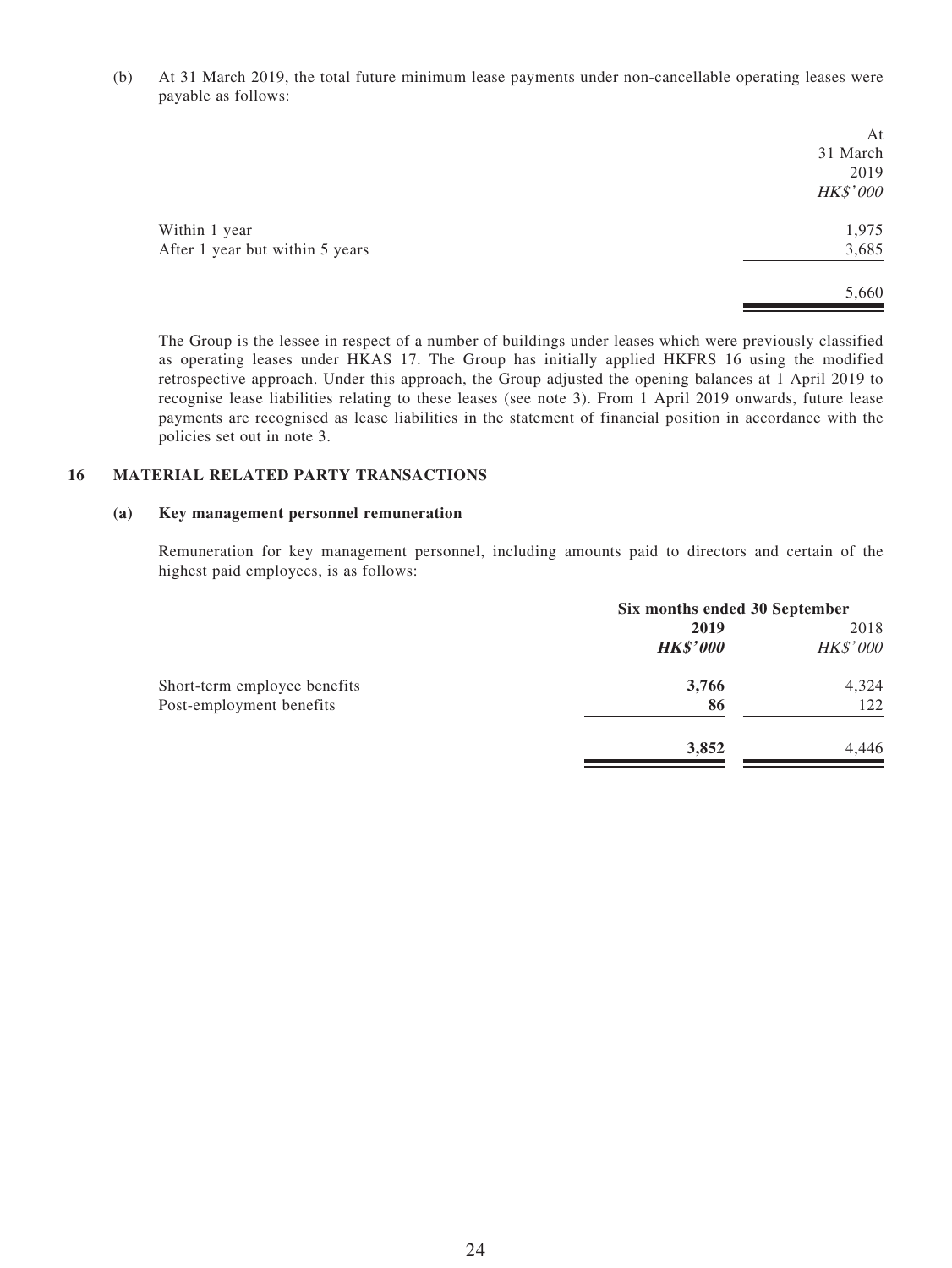#### **(b) Transactions with other related parties**

Apart from the transactions disclosed elsewhere in this interim financial information, there were following material transactions with related parties during the reporting period.

|                                               | Six months ended 30 September |                 |  |
|-----------------------------------------------|-------------------------------|-----------------|--|
|                                               | 2019                          | 2018            |  |
|                                               | <b>HK\$'000</b>               | <b>HK\$'000</b> |  |
| With the immediate holding company            |                               |                 |  |
| - increase in interest payable on convertible |                               |                 |  |
| bonds <i>(note <math>(i)</math>)</i>          | 301                           | 468             |  |
| - interest paid on the convertible bonds      | (406)                         |                 |  |

Note:

(i) Interest on the convertible bonds was payable to Titan Gas at 1% per annum. As at 30 September 2019, Titan Gas held the Company's convertible bonds with principal amount of HK\$60,000,000. Details of the transaction and the terms of the convertible bonds were disclosed in note 13.

The outstanding balances with related parties are as follows:

|                                         | At              | At       |
|-----------------------------------------|-----------------|----------|
|                                         | 30 September    | 31 March |
|                                         | 2019            | 2019     |
|                                         | <b>HK\$'000</b> | HK\$'000 |
| Trade and other payables                |                 |          |
| $-$ immediate holding company           | 40              | 145      |
| Convertible bonds (liability component) |                 |          |
| - immediate holding company             | 47,842          | 45,653   |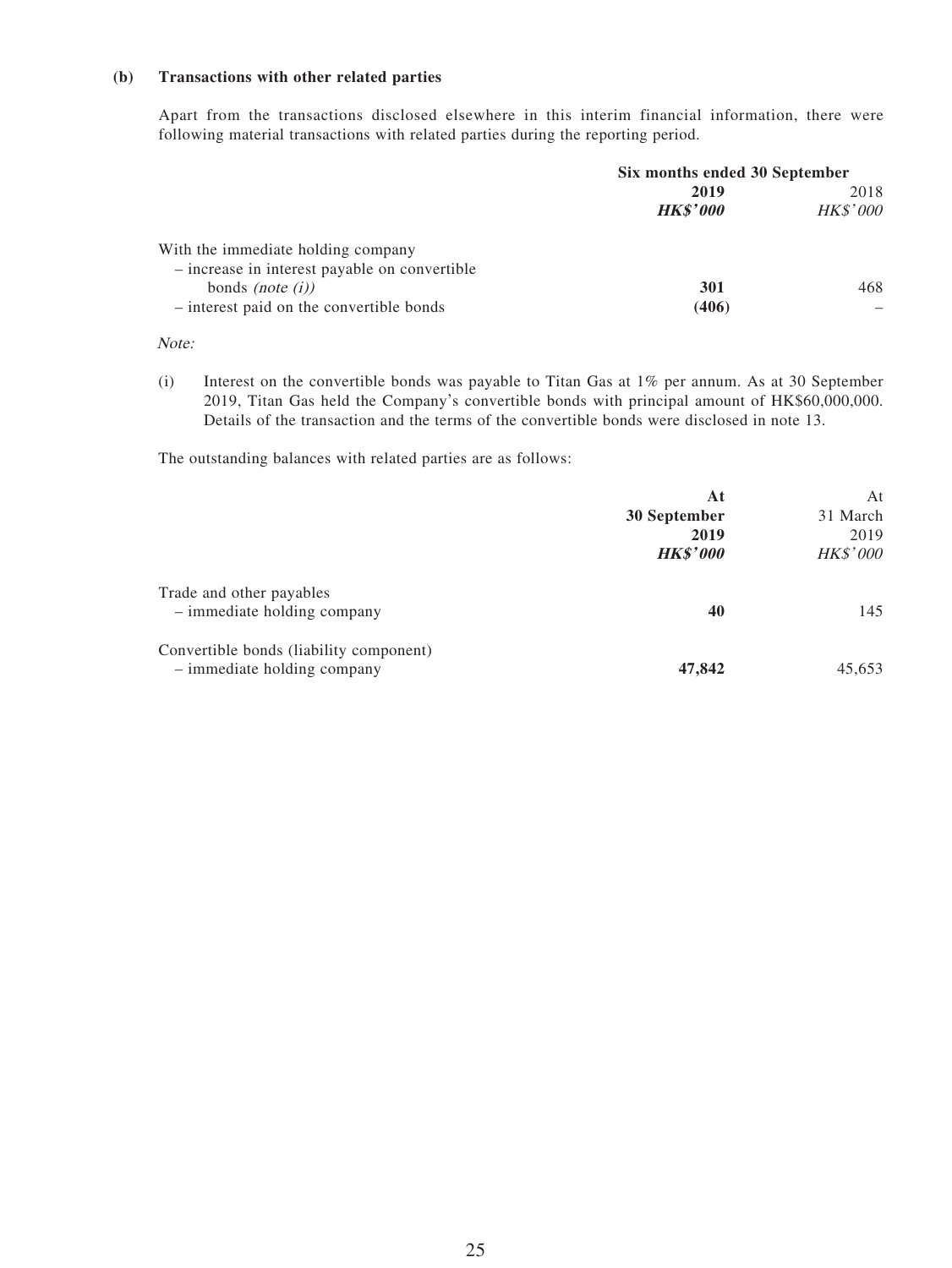#### **BUSINESS REVIEW**

#### **The principal activities of the Company and its subsidiaries**

The Company is an investment holding company and its principal activity is global energy and other assets investment and management. The principal activities of its subsidiaries and invested portfolios consist of upstream oil and gas business, LNG liquefaction and exporting, LNG importing, processing and sales, and LNG logistics services, energy investment fund management as well as investment in energy-related and other industries and businesses.

#### **Summary of key investment portfolios**

#### **1. Investment in upstream crude oil assets**

The Company had made an acquisition of an upstream crude oil asset in 2016 at favourable costs and completed the investment in another upstream shale oil project in 2017. Benefiting from the operation improvement and recovering of oil prices, the net present value of the oilfield assets increased significantly.

#### 1.1 Hongbo Mining Investment

Hongbo Mining, one of the upstream portfolios, is the Company's wholly-owned subsidiary and is engaged in exploration, development, production and sale of crude oil in China. The Company completed the acquisition of Hongbo Mining in July 2016 at the consideration of RMB558.88 million (equivalent to approximately HK\$652 million) (the "**Hongbo Mining Acquisition**").

Under the exploration and production cooperation contract entered into between Hongbo Mining and Yanchang, Yanchang (as the mineral right owner) and Hongbo Mining (as the operator) cooperate to explore for crude oil in Block 212 and Block 378 which together cover a region of 591 km<sup>2</sup> in Inner Mongolia; and Hongbo Mining and Yanchang are entitled to 80% and 20% of the sale proceeds (net of any sales related taxes), respectively. Block 212 had obtained from the Ministry of Land and Resources of the People's Republic of China a 15-year valid production permit covering Unit 2, Unit 19 and other areas in Block 212 in May 2017. Besides, Block 212 and Block 378 are entitled to exploration permit which are renewable for a term of two years after expiration.

In the first three quarters of 2019, international oil prices continued to fluctuate. In the first quarter, in the wake of the implementation of the cut-off agreement by the Organization of Petroleum Exporting Countries (OPEC), Brent crude oil prices rebounded from the lows in 2018 and continued to rise, reaching a half-year high of US\$71.48 per barrel in late April 2019. From there on, due to the combined effects of world crude oil supply and demand fundamentals (especially the growth of US shale oil production and export volume), geopolitics and trade factors, international oil prices have been slightly declined from the early growth and that showed a wide flotation trend. During the Reporting Period, Brent average spot price was US\$63.53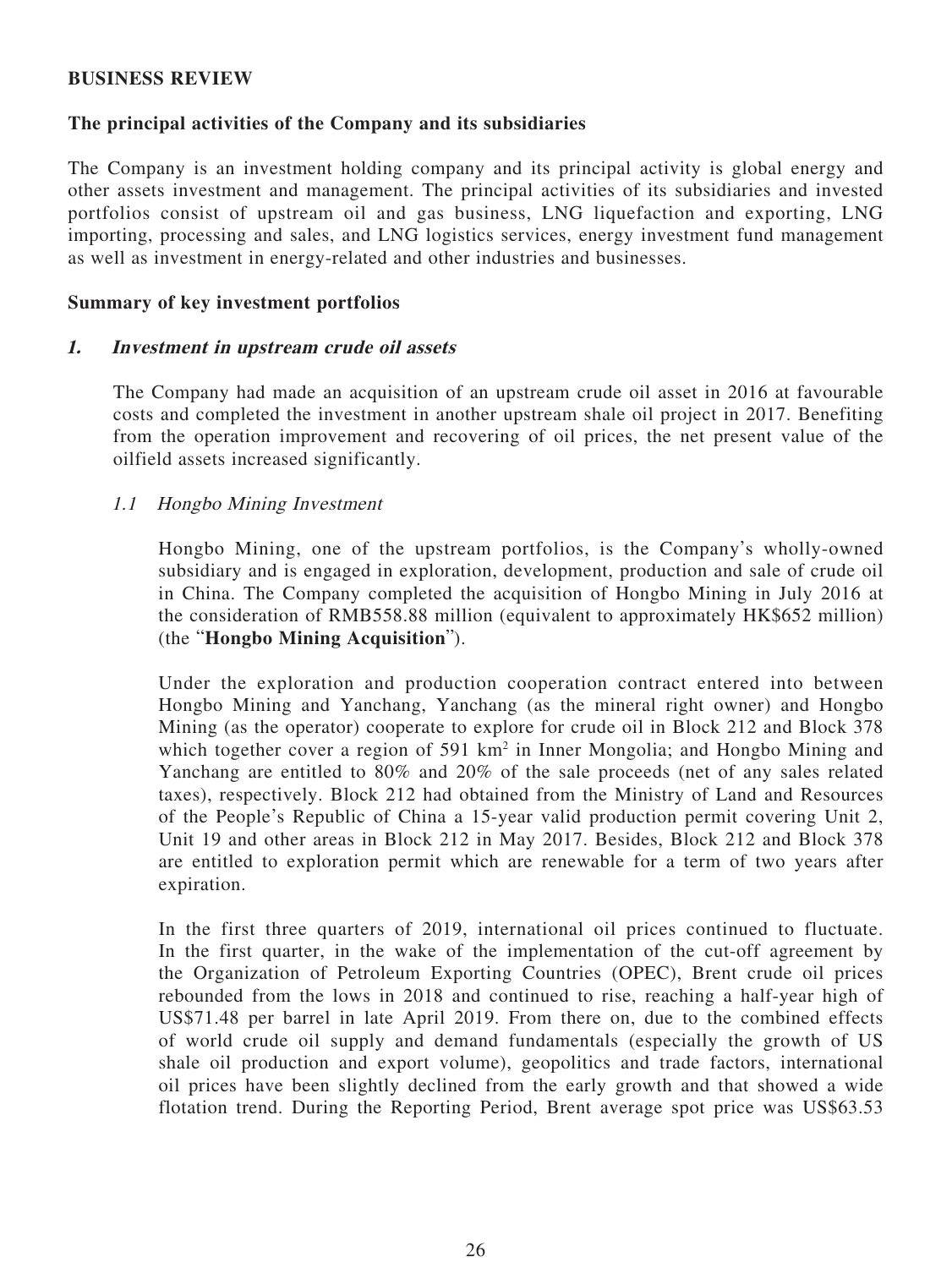per barrel. In 2018, Hongbo Mining had carried out appraisal on wells in the newly discovered reserves. Based on the exploration and appraisal in previous year, Hongbo Mining continued to complete the well pattern in the new area to increase the control degree of reserves in 2019, and gradually explore the proved reserve surrounded area to expand the exploration achievement and reserves storage. Hongbo Mining drilled 12 wells during the Reporting Period (including 1 well, the drilling of which began at the end of March 2019), all of which were successfully completed and had achieved the anticipated target formations with a success rate of 100%. As of 30 September 2019, all of the production wells, reserves and resources estimated by Hongbo Mining are located in Block 212.

As a result, during the Reporting Period, Hongbo Mining's oil production volume increased by approximately 14.5% to approximately 219,342 barrels; gross and net oil sales volume increased by approximately 13.5% to approximately 214,487 barrels and 171,590 barrels, respectively. Although the average oil price for the Reporting Period decreased comparing with the same period of last year, the gross revenue (equals to the net revenue from sale of crude oil plus the share of 20% crude oil attributable to Yanchang) and net revenue from sales of crude oil recorded in RMB increased by approximately 3.4% from approximately RMB91.7 million and RMB73.4 million to approximately RMB94.8 million and RMB75.9 million, respectively. However, due to the unfavorable changes in the exchange rate of the RMB against the Hong Kong dollar, the gross revenue and net revenue from sales of crude oil reported in HKD decreased by approximately 1.5% to approximately HK\$107.6 million and HK\$86.1 million, respectively, as compared with the six months ended 30 September 2018.

Due to continuous cost control and performance improvement, the average unit production cost decreased by HK\$26 per barrel, or approximately 10.6%, from approximately HK\$245 per barrel (equivalent to US\$31.2 per barrel) for the six months ended 30 September 2018 to approximately HK\$219 per barrel (equivalent to US\$28.0 per barrel) for the Reporting Period. And the average unit production cost before depreciation and amortization decreased by HK\$14 per barrel, or approximately 12.0%, from HK\$117 per barrel (equivalent to US\$15 per barrel) for the six months ended 30 September 2018 to HK\$103 per barrel (equivalent to US\$13.2 per barrel) for the Reporting Period.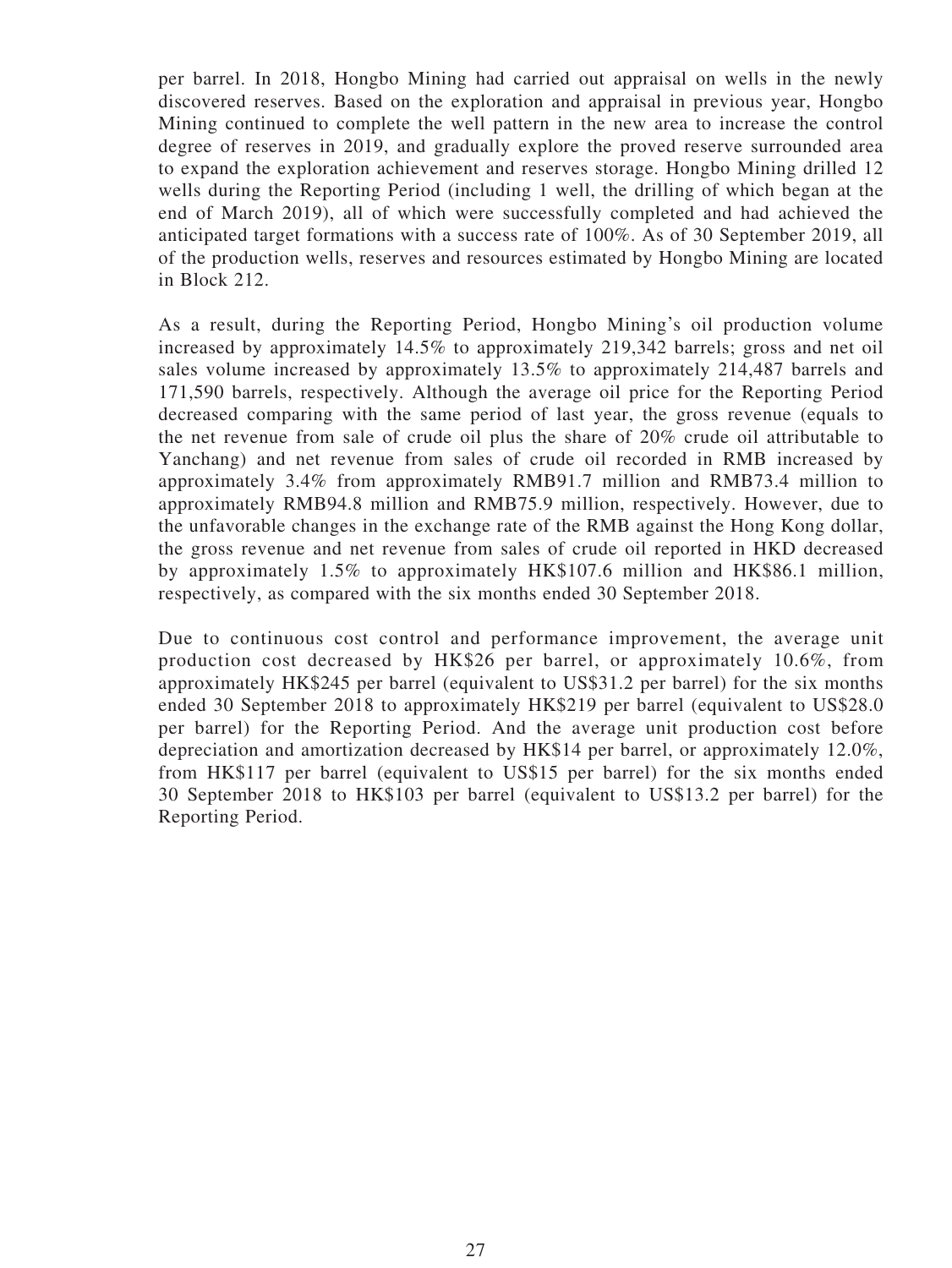The following table provides a recap of Hongbo Mining's key operational metrics and product prices for the periods indicated.

|                                                  | Six months ended 30 September |       |
|--------------------------------------------------|-------------------------------|-------|
|                                                  | 2019                          | 2018  |
| Average daily gross production volume (barrels)  | 1,219                         | 1,065 |
| Average daily gross sales volume (barrels)       | 1,192                         | 1,050 |
| Average unit production cost before depreciation |                               |       |
| and amortisation (HK\$ per barrel)               | 103                           | 117   |
| Average unit production cost (HK\$ per barrel)   | 219                           | 245   |
| Average unit selling price (HK\$ per barrel)     | 502                           | 578   |

The summary of Hongbo Mining's exploration and development expenditures incurred is as follows:

|                                                       | <b>Summary of expenditures incurred</b> |                                   |        |                                   |  |
|-------------------------------------------------------|-----------------------------------------|-----------------------------------|--------|-----------------------------------|--|
|                                                       | for six months ended 30 September       |                                   |        |                                   |  |
|                                                       | 2019                                    |                                   | 2018   |                                   |  |
|                                                       | <b>Number</b>                           | Cost<br>(HK\$'000)<br>(Unaudited) | Number | Cost<br>(HK\$'000)<br>(Unaudited) |  |
| Wells drilled during the year<br>Oil producers (Note) | 12                                      | 50,117                            | 12     | 58,780                            |  |
| <b>Total</b>                                          | 12                                      | 50,117                            | 12     | 58,780                            |  |
| <b>Fracturing workover</b>                            | 3                                       | 2,136                             | 4      | 1,791                             |  |
| Geological and geophysical costs                      |                                         | 884                               |        | 983                               |  |

Note: During the Reporting Period, Hongbo Mining had successfully drilled 12 wells (including 1 well, the drilling of which began at the end of March 2019). As at 30 September 2019, all the 12 wells had been completed.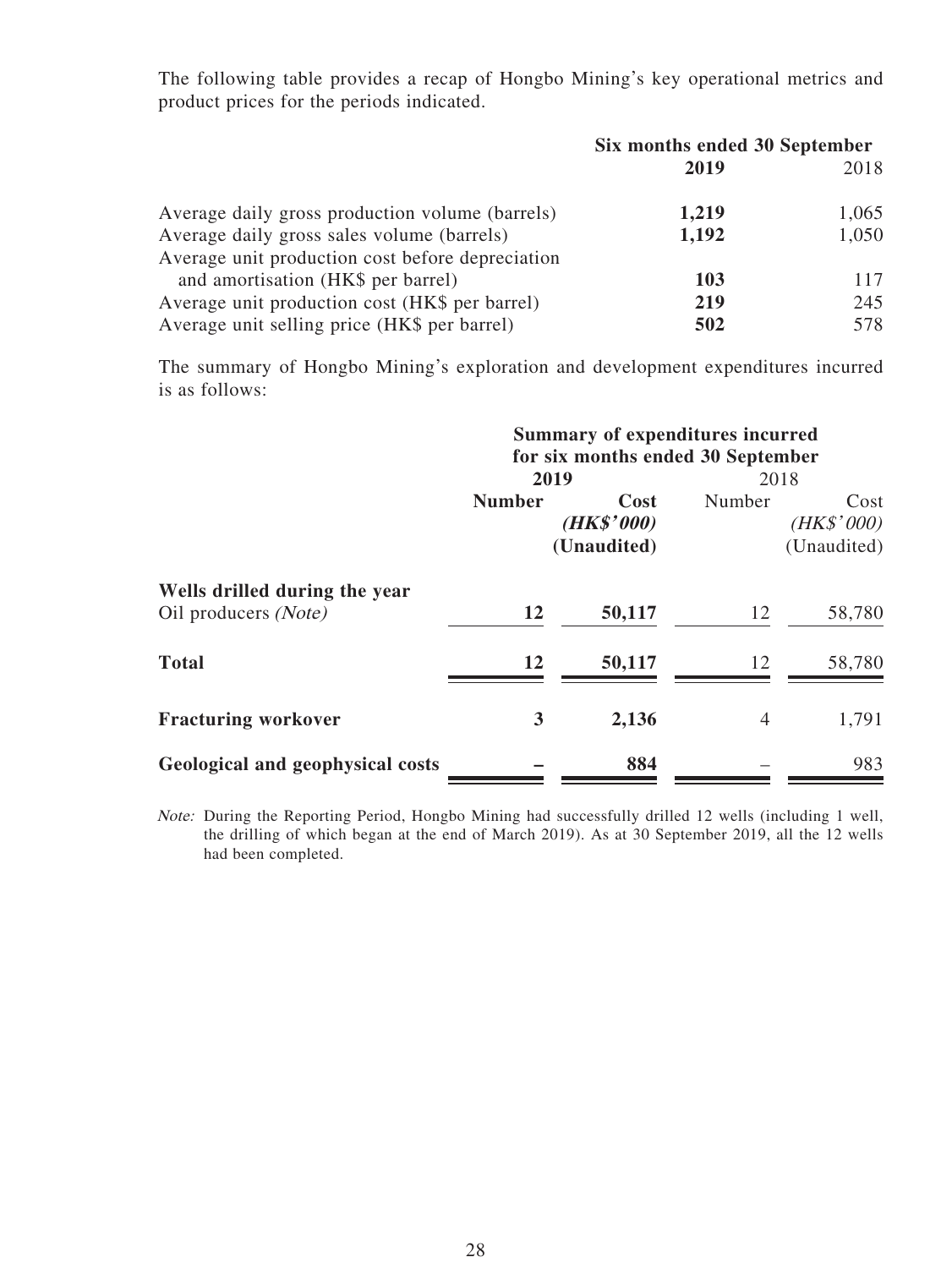### 1.2 Stonehold Investment

The Company had widened its global footprint in the upstream oil sector by successfully completing the investment in Stonehold in September 2017.

Stonehold holds certain world-class unconventional shale oil and gas assets, covering approximately 23,754 gross acres (9,090 net acres) across Dimmit and La Salle counties in the Eagle Ford region of South Texas of the U.S.. The area of the target assets (the "**Target Assets**") is liquid-rich, and most of the reserves are crude oil and natural gas liquid. Based on the information provided by Stonehold, the Target Assets consist of 200 producing wells currently, and the total net production and revenue of the Target Assets for the first half of 2019 were approximately  $488,000$  boe<sup>Note</sup> and US\$22.2 million, respectively.

On 14 August 2017 (local time in Houston, Texas, the U.S.), the Company and Think Excel Investments Limited ("**Think Excel**"), a wholly-owned subsidiary of the Company, entered into the credit agreement (the "**Credit Agreement**") with Stonehold, pursuant to which, the Company and Think Excel have conditionally agreed to grant the Term Loan to Stonehold for the purpose of financing the acquisition of the Target Assets and the subsequent operations of such assets by Stonehold. Stonehold is a company wholly owned and solely controlled by Breyer Capital L.L.C.. The principal amount of the Term Loan shall not exceed (i) the initial payment with an amount of US\$165.0 million (approximately HK\$1,291.1 million) on 26 September 2017; (ii) thereafter, US\$10 million (approximately HK\$78.3 million); and (iii) any guarantee payment made by the Company and Think Excel to Stonehold in respect of the senior debt to be obtained from commercial bank(s). The unpaid principal amount from time to time shall bear interest at the rate of 8% per annum (after the making of or the allocation of any applicable withholding tax), with an additional interest of an amount equal to 92.5% of the disposal proceeds received or recovered by Stonehold in respect of disposal of the Target Assets after deducting outstanding principals and interests as well as relevant fees and expenses. The Term Loan shall be payable to the Company and Think Excel in full on the maturity date, which falls 10 years after 26 September 2017.

On the same date of the Credit Agreement, Stonehold entered into an acquisition agreement (the "**Acquisition Agreement**") with Stonegate Production Company, LLC ("**Stonegate**"), pursuant to which, Stonegate has conditionally agreed to sell and Stonehold has conditionally agreed to purchase the Target Assets. All Target Assets are non-operated oil and gas assets of Stonegate (the "**Stonegate Acquisition**").

On 26 September 2017 (local time in Houston, Texas, the U.S.), the initial payment of the Term Loan with an amount of US\$165.0 million (approximately HK\$1,291.1 million) under the Credit Agreement was released to Stonehold and the acquisition of the Target Assets by Stonehold from Stonegate was consummated in accordance with the terms of the Acquisition Agreement, and a subsequent payment of the Term Loan with an amount of US\$5.0 million (approximately HK\$39.0 million) has been released to Stonehold on 22 November 2017.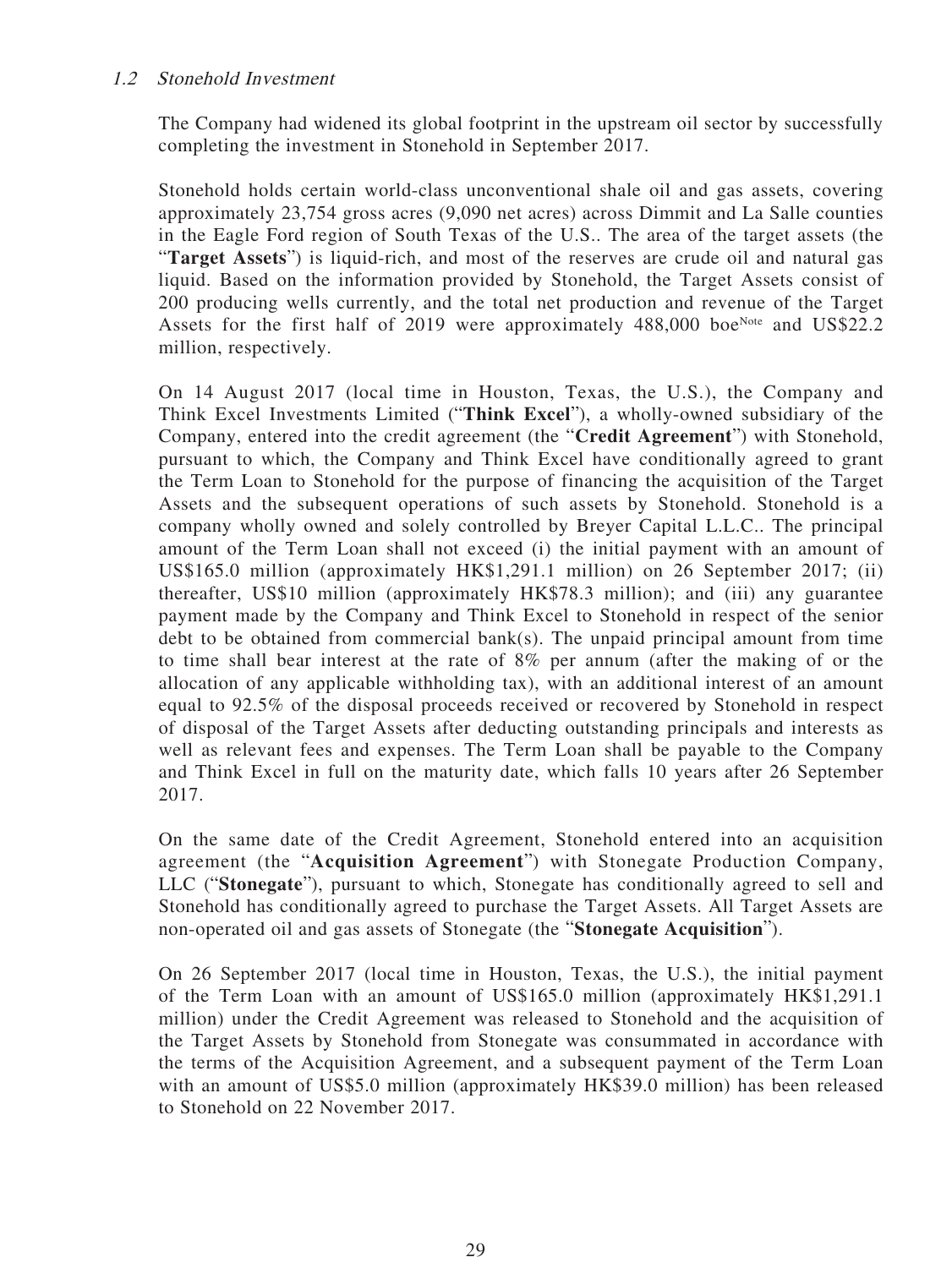Starting from 2018, oil market has shown a very positive sign of recovery with global inventory dropping below 5-year average. With the demand getting close to 100mbbl/ day, the Company believes that the market has shifted into a balanced state with steadily rising price, which will create great value for upstream assets globally. Accordingly, Stonehold drilled more wells following the uprising oil price and effectively controlled the operation cost in order to turn more proved undeveloped ("**PUD**") reserves to proved developed producing ("**PDP**") reserves. Based on the information provided by Stonehold, efficient cost control has resulted in a cash cost, which includes all operating costs and general administrative expenses of below US\$15 per boe for the Target Assets during the first half of 2019.

The income generated from the Term Loan in the form of interest income has provided the Company with a stable and considerable revenue of an amount of US\$6.8 million for the Reporting Period. In addition, the Company believes that any increase in the reserve and valuation of the Target Assets may increase the expected returns for the Shareholders upon disposal of the Target Assets by Stonehold in the future in an amount equivalent to 92.5% of any net disposal proceeds which will go to the Company under the Credit Agreement.

For details of the Term Loan and the Credit Agreement, please refer to the announcements of the Company dated 15 August 2017, 27 September 2017 and 28 February 2018, and the circular of the Company dated 29 September 2017 published on the website of The Stock Exchange of Hong Kong Limited (the "**Stock Exchange**") (http://www.hkexnews.hk/).

Note: The barrel of oil equivalent, an energy unit based on the level of energy released by one barrel of crude oil.

#### **2. Investment regarding LNG business along the value chain**

The Company, through its subsidiaries, has also made reasonable expansion of the business portfolio and business model in order to capture the market opportunities and dynamics.

The natural gas market in China is still very robust, with total consumption for the first nine months in 2019 growing by 10.3% to 223 billion cubic meters, which is in line with the Company's estimate. In addition, with low JKM LNG price and gas supply from Russia coming into play this year, the natural gas market in China will become more dynamic. The Company believes that some of its portfolio companies will benefit from current market situation. The Company will continuously look for opportunities in the natural gas market in China.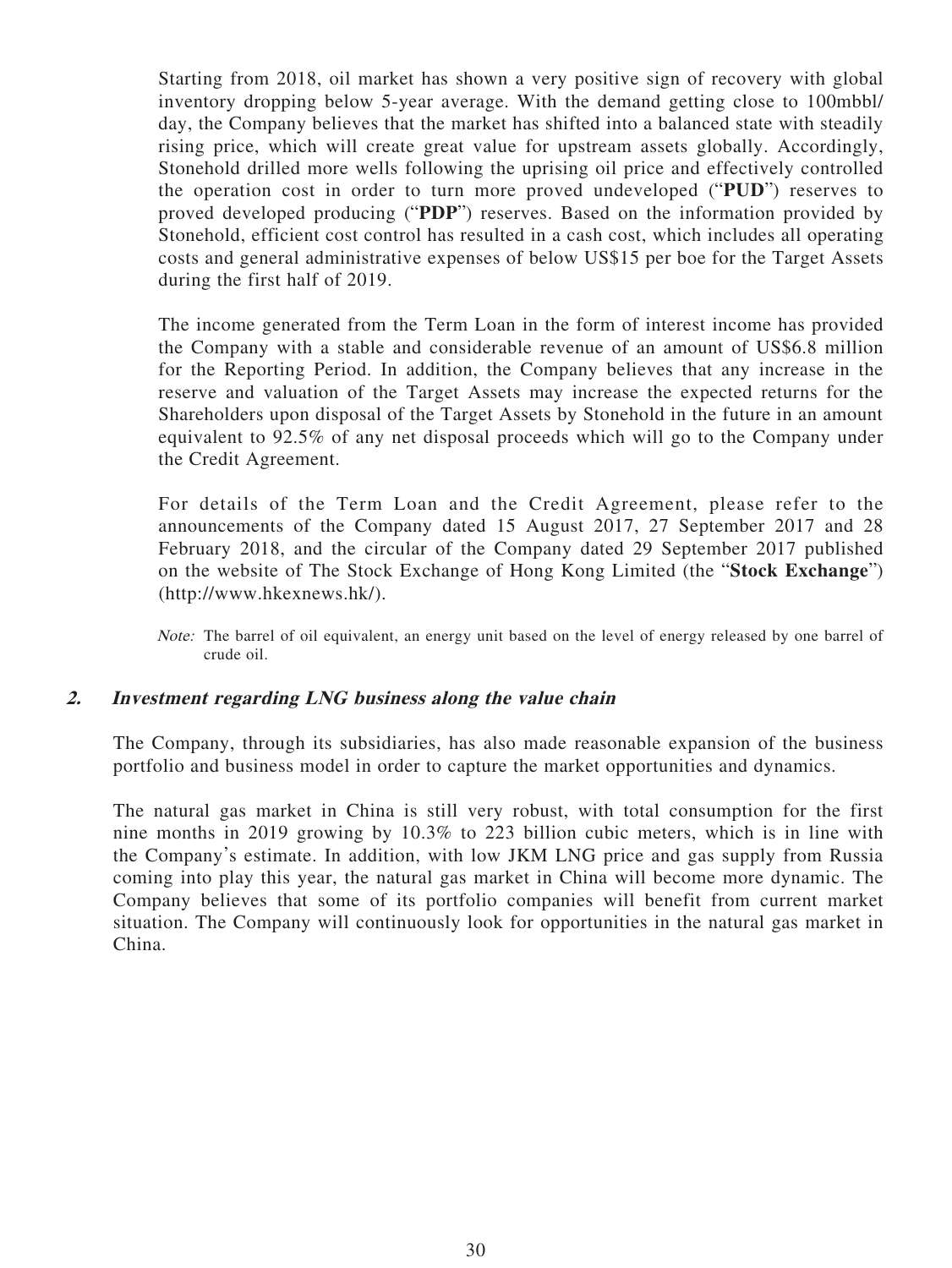### 2.1 JOVO Investment

On 28 July 2017, Valuevale Investment Limited, a wholly-owned subsidiary of the Company, completed the subscription of shares allotted and issued by Jiangxi Jovo Energy Company Limited\* (江西九豐能源有限公司) ("**JOVO**"), which is principally engaged in clean energy businesses, including importing, processing and sale of LNG and liquefied petroleum gas ("**LPG**") in China, at the consideration of RMB100 million (equivalent to approximately HK\$115.2 million).

JOVO's operational performance is very robust in 2019, as its flexibility in supply help it to capture the value from spot market. Since the JKM price is very depressed for the first nine months in current year, the Company believes that JOVO can utilize this advantage to expand its downstream customer base and deliver better financial results by the end of the year.

JOVO is still in the process of filing for its initial public offering (the "**IPO**") in China, which the Company believes will provide JOVO more capital to grow and deliver a good financial return for its investors. According to the information provided by JOVO, JOVO plans to use the proceeds from the IPO to purchase two state-of-art mid-size LNG vessels. This will further expand its LNG business in terms of volume and coverage area, and will place JOVO in a very competitive position in a more flexible LNG trading world.

The Company strongly believes that JOVO's performance is in line with its expectation and the high demand of gas supply in China will keep JOVO growing at a high speed. Additionally, being internationally recognized, JOVO is expanding its business to South East Asian region and trying to apply its successful business model over there.

For identification purposes only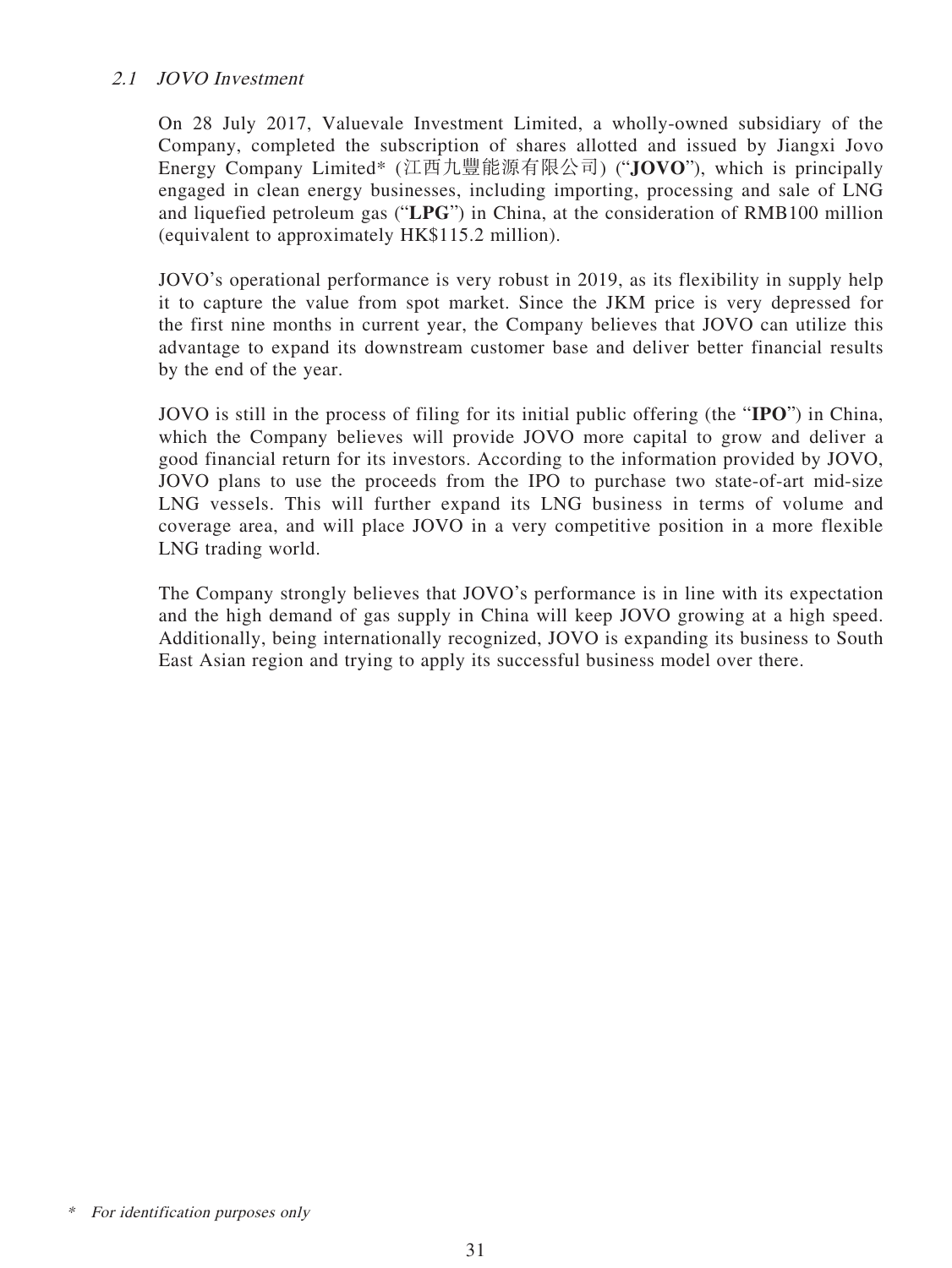### 2.2 GNL Quebec Investment

On 30 November 2017, the Company, through its subsidiary, entered into an agreement of purchase and sale with an investment fund for purchasing its interests in LNG Quebec Limited Partnership ("**GNL Quebec**") at the purchase price of US\$3.15 million (equivalent to approximately HK\$24,633,000). On 26 July 2018, the Company made a subsequent investment of US\$1 million (equivalent to approximately HK\$7,800,000) to support the project's ongoing development. The Company holds minority interest in GNL Quebec as of 31 September 2019.

According to the information provided by GNL Quebec, GNL Quebec, through its wholly-owned subsidiary, is developing a state-of-the-art and low-carbon-emission LNG exporting terminal (the "**Terminal**") project with a maximum nameplate liquefaction capacity of up to 11 million tons per annum, which is one of the largest Canadian LNG export terminals under development, and a 750-km natural gas pipeline (the "**Pipeline**") to connect the Terminal to TransCanada's Canadian Mainline in Eastern Ontario (together the "**Project**"). The Terminal is designed to receive, liquefy and export up to 1.55 billion standard cubic feet of natural gas per day (equivalent to approximately 15.4 billion cubic meters per year) from gas supply sources in North America and is well-located to deliver cost-competitive LNG to Asia, Europe and South America, etc. During the Reporting Period, the fourth round of financing of the project achieved significant progress, and the first closing of the fourth round of financing was completed, which was approximately US\$21 million.

During the Reporting Period, GNL Quebec is continuously making progress on the key milestones to increase its momentum and advance towards a final investment decision ("**FID**") of the Terminal project. GNL Quebec also continued to advance its core priorities around stakeholder engagement, technical/regulatory advancement, upstream gas supply sourcing and downstream LNG marketing engagement.

GNL Quebec remains on-track to obtain required permits for a LNG plant to achieve preliminary work decisions for the plant in the second half of 2020 and followed by early construction work, and a full notice to proceed with FID planned for the second half of 2021. In respect to the natural gas supply, the Canadian current natural gas market conditions and forecast, together with gas transportation cost, are moving in favour of increasing cost competitiveness for the Project. GNL Quebec is also very active in marketing their products in Europe and Asia, since the Project is uniquely located in the east coast of Canada, which attracts interested buyers from Europe. GNL Quebec is carefully evaluating different pricing models in order to meet customers' needs while securing good return for investors.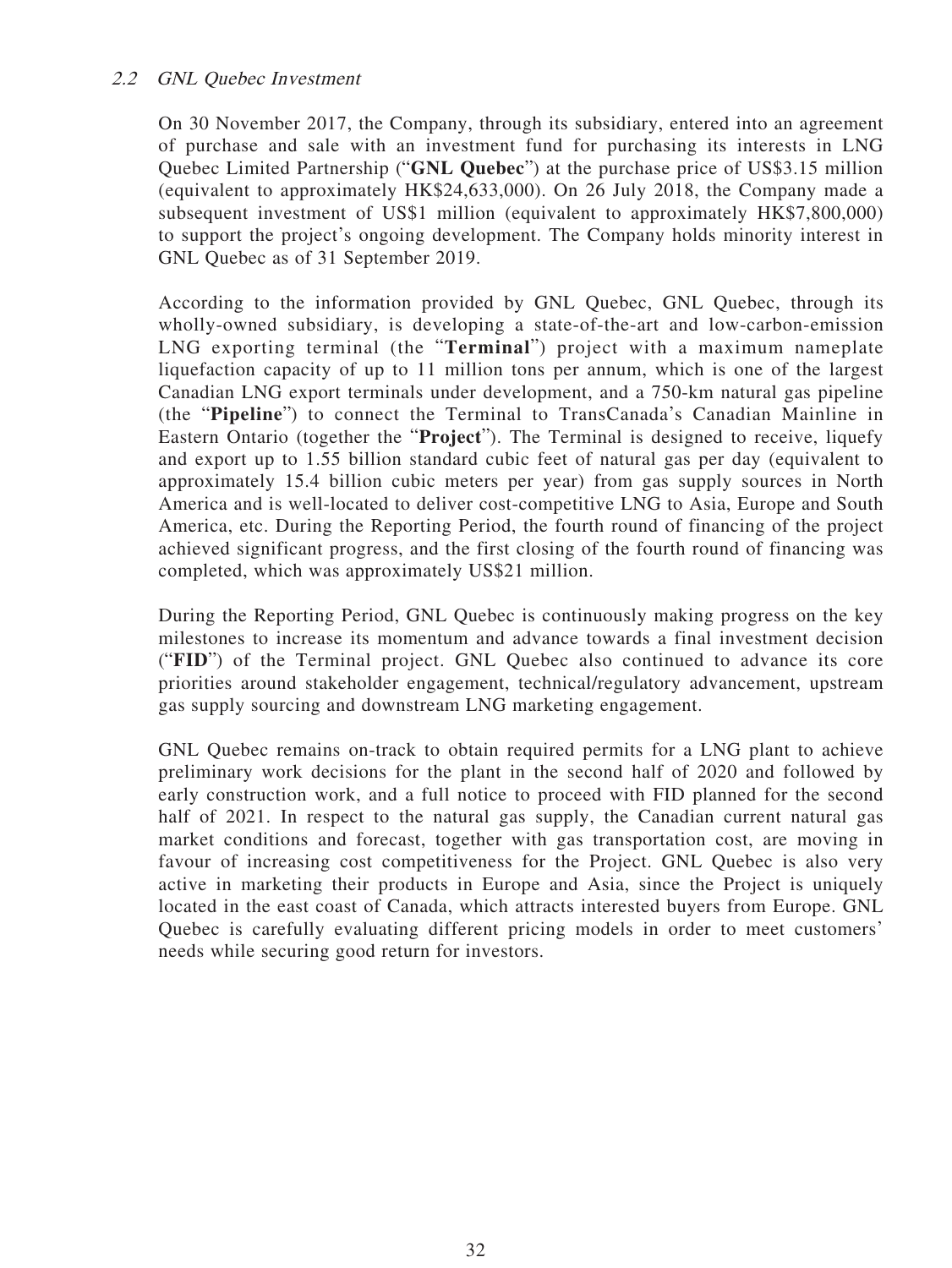### 2.3 LNGL Investment

On 13 June 2018, the Company, through its subsidiary, completed the subscription for 56,444,500 shares allotted and issued by LNGL, a company principally engaged in developing LNG export terminal projects in the U.S. and in Canada, at an aggregate subscription price of A\$28.2 million (equivalent to approximately HK\$166.8 million). Upon completion of the LNGL Investment, the Company held a 9.9% equity interest in LNGL and became its second largest shareholder.

Continued strong growth in shale gas production has driven U.S. domestic natural gas prices to a 15-year low, sparking a surge of interest in U.S. LNG export investment. In 2018, buyers returned to making commitments to long-term supply from new LNG projects underpinning hopes for U.S. LNG liquefaction FIDs. But just as U.S. LNG projects primed for FID declaration, global demand growth began to wane, the U.S.- China trade tension escalated and global competition for delivery of new LNG supply in the 2020s intensified. As a result, the pronounced business advantages and development timeline lead once held by U.S. liquefaction developers in global competition have lessened.

During the Reporting Period, LNGL achieved important milestones that bring Magnolia LNG closer to a FID. These milestones include state government approval of Louisiana Industrial Tax Exemption, 0.8 mtpa capacity increase for Magnolia LNG (annual capacity now reaching 8.8 mtpa), and the execution of an updated legally binding lump-sum turnkey (LSTK) fully wrapped EPC contract with the KBR-SKE&C joint venture (KSJV). LNGL signed a Memorandum of Agreement (MOA) with the Nova Scotia Construction Labour Relations Association Limited (CLRA) and Cape Breton Building and Construction Trades ensuring access to the skilled workforce needed for Bear Head LNG Project ("**Bear Head LNG**"), which is a proposed 8-12 mtpa LNG export terminal on a 327-acre site in Point Tupper, Richmond County, Nova Scotia, located on the naturally deep, ice-free waters of the Strait of Canso).

On 16 September 2019, LNGL jointly announced an alliance with Delta Offshore Energy Pte Ltd ("**DeltaOE**") and the Bac Lieu Provincial Government in Vietnam to deliver an LNG-to-power project for the Bac Lieu Province. The DeltaOE-led power project includes the construction and operation of an LNG import terminal, a 3,200-megawatt combined-cycle power plant and delivery of power generation to the Bac Lieu Province. The integrated project is expected to commence operations in 2023 pending finalization of anticipated government approvals and declaration of FID. According to the memorandum of understanding which recorded the agreed upon term sheet (the "**Term Sheet**") regarding the integrated project, Magnolia LNG LLC ("**Magnolia**"), LNGL's 100% owned project company, and DeltaOE are obligated to use reasonable efforts to negotiate and agree the binding terms and conditions of the SPA by 31 May 2020. Under the terms of the proposed SPA detailed in the Term Sheet, Magnolia will supply two (2) million tonnes per annum ("**mtpa**") of LNG to DeltaOE for a term of at least 20 years. The proposed volume of 2 mtpa represents 22.73% of Magnolia's current annual capacity of 8.8 mtpa. Execution of the SPA will take place once the SPA terms are finalized and agreed and once DeltaOE obtains the necessary government and regulatory approvals for the project contemplated thereunder.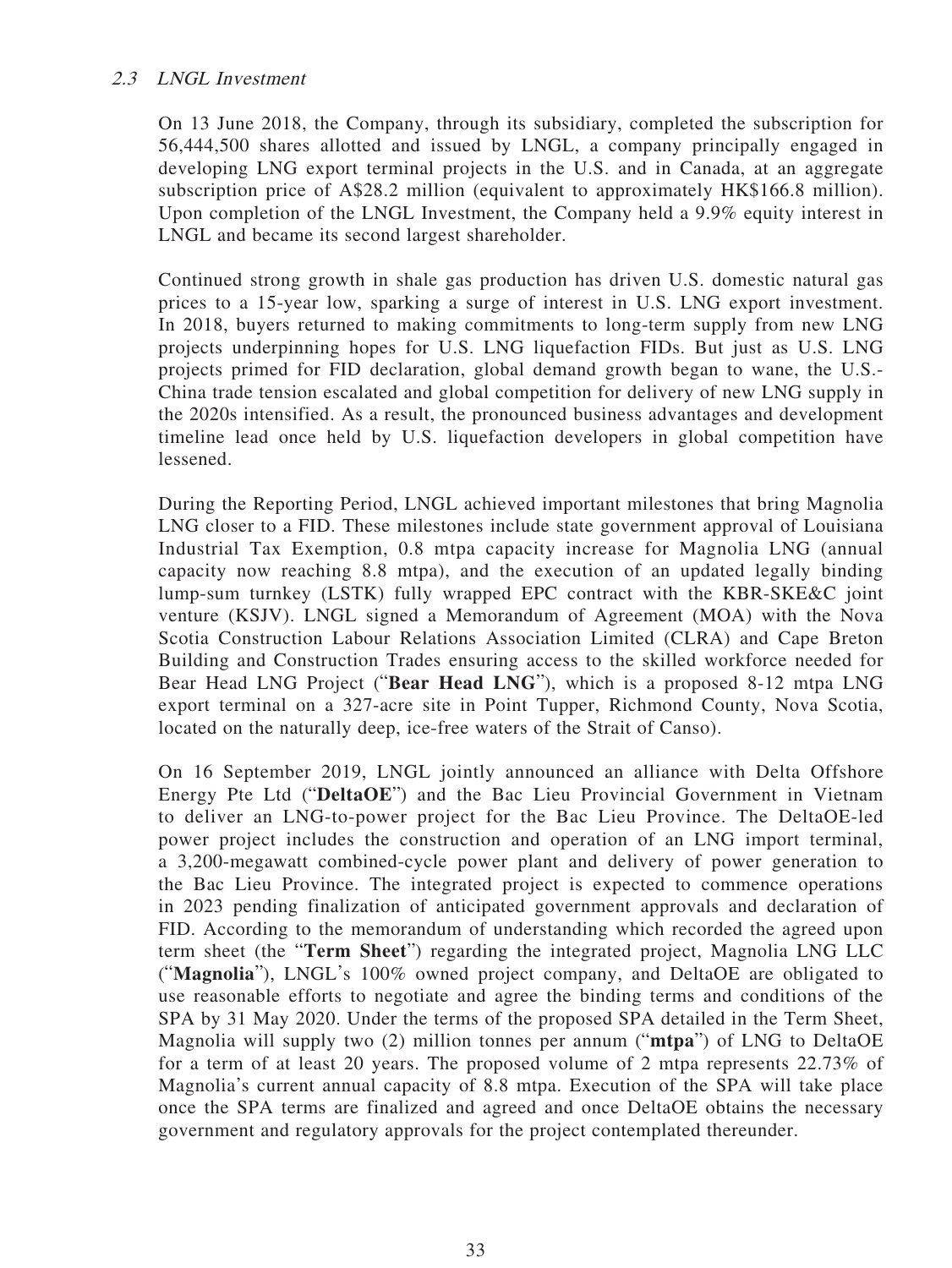However, the evolving U.S.-China trade dispute has posed challenge to the LNG industry in the past 12 months and negatively influenced the stock price of most LNG developers, including LNGL. During the Reporting Period, the drop of the stock price of LNGL led to the decrease of the Company's investment income generated from the LNGL Investment. However, it should be emphasized that the structural opportunities for LNG developers remain unchanged, and the demand for LNG is still growing in Asia and other developing regions. LNGL continues to focus on signing sufficient investment-grade offtake agreements to take FID, and move to financial close, construction, and operation of Magnolia LNG and then Bear Head LNG. Although the market is oversupplied, the Company believes that the Magnolia project is very market-competitive in terms of pricing.

### 2.4 JUSDA Energy Investment

On 25 September 2018, the Company, through one of its wholly-owned subsidiaries, has entered into an agreement for a joint venture (the "**JV Agreement**") with JUSDA Supply Chain Management International CO., LTD. (準時達國際供應鏈管理有限 公司) ("**JUSDA**") and the management team (the "**Management**"), in relation to the formation of JUSDA Energy Technology (Shanghai) Co Ltd. (準時達能源科技(上海) 有限公司) ("**JUSDA Energy**"), to be engaged in LNG logistics services. The Company made contribution of HK\$43,937,000 to JUSDA Energy pursuant to the JV Agreement and the completion of such investment took place on 21 December 2018. The Company will hold a 39% equity interest upon completion of all equity contribution in JUSDA Energy.

JUSDA Energy has been progressing on developing new business in and outside of China in 2019. JUSDA Energy has established business relationship with multiple Chinese companies, and has signed a favourable long-term contract with an important gas company to help it to distribute its LNG in China. In addition, JUSDA Energy has signed a memorandum of understanding with a Japanese company to utilize JUSDA Energy's LNG receiving terminal to transfer and distribute LNG. The Company believes that JUSDA Energy's unique business model targets a specialized market; together with its operational ability, JUSDA Energy will extend its business to different regions.

JUSDA Energy will benefit from the extensive network of natural gas resources of the Company, which will give its customers access to LNG resources in the North America and the Asia Pacific Region. JUSDA, as the sole logistics chain management platform designated under Foxconn Technology Group, has a wide container transportation network and strong bargaining power among the industry, which will provide strong support to JUSDA Energy in improving its LNG logistics services and reducing relevant costs.

The Company believes the existing investments perfectly match the business strategy of the Company and have achieved the first step of the key layout of natural gas import and export, and will bring the Company not only good financial returns but also great competitive advantages to participate in the opportunity of satisfying the rapidly growing need for natural gas in China.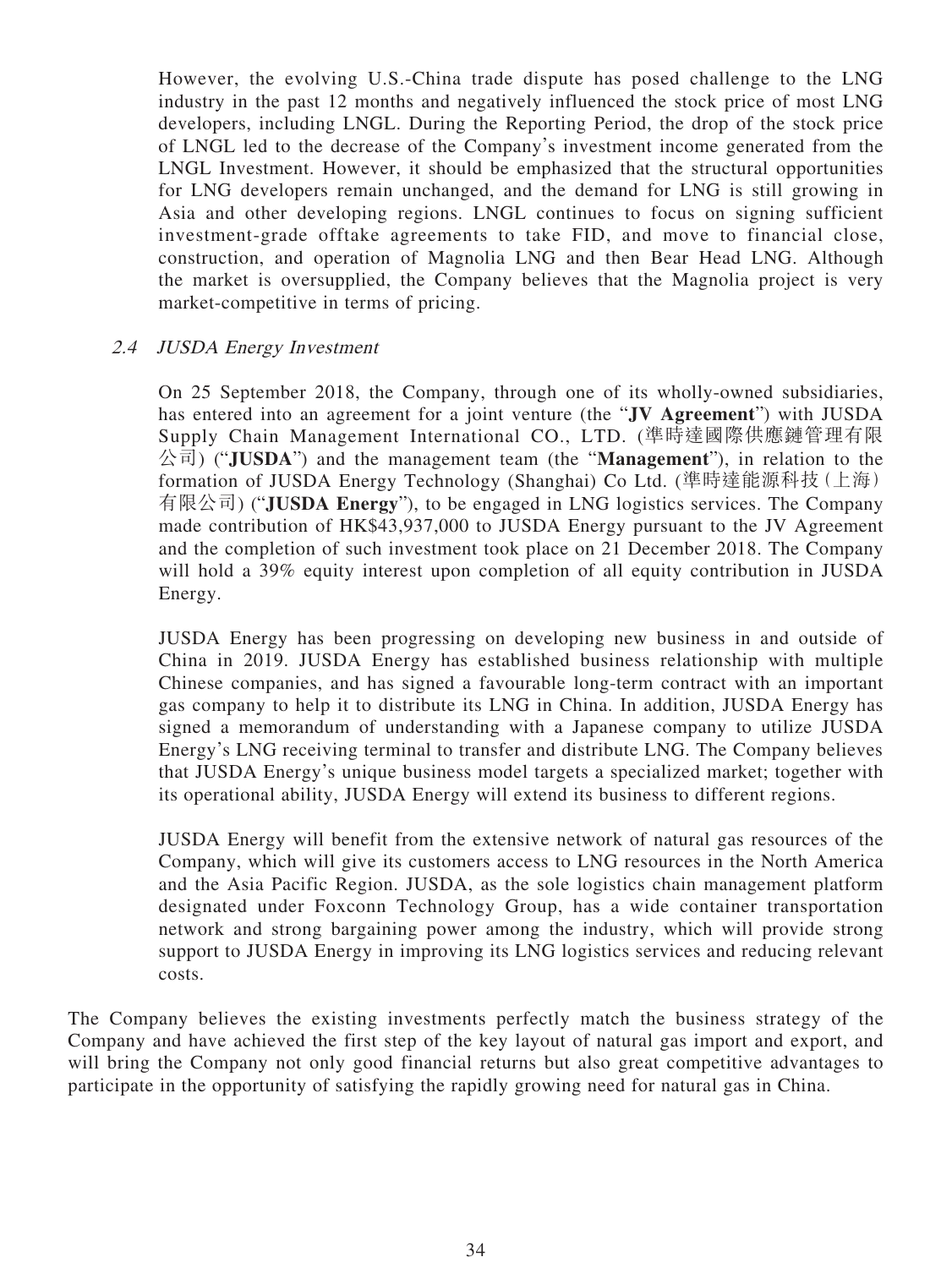Although the global LNG market is slightly muted at the moment, the Company believes that the low-price environment will help the market to grow. The Company will continue to look for opportunities to invest in natural gas projects with an emphasis on downstream.

For details of the above transactions, please refer to the Company's voluntary announcements dated 17 July 2017, 31 July 2017, 8 February 2018, 4 June 2018, 13 June 2018, 25 September 2018 and 24 December 2018 published on the website of the Stock Exchange (http://www.hkexnews.hk).

### **Management of Energy Investment Fund**

On 20 November 2018, as a significant step and part of its principal activity of global energy assets investment and management, the Company and its subsidiary set foot in energy investment funds management through entering into a framework agreement (the "**Framework Agreement**") with Yantai Jereh Petroleum Service Group Co., Ltd.\* (煙台傑瑞石油服務集團股份有限公 司) ("**Jereh**"), for cooperation on the establishment, operation and management of an energy investment fund (the "**Energy Investment Fund**"). Jereh, listed on the Shenzhen Stock Exchange (Stock code: 002353), is an international group specializing in equipment manufacturing, oil and gas engineering and construction and oilfield technology services.

Hengqin Harmony Rongtai Investment Management Limited\* (橫琴和諧榮泰投資管理有限公司) ("**Rongtai Investment Management**"), incorporated in the PRC and a wholly-owned subsidiary of the Company, will be responsible for the operation and management of the Energy Investment Fund, including fund raising, investments and information disclosure, etc. Rongtai Investment Management is a private equity and venture capital fund manager registered with the Asset Management Association of China (中國證券投資基金業協會) specializing in private equity fund establishment and investment management in the energy industry.

The Energy Investment Fund will be primarily focusing on investments along China's natural gas value chain as well as other energy-related industries. Pursuant to the Framework Agreement, the expected size of the Fund is RMB3 billion to RMB5 billion, where Jereh, as a cornerstone investor, proposes to make a capital contribution of RMB1 billion, subject to the entering into of formal fund documents by Jereh and other prospective investors and the completion of all approval procedures by Jereh pursuant to applicable laws and constitutional documents.

The establishment of the Energy Investment Fund will allow both parties to explore projects with promising investment returns in energy industries. The Company believes that Jereh's in-depth knowledge in energy related industries will help the Energy Investment Fund to maximize returns of investments. And the Company will expand its energy investment fund management, which can zoom in the scale of energy investment and create various type of revenue for the Shareholder.

For details of the above transaction, please refer to the announcement of the Company dated 30 November 2018 published on the website of the Stock Exchange (http://www.hkexnews.hk).

For identification purposes only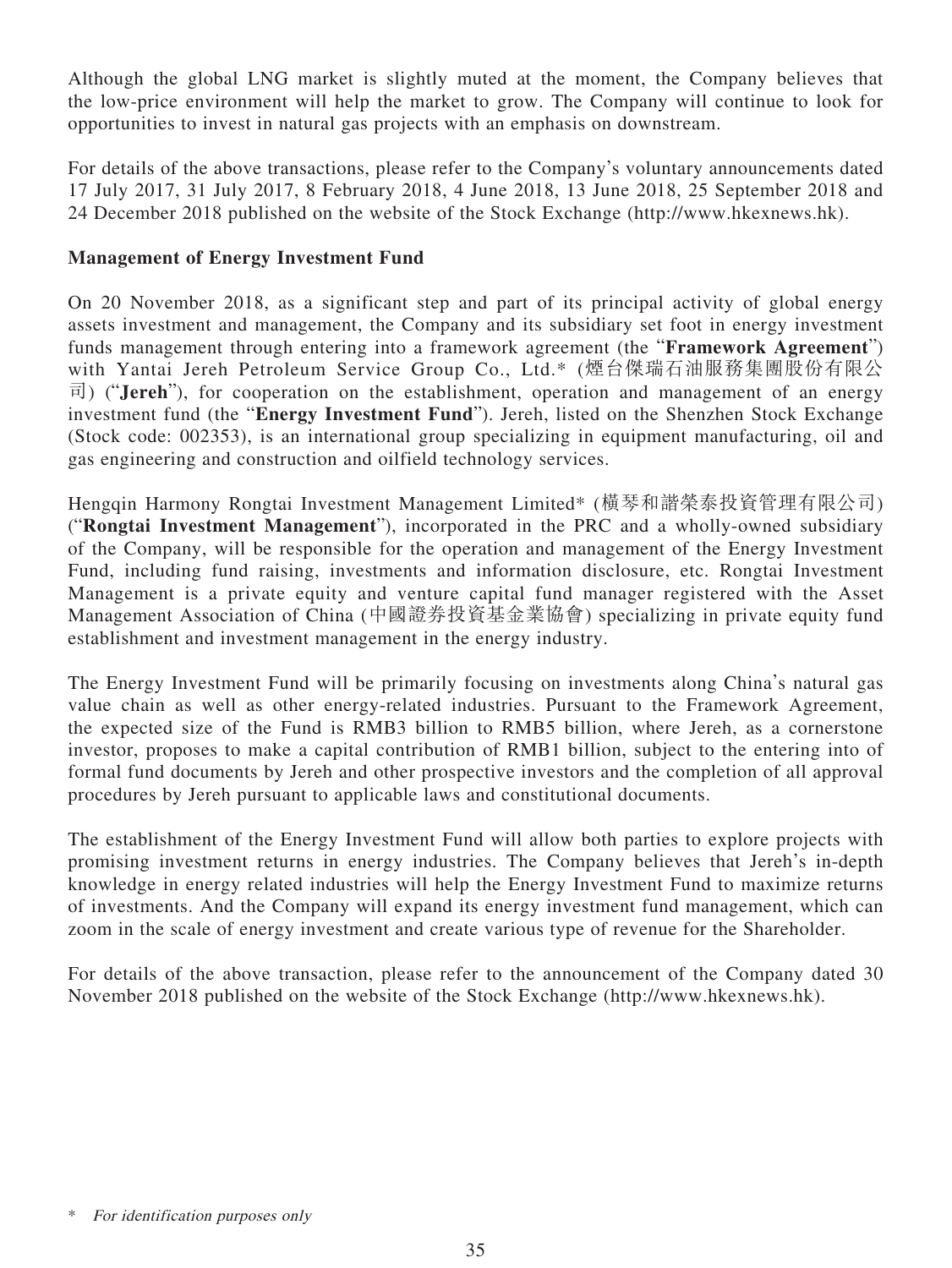### **Use of proceeds from the Subscription**

On 29 July 2016, the Company completed the reverse takeover transaction (the "**RTO**", as defined in the circular of the Company dated 29 June 2016 (the "**RTO Circular**")) which involved, among others, a subscription of certain ordinary shares (the "**Ordinary Shares**") and preferred shares (the "**Preferred Shares**") of the Company by Titan Gas Technology Investment Limited ("**Titan Gas**") and other subscribers (the "**Subscription**").

The following table summarizes the intended use of proceeds and the actual use of proceeds in respect of the Subscription as at 30 September 2019.

| <b>Transaction</b> | Gross<br>proceeds<br><b>HK\$</b> million | Amount<br>received<br>as at<br>30 September<br>2019<br><b>HK\$</b> million | Amount<br>receivable<br>as at<br>30 September<br>2019<br><b>HK\$</b> million | Intended use of proceeds<br>as disclosed in<br>the RTO Circular                                                                                            | Intended use of proceeds<br>(after the change<br>as announced on<br>8 March 2017 and<br>the further change<br>as announced on<br>27 September 2017) | Actual use of proceeds<br>as at 30 September 2019                                                                                              |
|--------------------|------------------------------------------|----------------------------------------------------------------------------|------------------------------------------------------------------------------|------------------------------------------------------------------------------------------------------------------------------------------------------------|-----------------------------------------------------------------------------------------------------------------------------------------------------|------------------------------------------------------------------------------------------------------------------------------------------------|
| Subscription       | 2,690                                    | 2,626<br>(Note 1)                                                          | Nil<br>(Note 1)                                                              | approximately HK\$60<br>million for the payment<br>of the transaction<br>expenses;                                                                         | - approximately HK\$66<br>million for the payment<br>of the transaction<br>expenses;                                                                | approximately HK\$66<br>million was used to<br>settle the payment of the<br>transaction expenses;                                              |
|                    |                                          |                                                                            |                                                                              | approximately HK\$665<br>-<br>million for the payment<br>of the consideration for<br>the acquisition of the<br>entire equity interest of<br>Hongbo Mining; | - approximately HK\$652<br>million for the payment<br>of the consideration for<br>the Acquisition;                                                  | approximately HK\$652<br>$\overline{\phantom{0}}$<br>million was used to<br>settle the payment of<br>the consideration for the<br>Acquisition; |
|                    |                                          |                                                                            |                                                                              | - approximately HK\$400<br>million to finance the<br>repayment of Hongbo<br>Mining's outstanding<br>payables and borrowings;                               | - approximately HK\$400<br>million to finance the<br>repayment of Hongbo<br>Mining's outstanding<br>payables and borrowings;                        | - approximately HK\$400<br>million was used for<br>repayment of Hongbo<br>Mining's outstanding<br>payables and borrowings;                     |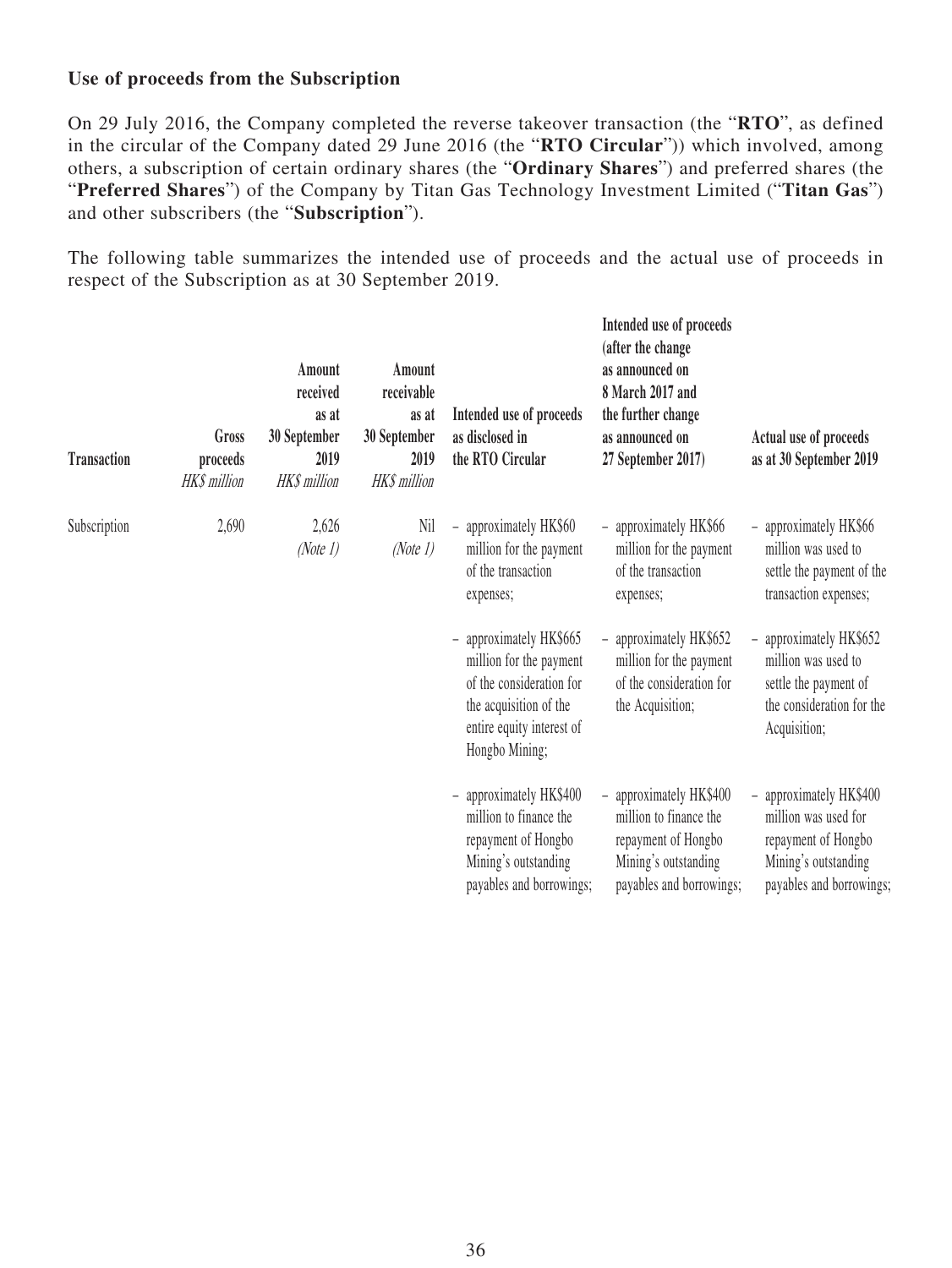| <b>Transaction</b> | Gross<br>proceeds<br><b>HK\$</b> million | Amount<br>received<br>as at<br>30 September<br>2019<br><b>HK\$</b> million | Amount<br>receivable<br>as at<br>30 September<br>2019<br><b>HK\$</b> million | Intended use of proceeds<br>as disclosed in<br>the RTO Circular                                                                                                                                                                                                    | Intended use of proceeds<br>(after the change<br>as announced on<br>8 March 2017 and<br>the further change<br>as announced on<br>27 September 2017)                                          | Actual use of proceeds<br>as at 30 September 2019                                                                                                                                                                                                                           |
|--------------------|------------------------------------------|----------------------------------------------------------------------------|------------------------------------------------------------------------------|--------------------------------------------------------------------------------------------------------------------------------------------------------------------------------------------------------------------------------------------------------------------|----------------------------------------------------------------------------------------------------------------------------------------------------------------------------------------------|-----------------------------------------------------------------------------------------------------------------------------------------------------------------------------------------------------------------------------------------------------------------------------|
|                    |                                          |                                                                            |                                                                              | approximately HK\$800<br>$\overline{\phantom{a}}$<br>million to finance the<br>development plan of the<br>currently explored areas<br>in Block 212;                                                                                                                | - approximately HK\$800<br>million to finance the<br>development plan of the<br>currently explored areas<br>in Block 212 (Notes 1<br>and $2$ );                                              | approximately HK\$194<br>$\overline{\phantom{0}}$<br>million was used for the<br>development work in<br>Block 212 (Note 1);                                                                                                                                                 |
|                    |                                          |                                                                            |                                                                              | approximately HK\$450<br>million for exploration<br>and development of other<br>areas in Block 212;                                                                                                                                                                |                                                                                                                                                                                              |                                                                                                                                                                                                                                                                             |
|                    |                                          |                                                                            |                                                                              | approximately HK\$115<br>$\overline{\phantom{a}}$<br>million to finance the<br>operating expenses of<br>Hongbo Mining as well<br>as the Company and its<br>subsidiaries; and                                                                                       | - approximately HK\$111<br>million to finance the<br>operating expenses of<br>Hongbo Mining as well<br>as the Company and its<br>other subsidiaries (Note<br>$2)$ ; and                      | - approximately HK\$69<br>million was used for the<br>general working capital<br>of the Company and its<br>subsidiaries;                                                                                                                                                    |
|                    |                                          |                                                                            |                                                                              | approximately HK\$200<br>million for expanding the<br>business of the Company<br>and its subsidiaries<br>by acquiring other oil<br>companies and the further<br>exploration, development<br>and production of the<br>other newly acquired oil<br>and gas projects. | - approximately HK\$661<br>million for expanding the<br>business of the Company<br>and its subsidiaries<br>through investments<br>in other oil and gas<br>companies or projects<br>(Note 2). | - Approximately HK\$661<br>million, together with<br>HK\$465 millions from<br>unutilized proceeds of<br>development of Unit 2<br>and Unit 19 of Block<br>212, totaling HK\$1,126<br>million was used in<br>respect of the provision<br>of the Term Loan (Note<br>$2)$ ; and |
|                    |                                          |                                                                            |                                                                              |                                                                                                                                                                                                                                                                    |                                                                                                                                                                                              | - approximately HK\$119<br>million from unutilized<br>proceeds of development<br>of Unit 2 and Unit 19 of<br>Block 212 and working<br>capital was used for the<br>subscription of shares in<br>Jovo and the transaction<br>expenses.                                        |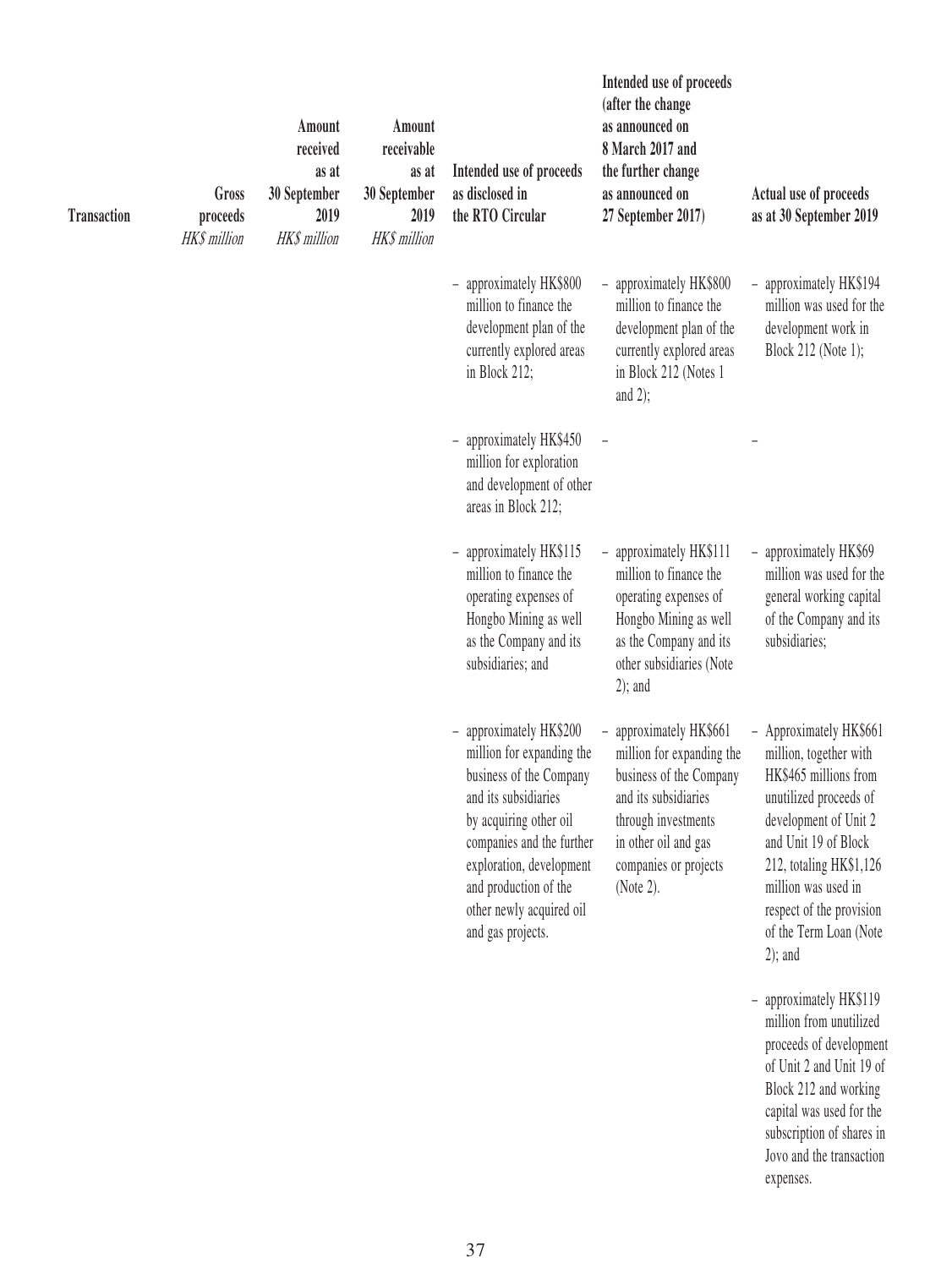#### Notes:

- 1. On 29 July 2016, as part of the Subscription, the Company issued a total number of 443,369,176 Preferred Shares to Aquarius Growth Investment Limited ("**Aquarius Investment**") (the "**Aquarius Subscription**"), among which, 343,369,176 Preferred Shares were fully-paid and 100,000,000 Preferred Shares were partially-paid (the "**Unpaid Preferred Shares**"). With respect to the Unpaid Preferred Shares, Aquarius Investment partially paid an amount of HK\$3,348,000 (the "**Partial Paid Amount**") and an outstanding amount of HK\$63,612,000 remained unpaid, which became due and payable on 28 July 2017. On 28 September 2017, the Unpaid Preferred Shares, i.e., the whole of the 100,000,000 preferred shares, with the amount of HK\$66,960,000 were forfeited and cancelled. As agreed by the Company and Aquarius Investment, the Partial Paid Amount will not be refunded to Aquarius Investment and the Board has sole discretion on the use of the Partial Paid Amount. In light of such shortfall in the amount of proceeds received as compared to that contemplated at the time of the Subscription, taking into account the actual utilization of proceeds and the circumstances of the operations of the Company and its subsidiaries, the Company has decided that a total amount of HK\$736.39 million from the proceeds, being HK\$800 million minus HK\$63.61 million, be used to finance the development plan of the currently explored areas in Block 212. As at 30 September 2019, save for the amount of HK\$63,612,000 with respect to the aforesaid cancelled and forfeited Preferred Shares, the Company had received all proceeds from the Subscription.
- 2. With respect to the Term Loan as disclosed in the section headed "Stonehold investment", the Company has made the following arrangements for the use of proceeds (after the reallocation as announced on 8 March 2017):
	- (1) extended the use of "Acquisition and development of other oil and gas companies or projects" to "Investment in other oil and gas companies or projects, including but not limited to acquisition and development, equity or debt investment and other forms of investment that the Company considers appropriate and in line with the Company's business strategy"; and
	- (2) temporarily used the unutilized proceeds of (i) an amount of HK\$532 million planned to be used for the development of Unit 2 and Unit 19 of Block 212 which was not required for any then immediate use and (ii) an amount of HK\$60.5 million planned to be used as working capital which was not required for any then immediate use for making the payment under the Term Loan on closing of the Stonegate Acquisition. The Term Loan has been generating a stable and considerable interest income, part of which had been used to replenish the aforesaid proceeds.

As at 30 September 2019, all of HK\$2,626 million of the proceeds from the Subscription had been utilized pursuant to the intended use of proceeds (after the change as announced on 8 March 2017 and the further change as announced on 27 September 2017) and relevant arrangements for the use of proceeds as set out above.

For further details of the change in use of proceeds, the Term Loan and the further change in use of proceeds, please refer to the section headed "Stonehold Investment" and the announcements of the Company dated 8 March 2017, 15 August 2017, 27 September 2017 and 28 February 2018 respectively published on the website of the Stock Exchange (http://www.hkexnews.hk/).

For further details of the Subscription, please refer to the Company's circular dated 29 June 2016 and the Company's announcement dated 29 July 2016 published on the website of the Stock Exchange (http://www.hkexnews.hk/).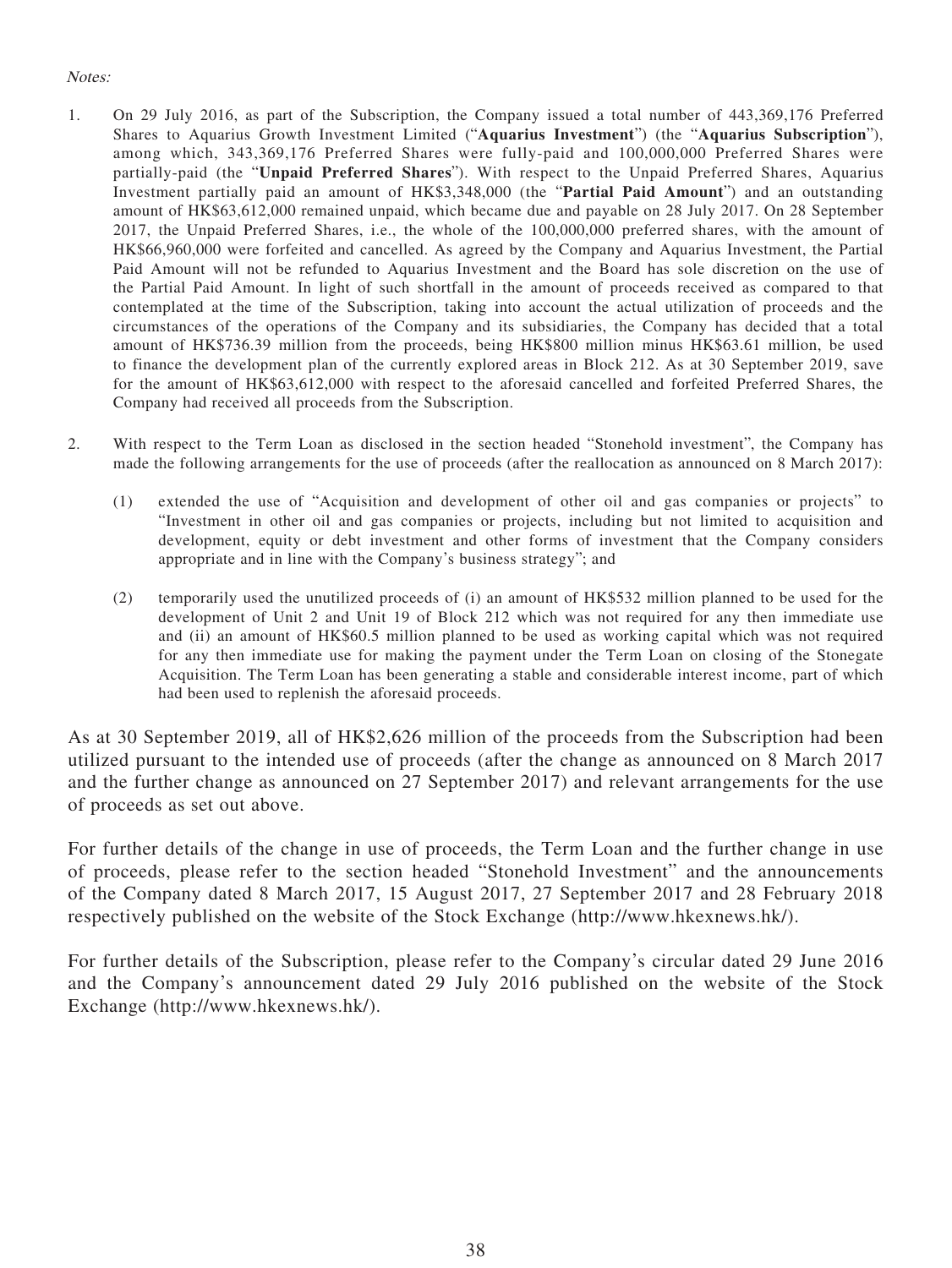For further details of the Aquarius Subscription, please refer to the Company's announcements dated 27 October 2015, 20 November 2015, 28 January 2016 and 23 March 2016 respectively, in relation to, among others, the amendments of the subscription agreement entered into between the Company and Aquarius Investment, as one of the subscribers, on 22 June 2015, and the RTO Circular published on the website of the Stock Exchange (http://www.hkexnews.hk/).

### **Use of proceeds from the Foxconn Subscription**

On 22 January 2018, the Company received an aggregate subscription price of HK\$1,485 million from Foxconn Technology Pte. Ltd., High Tempo International Limited, World Trade Trading Limited, Q-Run Holdings Limited, and Q-Run Far East Corporation (collectively known as the "**Foxconn Subscribers**") and issued to each of the Foxconn Subscribers 297,000,000 subscription shares at the subscription price of HK\$1.00 per subscription share totalling 1,485,000,000 subscription shares in accordance with the terms and conditions of the subscription agreement (the "**Foxconn Subscription**").

For details of the Foxconn Subscription, please refer to the announcements of Company dated 13 December 2017 and 22 January 2018 and the circular of the Company dated 23 December 2017 published on the website of the Stock Exchange (http://www.hkexnews.hk/).

The gross proceeds from the Foxconn Subscription are HK\$1,485 million. The net proceeds from the Foxconn Subscription (after deducting the expenses incurred in the Foxconn Subscription) are approximately HK\$1,483 million.

The Company intends to use and has used the net proceeds from the Foxconn Subscription as follows:

- (i) as to approximately HK\$1,100 million for potential investment in or acquisition of targets in the natural gas industry along the value chain, both in China and in North America (including but not limited to LNG export terminal projects in Canada, LNG receiving terminal projects in China, companies engaged in importing, processing and sale of LNG, and city gas companies or natural gas distribution companies in China), among which HK\$358 million had been utilized for investments in the natural gas industry as at 30 September 2019;
- (ii) as to approximately HK\$300 million to expand the business of the Company through investments in upstream shale gas and/or shale oil assets or projects overseas, especially within high quality basins in North America, which had not been utilized as at 30 September 2019; and
- (iii) as to approximately HK\$83 million to other investments for the future development that is in line with the business strategies of the Company, which had not been utilized as at 30 September 2019.

As at 30 September 2019, an aggregate amount of HK\$358 million had been utilized for investments in the natural gas industry pursuant to the intended use. As for the remaining unutilized amount of HK\$1,125 million the Company intends to follow abovementioned intended uses in the upcoming financial years. The Company will, from time to time, after taking into account the investment opportunities, the business needs and the optimal plan for financial resources allocation, strengthen the efficiency and effectiveness of the use of proceeds and make further announcements as and when appropriate.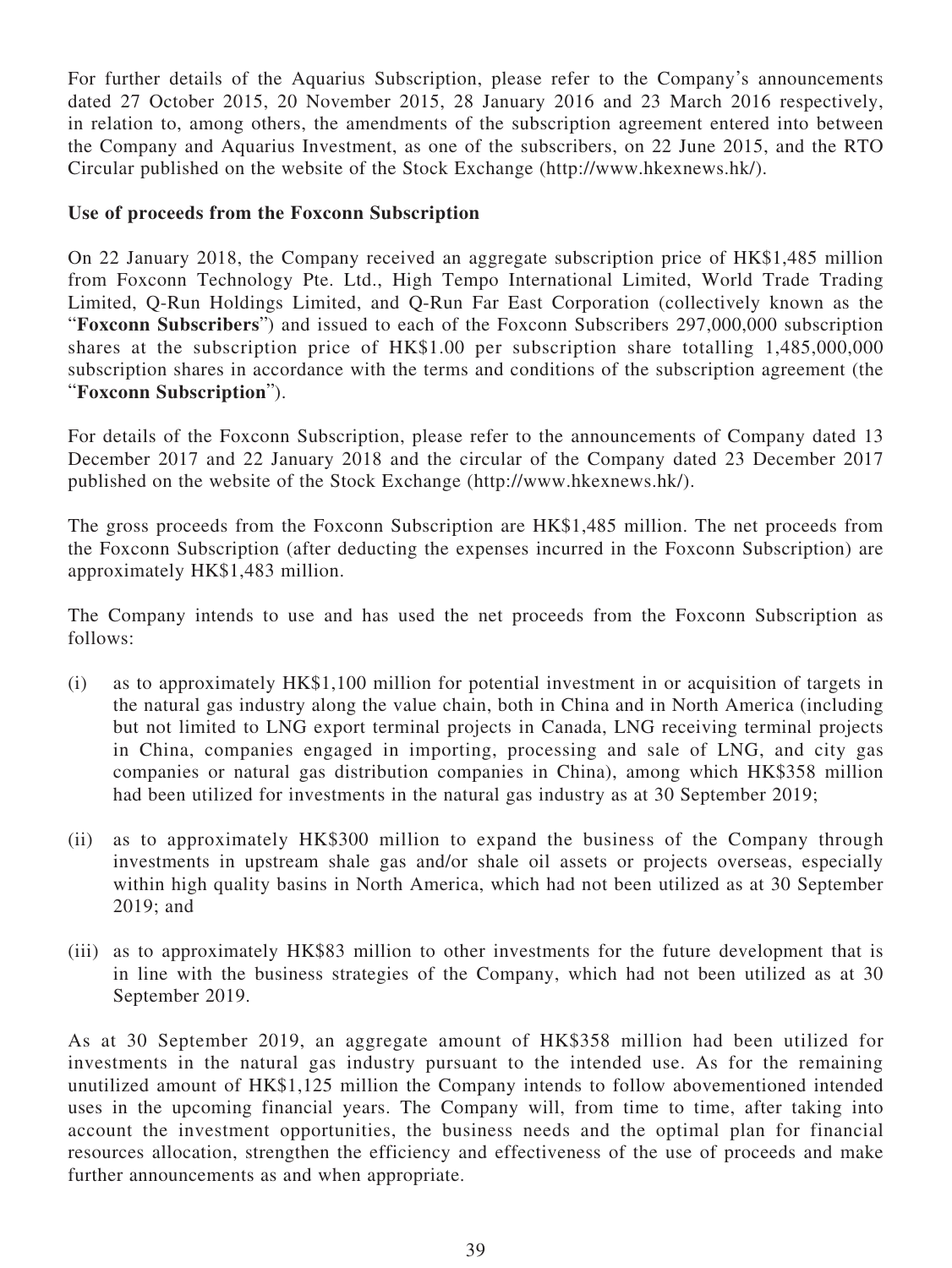### **OUTLOOK**

The Company is committed to achieving superior risk-adjusted returns, through privately negotiated investments in energy and other sectors. For investments in the energy sector, the Company has a team of dedicated investment professionals focusing exclusively on energy as well as analysing opportunities across sub-sectors, geographies, and the capital structure. The Company strives to leverage its expertise to build differentiated businesses in the energy value chain where it believes to be valuable. The Company's current investment portfolios primarily comprise the upstream crude oil assets and LNG business in the energy industry. For investments in other sectors, the Company conducts detailed reviews on potential targets to identify and select suitable investments with a view to developing a sustainable corporate strategy in order to broaden its income stream, which may include rebalancing the resources of the Company and its subsidiaries, should opportunities arise.

In the energy investment and management sector, the oil price has been fluctuating between US\$60 per barrel and US\$70 per barrel. According to the International Energy Agency's (IEA) latest oil market report, oil supply has exceeded its demand by 0.9 million barrels per day (MMbpd) in the first half of 2019. This surplus adds to the considerable stock builds seen in the second half of 2018 when oil production surged just as demand growth started to falter. According to IEA's estimate, oil demand growth in 2019 changes at 1.2MMbpd after two forecasts cut this year, which is mainly due to the complicated global market situation, especially the trade negotiation between US and China. The Company still holds the view that the oil market will continue to be volatile in the next 12 months. The Company also needs to pay close attention to OPEC's decision on production control which could significantly change the market dynamic in the short term. Nevertheless, the Company will continue to implement its hedging strategy when the market is favourable to ensure that it can provide cash flow to the investors when oil prices fall, while still be able to benefit from the possible rise in oil prices.

The Company's upstream portfolio investments have continued to perform well operationally, and the Company will continue to focus on improving shareholder value in the following two ways. First, the Company is committed to driving operational improvement and seeking attractive growth opportunities for its upstream portfolio investments. Secondly, the Company shall pay close attention to the market environment and consider potentially exiting its mature investments to seize opportunities and realize value.

As for the global LNG market, despite the worldwide LNG price stays in the low range the LNG production volume continues to grow. The Company believes this low-price environment will help LNG market to grow, especially in the regions with high fuel price. In China, the market once again shows a meaningful increase in demand for natural gas, and the total consumption for the first nine months of 2019 has increased by 10.3% to 223 billion cubic meters. On the supply side, LNG import has grown to 60.17 billion cubic metres in the first nine months of 2019, which represents a 17.8% growth rate as compared with the same period of last year. LNG imports still play as the most significant growing source of energy supply in China, and the Company believes that Chinese buyers will need to secure more long-term contracts to meet the demand increase in coming years.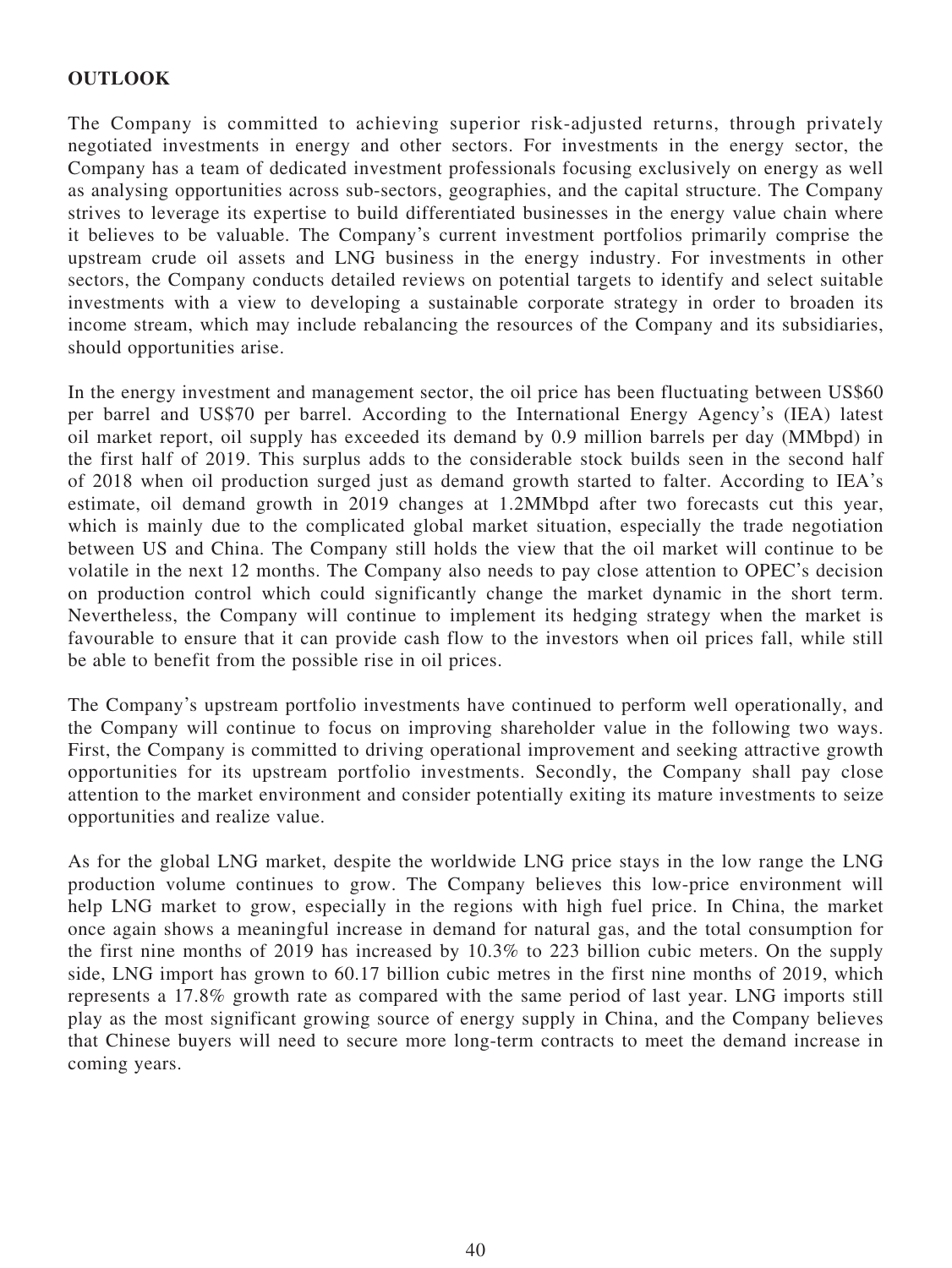The Company's investment strategy is to grasp the enormous opportunity arising from China's growing demand for imported LNG supplied from the North America market, which is rich in low-cost shale gas. While the Company continues to look for investment opportunities along the LNG value chain, it expects to create synergies among its invested companies. The Company will continue to, through its investments, supply LNG for the Chinese market. In addition, the Company wishes to expand its investment and replicate its successful business model to regions that are similar to China.

It is worth reflecting on the Company's longer-term performance, as the energy industry has faced an incredibly tumultuous time in recent years, with highly volatile commodity prices and dynamic geopolitical environment. The Company's investment strategy has allowed the Company to exploit opportunities arising from the industry's distress. Also, the Company is of the view that the energy sector, by its very nature, is a favourable choice for the Company to achieve long-term sustainable growth and prosperity.

Besides, the Company has been exploring new opportunities for investments to diversify income stream and maximise returns for its shareholders. For example, the Company has identified certain business opportunities in the mobility industry and set foot in this new venture by participating in a mobility services platform business. China has embraced the spirit of the "sharing economy" and has witnessed its rapid development across both new and traditional industries. In China, the new mobility industry represents a market with an annual transaction volume of more than RMB300 billion, which is expected to reach RMB500 billion in 2022. Currently there are more than 10 billion ride orders recorded per year. The Company believes that the new mobility industry represents a fast growing and underpenetrated market opportunity that can positively benefit the Company and its shareholders.

Despite its solid cash position, the Company will also explore suitable capital-raising channels, including leveraging both equity and/or debt markets, as well as other financing possibilities. The Company believes that it is well-positioned for rapid development when attractive investment assets become available. The Company will endeavour to present unique investment opportunities for its Shareholders to gain exposure to a diversified, top-quality asset portfolio and strive for substantial returns.

# **FINANCIAL RESULTS REVIEW**

### **Comparing six months ended 30 September 2019 to six months ended 30 September 2018**

### Revenue from sales of goods

The revenue from sales of goods represents the crude oil net sales from Hongbo Mining, a wholly-owned subsidiary of the Company. Although the average oil sales price decreased, the net revenue recorded in RMB from sales of crude oil increased by approximately 3.4%, or RMB2.5 million, due to the increase of net oil sales volume. However, due to the unfavorable changes in the exchange rate of the RMB against the Hong Kong dollar, the revenue from sales of goods measured by the Hong Kong dollar has fallen slightly by HK\$1.2 million, or 1.4%, from HK\$87.3 million for the six months ended 30 September 2018 to HK\$86.1 million for the Reporting Period.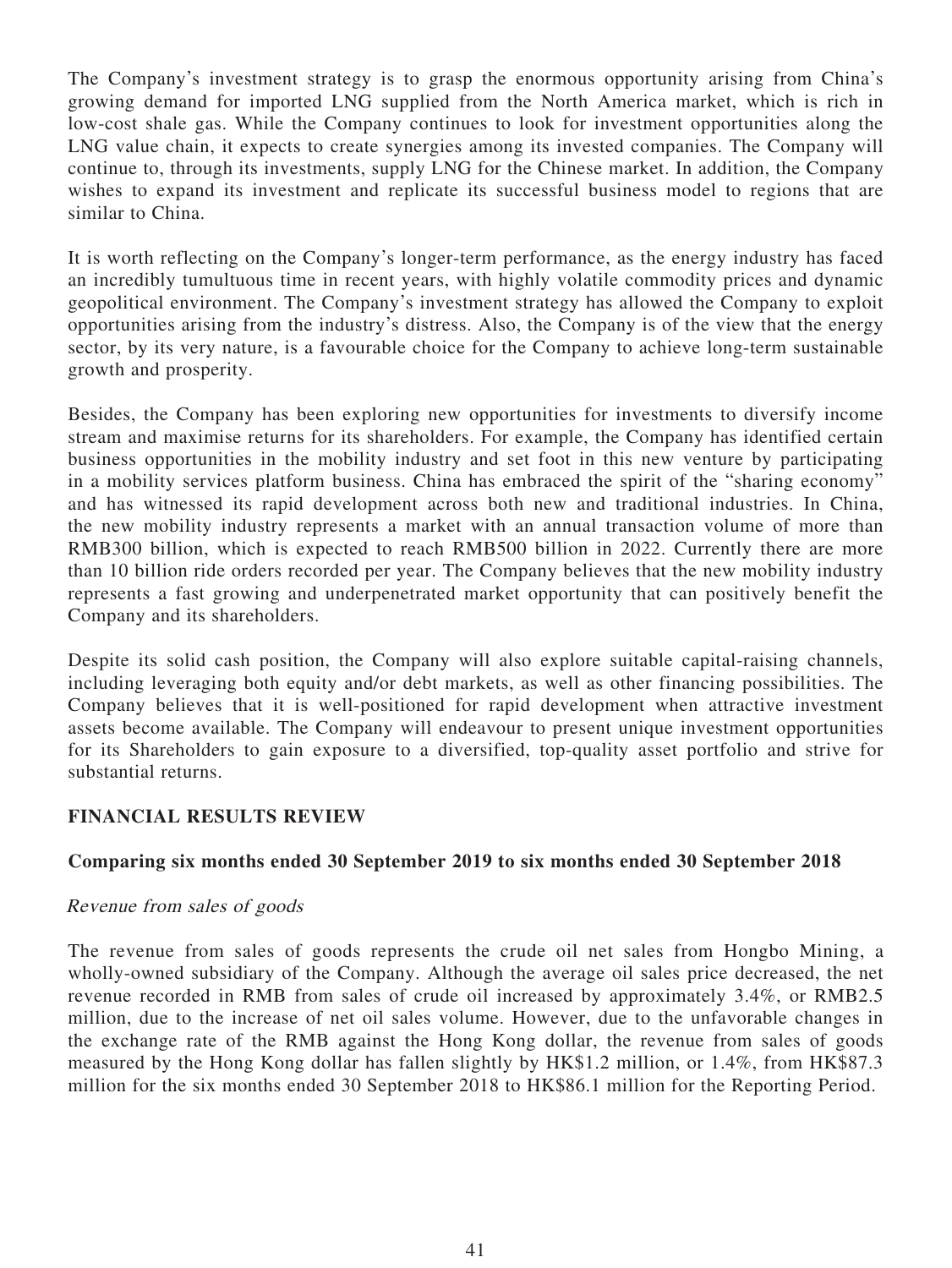During the Reporting Period, Hongbo Mining's net sales volume increased to approximately 171,590 barrels from approximately 151,227 barrels for the six months ended 30 September 2018, which was mainly due to new wells drilled and the impact of fracture for the Reporting Period. For further details on the increase of the production volume, please refer to "Business Review – Hongbo Mining Investment". On the other hand, Hongbo Mining's crude oil is priced mainly with reference to Brent Crude oil prices. The average Brent Crude oil price for the Reporting Period decreased to approximately HK\$510 per barrel as compared to approximately HK\$598 per barrel for the six months ended 30 September 2018. Hereby, the average unit selling price of Hongbo Mining's crude oil decreased to approximately RMB442 (HK\$502) per barrel for the Reporting Period from RMB485 (HK\$578) per barrel for the six months ended 30 September 2018, which was consistent with the trend of global oil prices.

### Cost of sales of goods

Cost of sales of goods represents the crude oil sales cost from Hongbo Mining, which only increased by approximately HK\$1.2 million, or approximately 2.6%, from approximately HK\$46.9 million during the six months ended 30 September 2018 to approximately HK\$48.1 million during the Reporting Period with the gross production volume and gross sales volume of Hongbo Mining during the Reporting Period increased by 27,689 barrels and 25,453 barrels, or approximately 14.4% and 13.5%, respectively, as compared with that during the six months ended 30 September 2018.

Due to continuous cost control and performance improvement, the average unit production cost decreased by HK\$26 per barrel, or approximately 10.6%, from approximately HK\$245 per barrel (equivalent to US\$31.2 per barrel) for the six months ended 30 September 2018 to approximately HK\$219 per barrel (equivalent to US\$28.0 per barrel) for the Reporting Period; and the average unit production cost before depreciation and amortization decreased by HK\$14 per barrel, or approximately 12.0%, from HK\$117 per barrel (equivalent to US\$15.0 per barrel) for the six months ended 30 September 2018 to HK\$103 per barrel (equivalent to US\$13.2 per barrel) for the Reporting Period.

#### Investment income

Investment income mainly includes 1) the returns from the Term Loan granted to Stonehold on 26 September 2017, which holds the unconventional shale oil and gas assets in the Eagle Ford core region in the U.S, amounting to approximately HK\$51.9 million, which are primarily in the form of interest income (at the rate of 8% per annum); 2) the fair value gain of approximately HK\$20.7 million from other investments; and 3) the fair value loss resulting from the stock price changes of approximately HK\$67.7 million from the LNGL investment.

#### Administrative expenses

Administrative expenses increased by approximately HK\$4.2 million, or approximately 12.6%, from HK\$33.3 million for the six months ended 30 September 2018 to HK\$37.5 million for the Reporting Period. The increase in administrative expenses was primarily due to the expansion of the Company's business activities.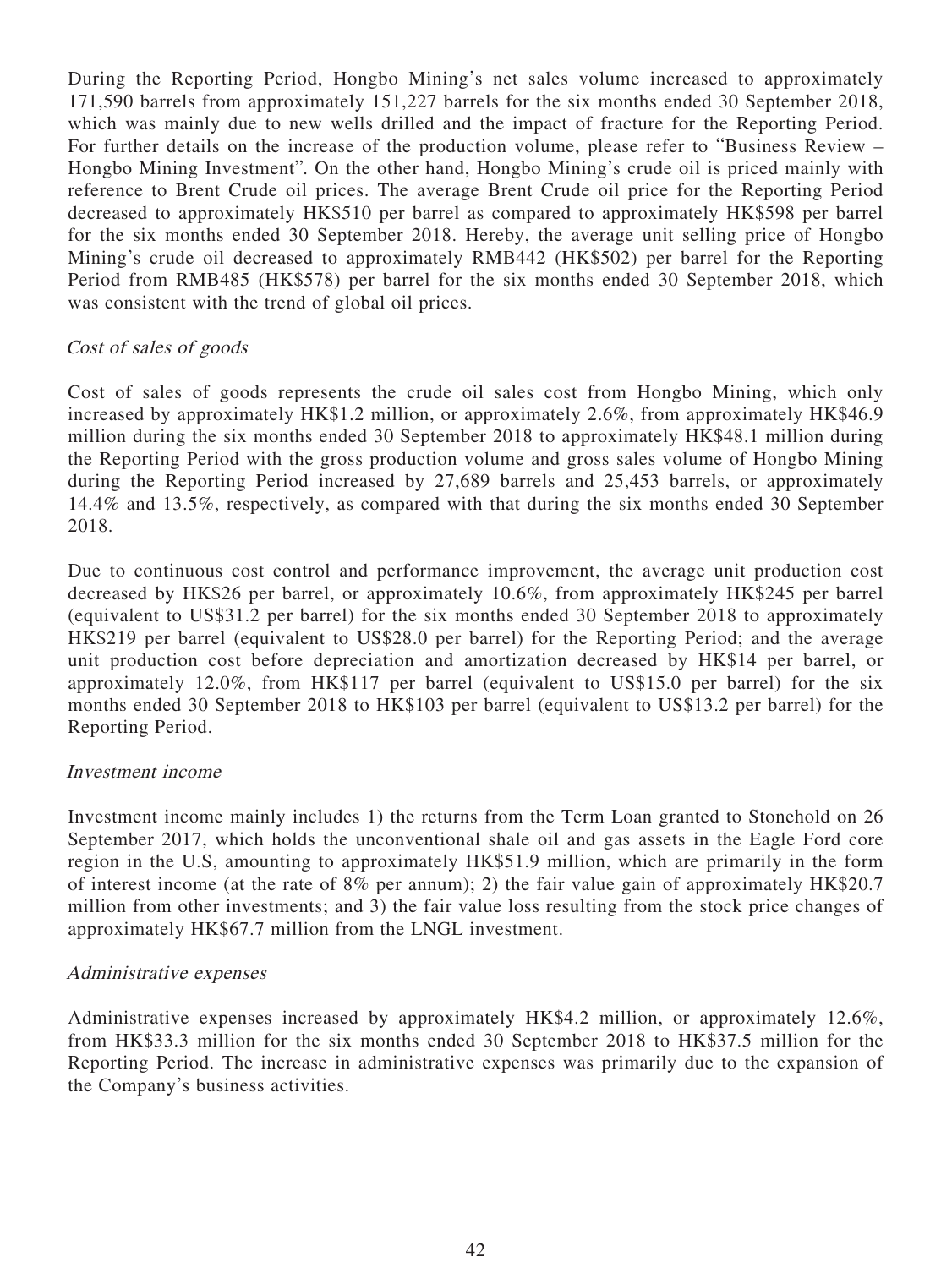#### Taxes other than income tax

Taxes other than income tax decreased by approximately HK\$1.5 million, or approximately 17.9%, from approximately HK\$8.4 million for the six months ended 30 September 2018 to approximately HK\$6.9 million for the Reporting Period, which was mainly due to (i) the decrease in resources tax levied on the sale of crude oil attributable to the revenue decrease of Hongbo Mining, and (ii) the decrease of petroleum special profit taxation which was accrued only when the oil price accessing US\$65 per barrel.

#### Exploration expenses, including dry holes

The exploration expense decreased by approximately HK\$0.1 million, or approximately 10.0%, from approximately HK\$1.0 million for the six months ended 30 September 2018 to approximately HK\$0.9 million for the Reporting Period, which was mainly due to the decrease of exploration activities.

#### Net finance income

The Company and its subsidiaries recorded net finance income of approximately HK\$2.5 million for the six months ended 30 September 2018 and approximately HK\$7.0 million for the Reporting Period, the increase of the net finance income was primarily due to the decrease of interest expense from the convertible note which had already been redeemed in the financial year of 2018.

#### Profit before taxation

Profit before taxation significantly decreased by approximately HK\$74.1 million from approximately HK\$79.3 million for the six months ended 30 September 2018 to approximately HK\$5.2 million for the Reporting Period, which was primarily due to the cumulative effects of factors as discussed above in this section.

#### Income tax

Income tax changed from a deferred tax expense of approximately HK\$4.5 million for the six months ended 30 September 2018 to a deferred tax expense of approximately HK\$0.8 million for the Reporting Period. The change was mainly due to the movements of the deferred tax assets and liabilities arising from the temporary differences of the provision for abandonment, depreciation of oil and gas properties of Hongbo Mining, amortisation of intangible assets and accrued expenses.

#### Profit for the period

The profit for the period significantly decreased by HK\$70.5 million from approximately HK\$74.8 million for the six months ended 30 September 2018 to approximately HK\$4.3 million for the Reporting Period, which was primarily due to the cumulative effects of factors as discussed above in this section.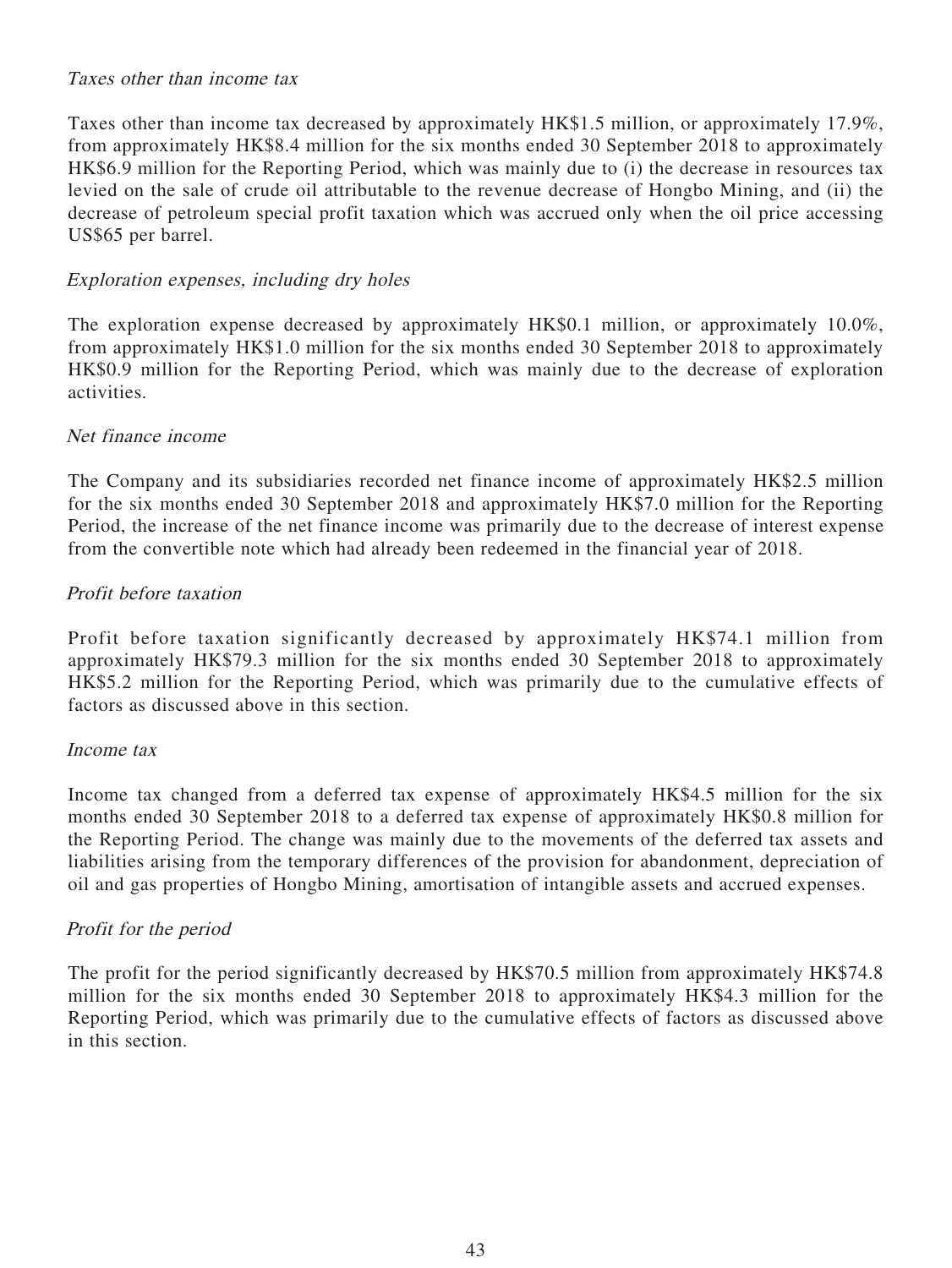### EBITDA

The management of the Company prepared a reconciliation of EBITDA to profit before taxation, its most directly comparable financial performance measures calculated and presented in accordance with financial reporting standards and interpretations issued by the Hong Kong Institute of Certified Public Accountants. EBITDA refers to earnings before interest expenses, income tax, depreciation and amortisation.

The management of the Company believes that EBITDA is a financial measure commonly used as supplemental financial measures by the management of the Company and by investors, research analysts, bankers and others to assess the operating performance, cash flow, return on capital and the ability to take on financing of the Company and its subsidiaries as compared to those of other companies. However, EBITDA should not be considered in isolation or construed as alternatives to profit from operations or any other measure of performance or as an indicator of the operating performance or profitability of the Company and its subsidiaries. EBITDA fails to account for interest expenses, income tax, depreciation and amortisation.

The following table presents a reconciliation of EBITDA to profit before taxation for the periods indicated.

|                                    | Six months ended 30 September |                 |  |
|------------------------------------|-------------------------------|-----------------|--|
|                                    | 2019                          |                 |  |
|                                    | <b>HK\$'000</b>               | <b>HK\$'000</b> |  |
|                                    | (Unaudited)                   | (Unaudited)     |  |
| Profit before taxation             | 5,176                         | 79,314          |  |
| Add: Interest expenses             | 3,154                         | 10,267          |  |
| Add: Depreciation and amortisation | 27,253                        | 25,554          |  |
| <b>EBITDA</b>                      | 35,583                        | 115,135         |  |

The EBITDA changed from HK\$115.1 million for the six months ended 30 September 2018 to HK\$35.6 million for the Reporting Period. The significant decrease of EBITDA is primarily attributable to the decrease in the investment income generated from the LNGL Investment. The Company measured the fair value of the LNGL investment by using unadjusted quoted price in stock markets. Thus, the significant drop of the stock price of LNGL led to the decrease of the Company's investment income, which declined from the net gain of HK\$52.5 million for the six months ended 30 September 2018 to the net loss of HK\$67.7 million for the Reporting Period.

### **LIQUIDITY AND FINANCIAL RESOURCES**

The Company and its subsidiaries finance their operations primarily through a combination of bank and other borrowings and proceeds from the Subscription and the Foxconn Subscription. For further details of use of proceeds from the Subscription and the Foxconn Subscription, please refer to "Business Review – Use of Proceeds from the Subscription" and "Business Review – Use of proceeds from the Foxconn Subscription" in this interim results announcement.

The cash and cash equivalents are mostly denominated in US\$, HK\$ and RMB. As at 30 September 2019, the Company and its subsidiaries had unpledged cash and bank deposits of HK\$1,331.7 million (31 March 2019: HK\$1,191.5 million).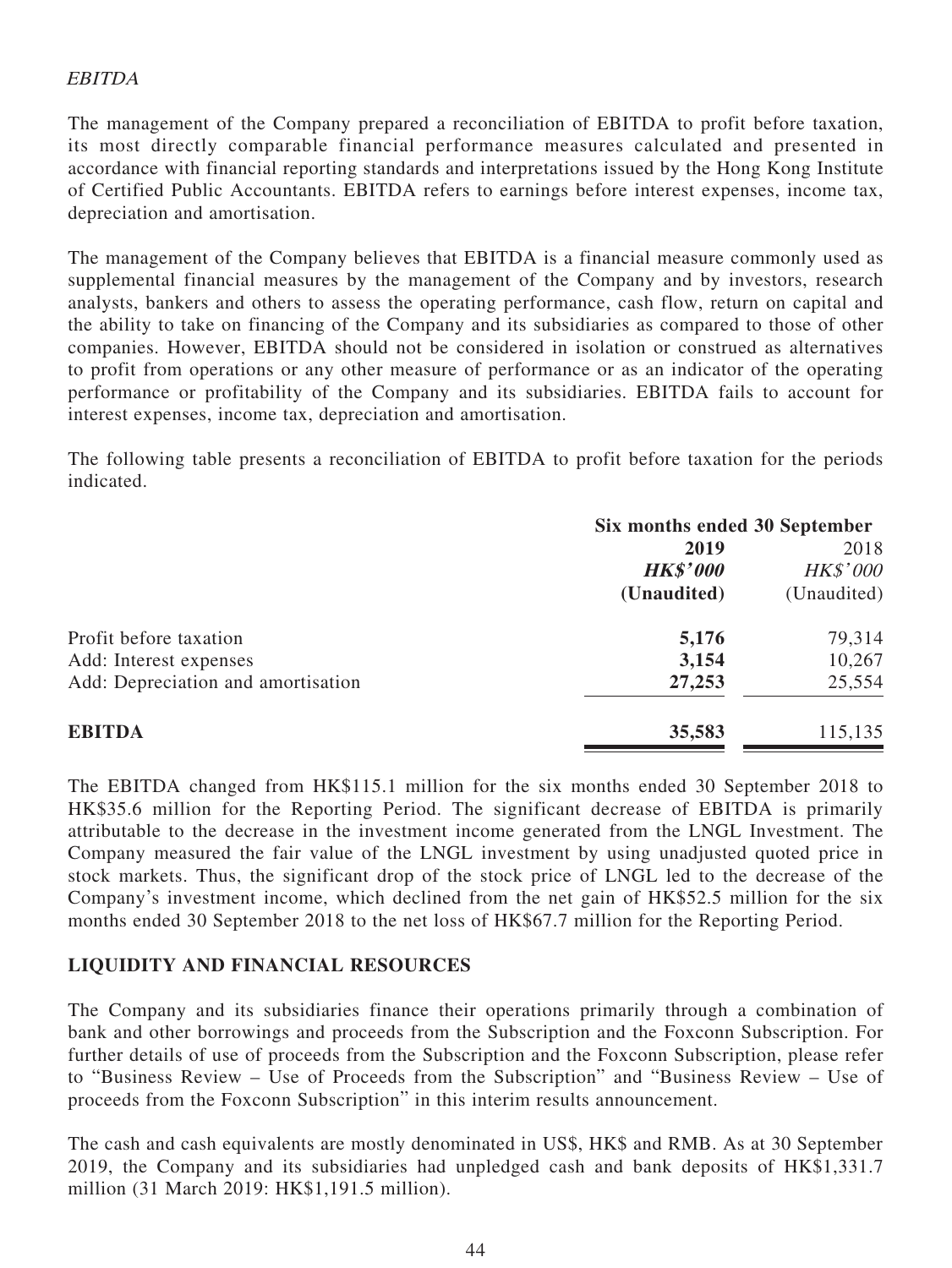As at 30 September 2019, the Company and its subsidiaries had outstanding loans of HK\$78.4 million (31 March 2019: Nil).

As at 30 September 2019, the Company had Convertible Bond (as defined in the RTO Circular) with carrying amount of approximately HK\$47.8 million (31 March 2019: HK\$45.7 million). The aggregate principal amount of the Convertible Bond is HK\$60.0 million, with maturity date of 30 April 2022 and payable at an interest rate of 1% per annum.

Save as the information disclosed above or otherwise in this interim results announcement, the Company and its subsidiaries had no outstanding mortgage, pledge, debentures or other loan capital issued or agreed to be issued, bank overdrafts, borrowings, liabilities under acceptance or other similar liabilities, hire purchase and finance lease commitments, or any guarantees or other material contingent liabilities as at 30 September 2019.

The Company and its subsidiaries have not used any financial instrument to hedge potential fluctuation in interest rates and exchange rates.

As at 30 September 2019, the gearing ratio (ratio of the sum of total bank and other borrowings, Convertible Bond to the total assets) was approximately 3.2% (31 March 2019: 1.2%).

### **MAJOR RISK MANAGEMENT**

The market risk exposures of the Company primarily consist of oil price risk, currency risk, liquidity risk and interest rate risk.

#### **Oil price risk**

The principal activity of the Company is global energy and other assets investment and management. The principal activities of its subsidiaries and invested portfolios consist of upstream oil and gas business, LNG liquefaction and exporting, LNG importing, processing and sales and LNG logistics services, energy investment fund management as well as investment in energy-related and other industries and businesses. Hongbo Mining, a wholly-owned subsidiary of the Company, is engaged in petroleum-related activities in the PRC. Prices of crude oil are affected by a wide range of global and domestic political, economic and military factors which are beyond the control of the Company. A decrease in such prices could adversely affect the financial position of the Company and its subsidiaries. The Company actively used derivative instruments to hedge against potential price fluctuations of crude oil.

During the Reporting Period, the Company purchased put options for part of the production of Hongbo Mining. The put options place the Company in a hedged position, protecting the Company from a decline in the oil price over the stipulated period of time and preserving the value of the assets of Hongbo Mining.

At 30 September 2019, it is estimated that an increase/decrease at the crude oil price exceed/ be lower than the fixed maximum price set by the crude oil price option contract, with all other variables held constant, would have decreased/increased the profit after tax (and increased/ decreased accumulated losses) of the Company and its subsidiaries.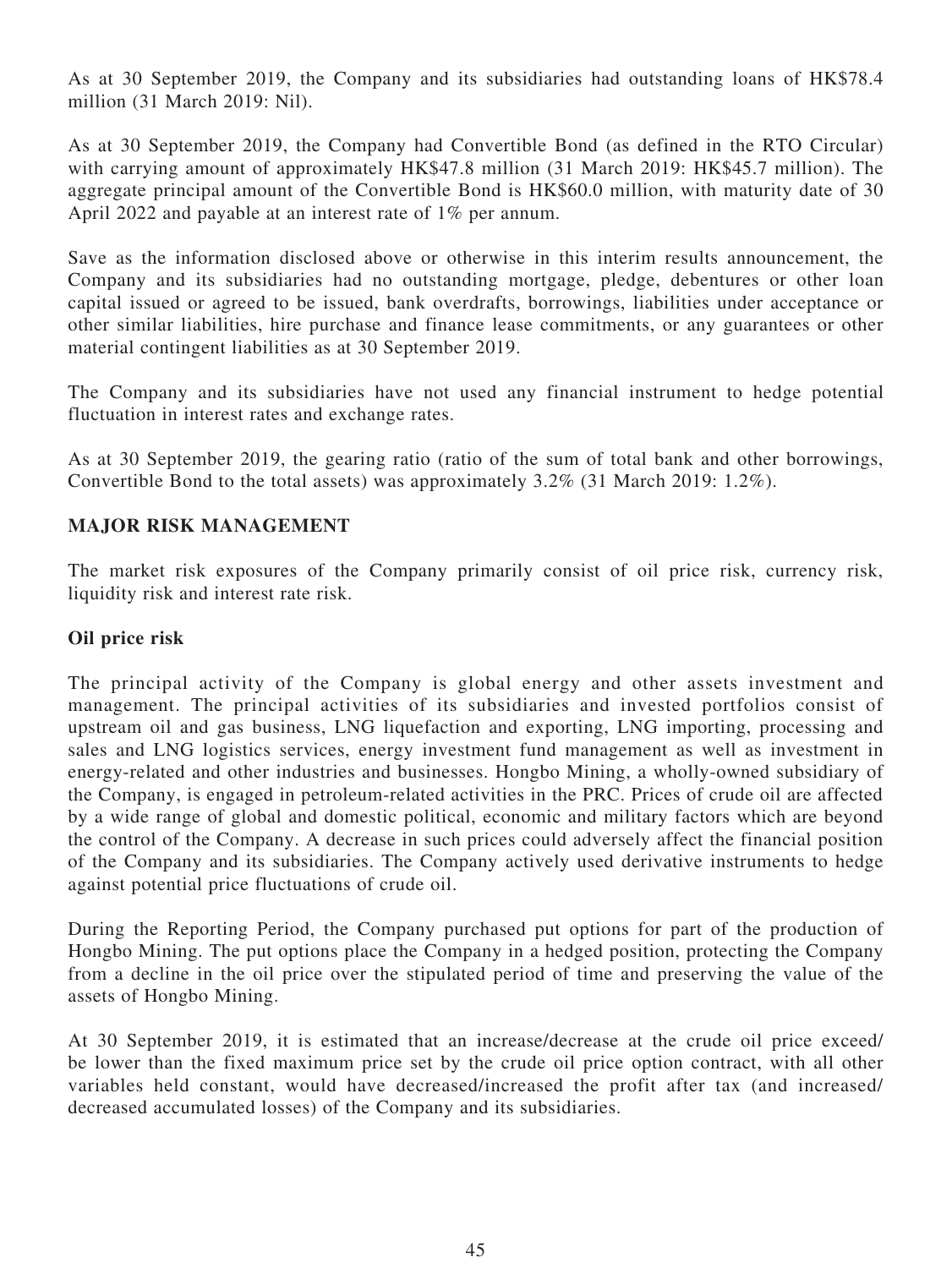### **Currency risk**

The Company and its subsidiaries are exposed to currency risk primarily through overseas investment which gives rise to other receivables and cash balances that are denominated in a foreign currency, i.e., a currency other than the functional currency of the operations to which the transactions relate. The currencies giving rise to this risk are primarily HK\$, US\$, A\$ and RMB.

The Company and its subsidiaries currently do not engage in hedging activities designed or intended to manage foreign exchange rate risk. The Company and its subsidiaries will continue to monitor foreign exchange changes to best preserve the cash value.

### **Liquidity risk**

The Company and its individual operating entities are responsible for their own cash management, including the short-term investment of cash surpluses and the raising of loans to cover expected cash demands, subject to approval by the parent company's board when the borrowings exceed certain predetermined levels of authority. The policy of the Company and its subsidiaries is to regularly monitor its liquidity requirements and its compliance with lending covenants, to ensure that it maintains sufficient reserves of cash and readily realisable marketable securities and adequate committed lines of funding from major financial institutions to meet its liquidity requirements in the short and longer term.

#### **Interest rate risk**

The interest rate risk of the Company and its subsidiaries arises primarily from interest-bearing borrowings. The Company and its subsidiaries regularly review and monitor the mix of fixed and variable rate bank borrowings in order to manage the interest rate risks.

### **ACQUISITIONS AND DISPOSALS (INCLUDING ANY SIGNIFICANT INVESTMENTS)**

Please refer to the section headed "Stonehold Investment" above for the Company's investment regarding certain oil and gas assets in the U.S. and the section headed "Investment regarding LNG business along the value chain" for the Company's investment regarding certain natural gas business in China and North America.

Save as disclosed above, the Company or its subsidiaries did not hold any significant investments during the Reporting Period.

### **CHARGES ON ASSETS OF THE COMPANY AND ITS SUBSIDIARIES**

As at 30 September 2019, the Company and its subsidiaries did not have any charges on assets (31 March 2019: Nil).

### **CONTINGENT LIABILITIES**

So far as known to the Directors, as at 30 September 2019, there had been no litigation, arbitration or claim of material importance in which the Company or its respective subsidiaries was engaged or pending or which as threatened against the Company or its respective subsidiaries.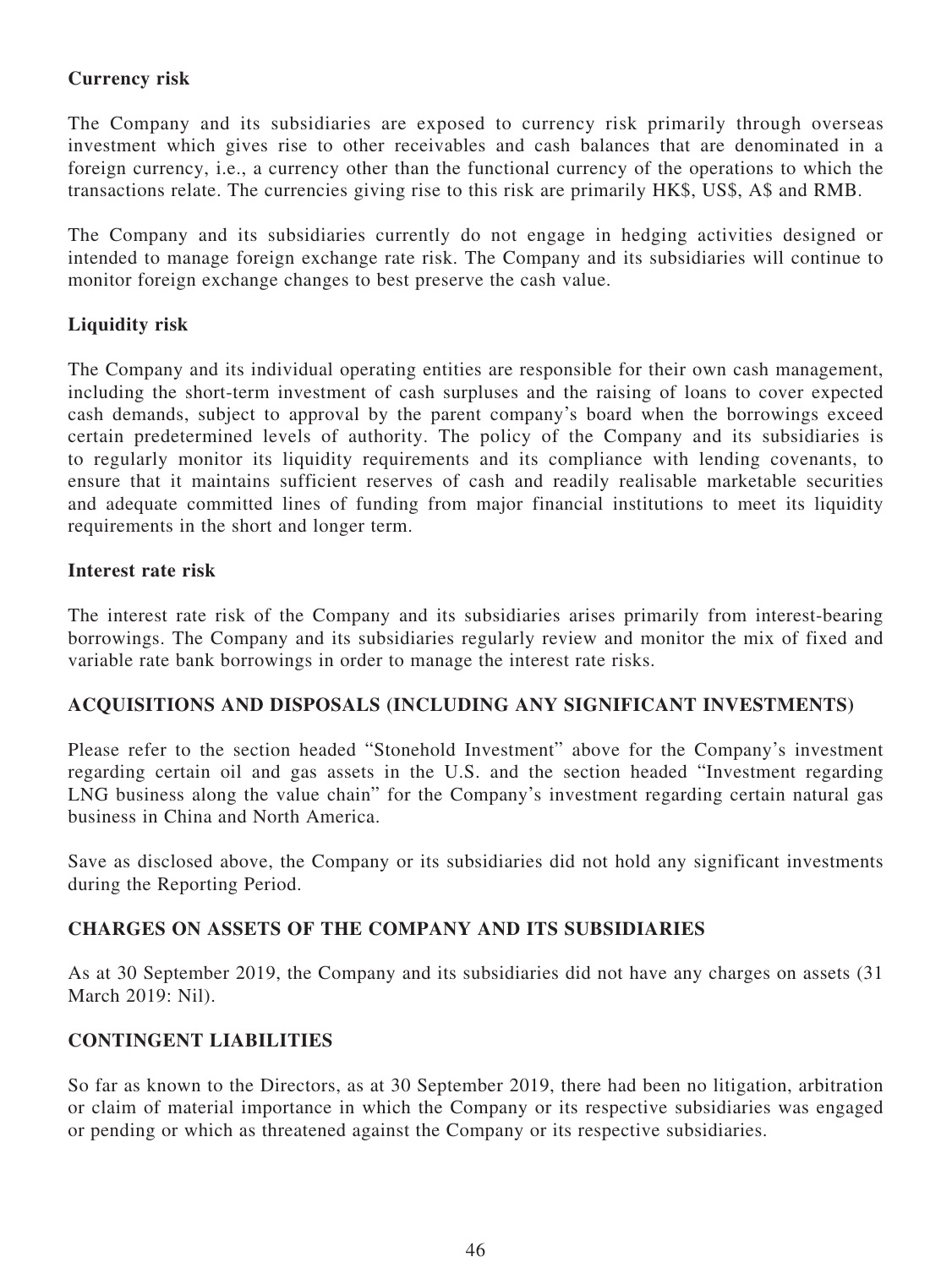### **COMMITMENTS**

### **Capital commitments**

As at 30 September 2019, the Company and its subsidiaries had capital commitments of HK\$5.6 million (31 March 2019: HK\$26.5 million) contracted but not provided for the acquisition of property, plant and equipment.

### **INTERIM DIVIDEND**

The Directors do not recommend the payment of an interim dividend for the Reporting Period (31 March 2019: Nil).

### **MANAGEMENT CONTRACT**

No contract concerning the management and administration of the whole or any substantial part of the business of the Company was entered into or existed during the Reporting Period.

### **FUTURE PLANS FOR MATERIAL INVESTMENTS OR CAPITAL ASSETS**

The Company expects to make further investment in mobility industry and other energy-related industries, and will publish relevant announcement(s) as and when appropriate. Please also refer to the section headed "Subsequent Event after 30 September 2019" of this interim results announcement for details of the Company's recent investment in mobility industry.

Save as disclosed above, the Company and its subsidiaries did not have any other concrete future plans for material investments or capital assets as at 30 September 2019. However, the Company always seeks for new investment opportunities in its operations to broaden the revenue and profit potential of the Company and enhance shareholders' value in long term.

#### **EMPLOYEES**

As at 30 September 2019, the Company and its subsidiaries had 116 (31 March 2019: 115) employees in Hong Kong and the PRC. During the Reporting Period, the total staff costs (including the directors' emoluments) amounted to HK\$17.8 million (Six months ended 30 September 2018: HK\$17.2 million). Employees' remuneration package was reviewed periodically and determined with reference to the performance of the individual and the prevailing market practices. Employees' remuneration package includes basic salary, year-end bonus, medical and contributory provident fund.

#### **AUDIT COMMITTEE AND REVIEW OF RESULTS**

The Audit Committee of the Company was established with written terms of reference in compliance with Rule 3.21 of the Rules Governing the Listing of Securities on The Stock Exchange of Hong Kong Limited (the "**Listing Rules**"). As at 30 September 2019, the Audit Committee comprises two independent non-executive Directors, namely Mr. Chau Shing Yim David (Chairman) and Mr. Shi Cen, and one non-executive Director, namely Mr. Lin Dongliang.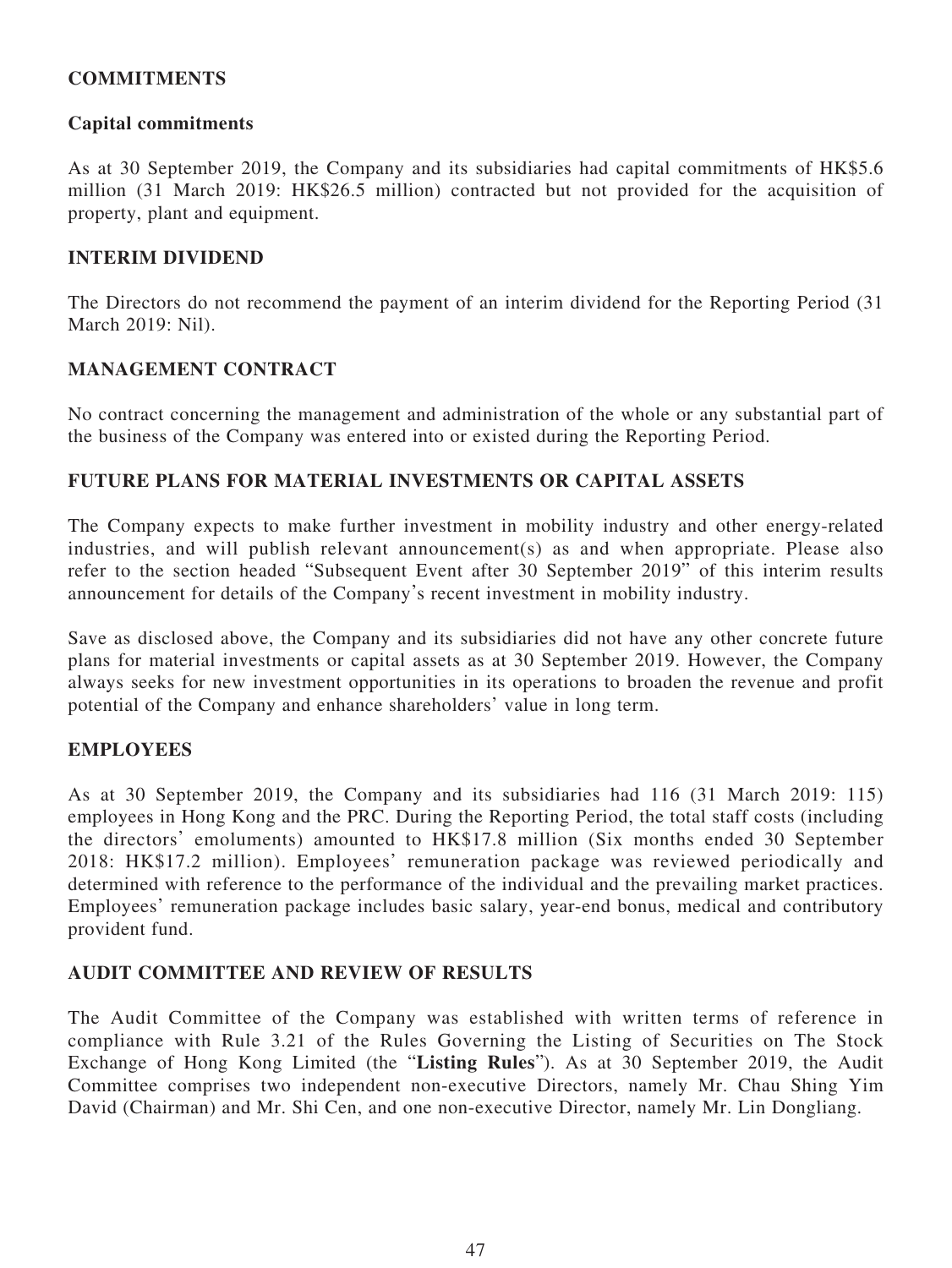As at 30 September 2019, the Audit Committee has reviewed with management of the Company the accounting principles and practices adopted by the Company and discussed the risk management and internal controls and financial reporting matters, including a review of the unaudited condensed consolidated interim financial statements for the Reporting Period.

### **CHANGE OF DIRECTORS**

On 5 September 2019, Mr. Liu Zhihai, President of the Company, was appointed as an executive Director, and on the same date Mr. Lee Khay Kok resigned from the same position.

For details of the change of Directors, please refer to the announcement of the Company dated 5 September 2019 published on the websites of the Stock Exchange (http://www.hkexnews.hk/) and the Company (http://www.idgenergyinv.com/).

### **CHANGES IN INFORMATION OF DIRECTORS**

The changes in certain information of Directors subsequent to the date of the 2019 annual report of the Company are set out below pursuant to Rule 13.51B(1) of the Listing Rules:

Mr. Shong Hugo, an non-executive Director of the Company, resigned as independent director of China United Network Communications Limited\* (中國聯合網絡通信股份有限公司), a company listed on the Shanghai Stock Exchange (stock code: 600050) with effect from 5 July 2019.

Save as disclosed above, there is no other change in information of the Directors required to be disclosed pursuant to Rule 13.51B(1) of the Listing Rules.

### **PURCHASE, SALE OR REDEMPTION OF LISTED SECURITIES OF THE COMPANY**

During the Reporting Period, neither the Company nor any of its subsidiaries purchased, sold or redeemed any of the Company's listed securities.

### **CORPORATE GOVERNANCE**

### **Compliance with the Model Code for Securities Transactions by Directors**

The Company has adopted the Model Code for Securities Transactions by Directors of Listed Issuers (the "**Model Code**") set out in Appendix 10 to the Listing Rules as its own code of conduct regarding Directors' dealings in securities of the Company. Having made specific enquiry by the Company, all Directors confirmed that they have complied with the required standards set out in the Model Code throughout the Reporting Period.

For identification purposes only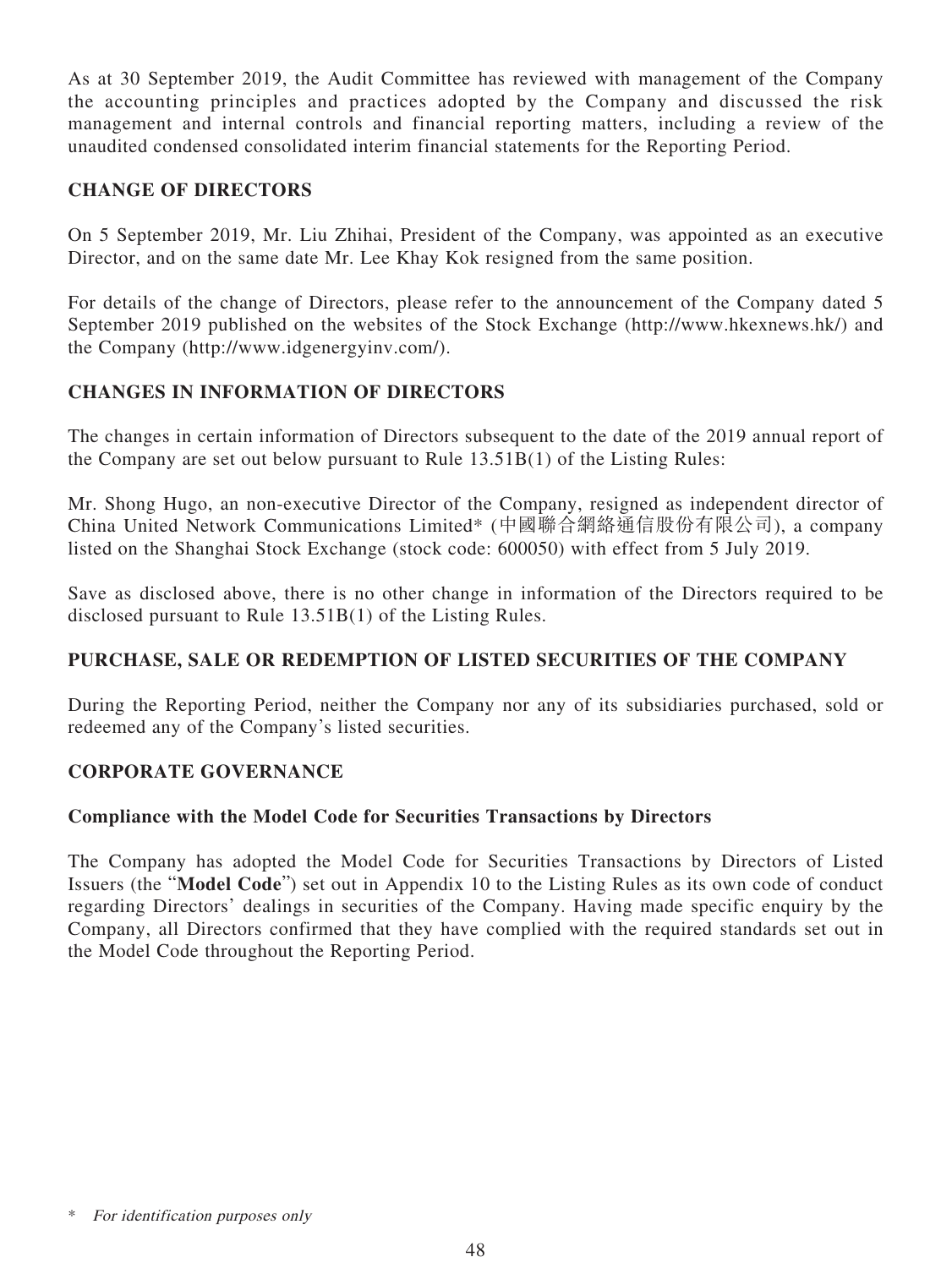### **Compliance with Corporate Governance Code**

The Board has reviewed the Company's corporate governance practices and is satisfied that the Company had complied with the applicable provisions in the Corporate Governance Code (the "**CG Code**") as set out in Appendix 14 to the Listing Rules throughout the Reporting Period, except for the following deviation:

CG Code provision A.2.1 stipulates that the roles of chairman and chief executive should be separate and should not be performed by the same individual. At present, Mr. Wang Jingbo ("**Mr. Wang**") is both the Chairman of the Board and the Chief Executive Officer of the Company. Mr. Wang has extensive experience in the energy industry and is responsible for the overall strategic planning and business development of the Company and its subsidiaries. The Board is of the view that vesting the roles of both chairman and chief executive officer in Mr. Wang provides the Company with strong and consistent leadership to improve the Company's efficiency in decisionmaking and execution in order to capture business opportunities effectively. Nevertheless, the Board will periodically review the effectiveness of this arrangement and consider the separation of the roles of the chairman and the chief executive officer when it thinks fit.

### **NON-COMPETITION DEED**

As disclosed in the RTO Circular, each of the Controlling Shareholders (as defined in the RTO Circular) and Lin Dongliang (together, the "**Covenantors**") have entered into a Non-Competition Deed (as defined in the RTO Circular) in favour of the Company (for itself and for the benefit of its subsidiaries). With reference to the RTO Circular, the Company organised a working meeting with the Covenantors in which the Company reviewed their business portfolios and considered that there was no opportunity to operate a Restricted Business (as defined in the RTO Circular).

The Company has received confirmations from each of the Covenantors on full compliance with the Non-Competition Deed for the Reporting Period.

The independent non-executive Directors have reviewed the confirmations provided by the Covenantors, and concluded that each of the Covenantors complied with the relevant terms of the Non-Competition Deed for the Reporting Period.

### **SUBSEQUENT EVENT AFTER 30 SEPTEMBER 2019**

On 15 November 2019, Triple Talents Limited ("**Triple Talents**"), a wholly-owned subsidiary of the Company, entered into a series of agreements with Weipin (Cayman) Holding Limited ("**Weipin**") and its affiliates, pursuant to which Triple Talents has agreed to subscribe for certain shares in Weipin, which constitutes 35% of the total share capital of Weipin upon completion of such subscription. Upon completion of this transaction with a total investment of approximately RMB200 million, the Company has become the controlling shareholder of Weipin. Weipin will become the holding company of certain mobility services platform business upon completion of restructuring.

For details of the Company's investment in the mobility industry, please refer to the voluntary announcement of the Company dated 25 November 2019.